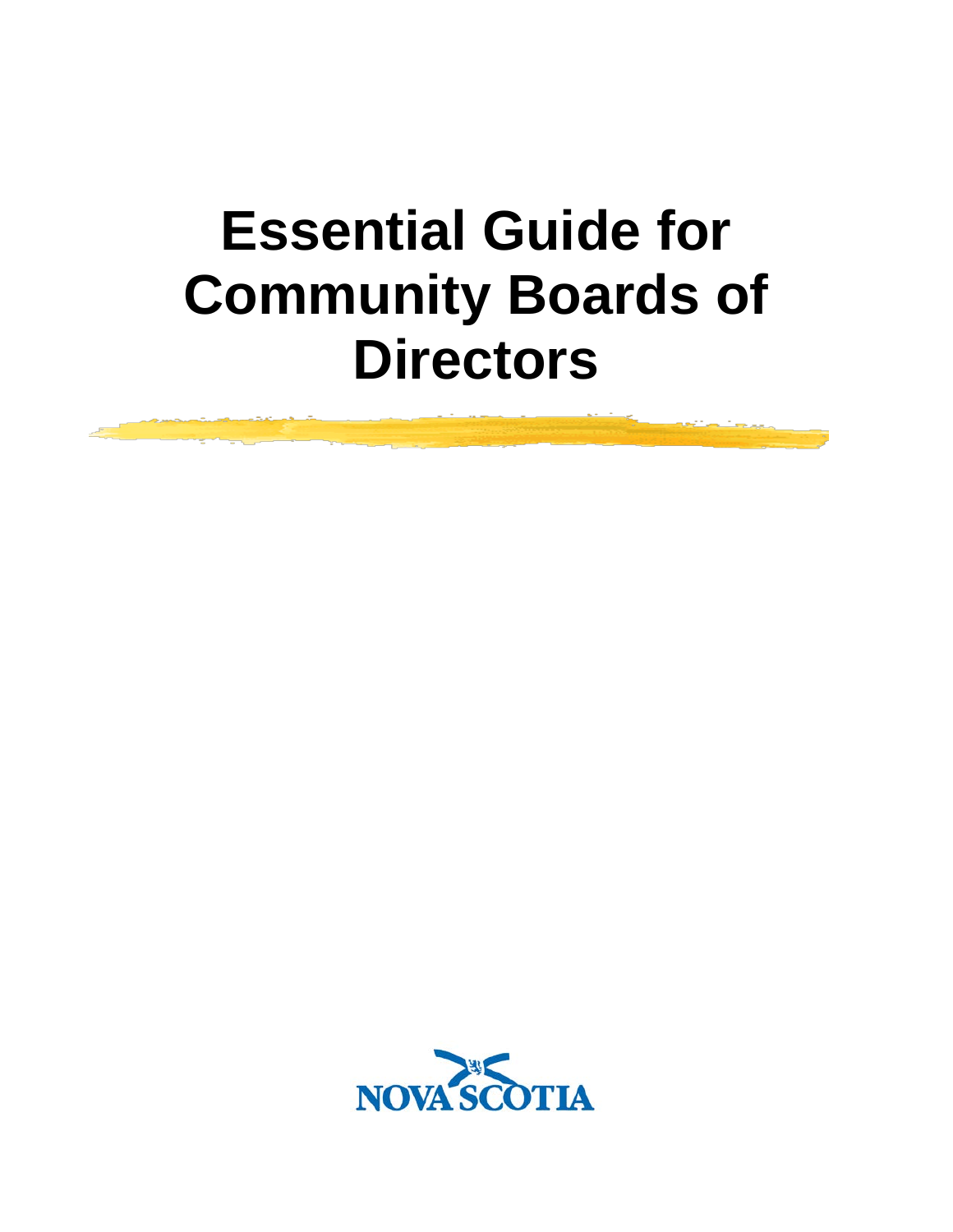## Acknowledgements

We thank Elaine Ferguson, Executive Director, Child Care Connections NS for the development of the *Essential Guide for Community Board of Directors* in association with an Advisory Committee composed of the following Early Childhood Development Services Staff:

- Bronwen Lloyd, Child Care Programs and Policy Analyst
- Janice Foote, Early Childhood Development & Community Outreach Specialist
- Karen Davies, Early Childhood Development Consultant; and
- Virginia O'Connell, Director

We also thank the following licensed child care facilities that participated in this project:

- Edward Jost Children's Centre;
- Small World Children's Centre:
- Wolfville Children's Centre; and
- the many community child care boards who provided their bylaws for review in developing the Community Boards of Directors Bylaws Review Table.

Crown, copyright, Province of Nova Scotia, 2014.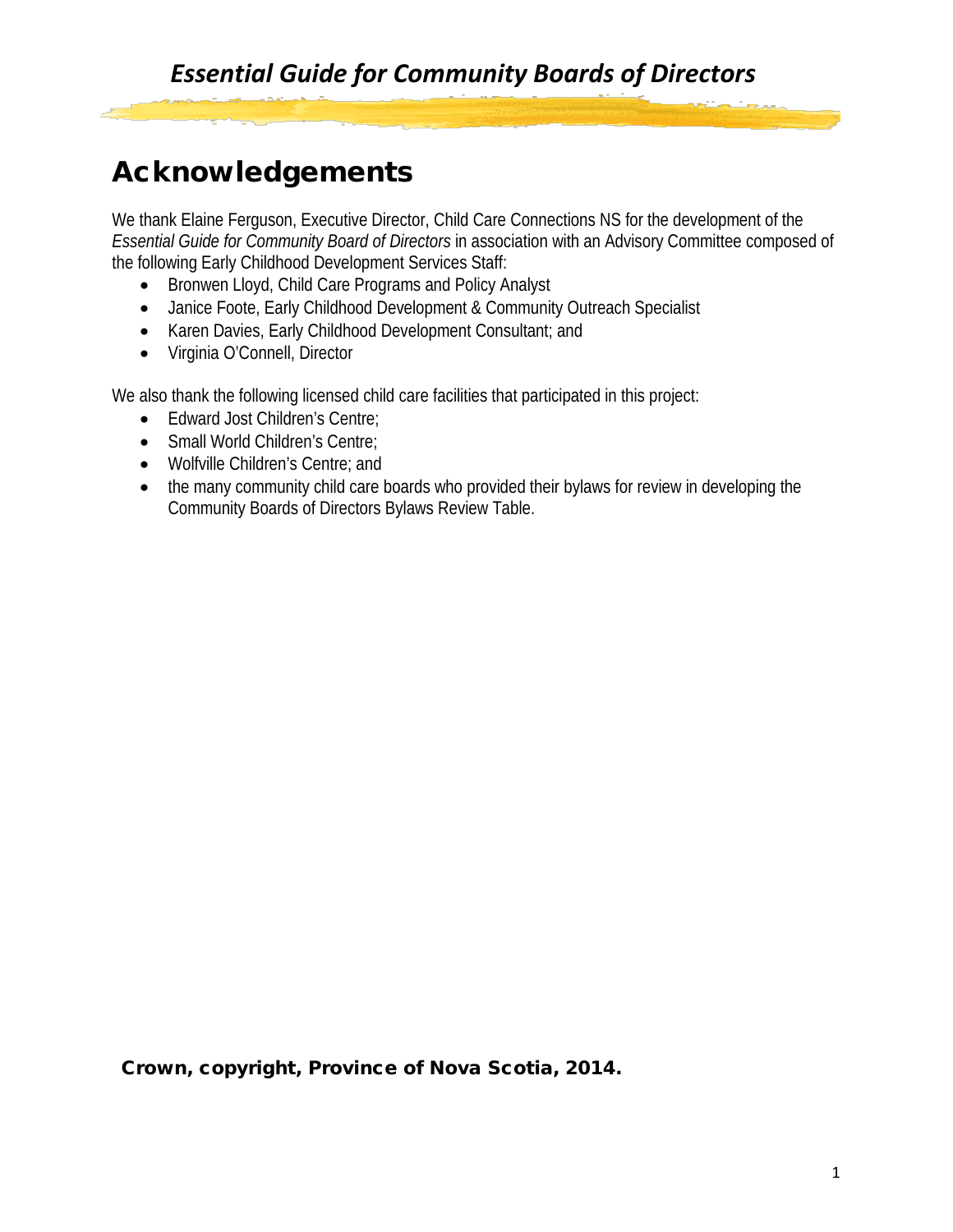## **Table of Contents**

| Chapter 1: Memorandum of Association and Bylaws of the Society 5                    |  |
|-------------------------------------------------------------------------------------|--|
|                                                                                     |  |
|                                                                                     |  |
|                                                                                     |  |
|                                                                                     |  |
|                                                                                     |  |
|                                                                                     |  |
|                                                                                     |  |
|                                                                                     |  |
|                                                                                     |  |
|                                                                                     |  |
| Chapter 4: Essential Board Processes: Ethical Conduct of the Board of Directors  30 |  |
|                                                                                     |  |
|                                                                                     |  |
|                                                                                     |  |
|                                                                                     |  |
|                                                                                     |  |
|                                                                                     |  |
|                                                                                     |  |
|                                                                                     |  |
|                                                                                     |  |
|                                                                                     |  |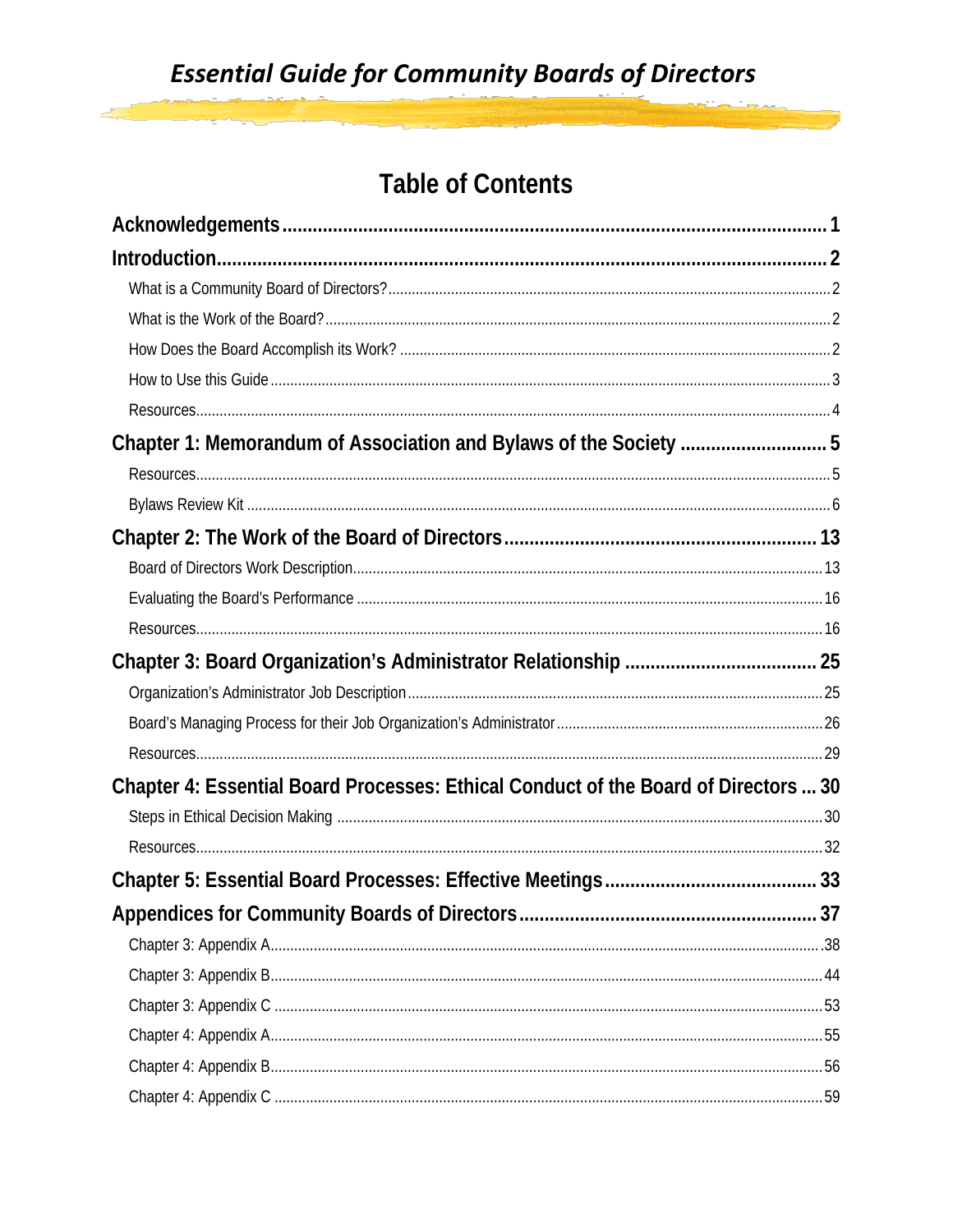## Introduction:

The *Essential Guide for Community Boards of Directors* provides tools for boards to

develop/review their essential documents and processes to maximize their commitment, time and energy as a member of a community based board of directors. It describes what a community board of directors is, its work and how it does its work. Three essential documents and five essential processes are identified for boards to do all their work. This resource was originally designed for child care community based boards, and as such specific examples relate to child care community boards.

## *What is a Community Board of Directors?*

The board is:

- The legal entity responsible to carry out the mandate of the organization and in the instance of a child care community board, it is the legal holder of the child care centre (facility) license;
- Responsible to meet standards laid out in the *Societies Act* as well as Acts and Regulations related to providing their organization's service such as the Labour Standards Code; *Human Rights Act*; Health Regulations, Municipal bylaws, etc. In the instance of the child care community board, it is the organization's responsibility to meet the *Day Care Act* and Regulations.
- Responsible to the community to provide the services provided to meet its mandate and in the instance of a child care community based board, it is responsible to families and the community to provide a safe, enriching, developmental program for the children in their care;
- Responsible to their staff to provide the resources, materials and support for them to deliver their services to their community.

## *What is the Work of the Board?*

The work of the board of directors is to *do their work well* and *avoid liability* by:

- delivering a service consistent with the objectives outlined in their Memorandum of Association and Bylaws;
- using prudence in their deliberations and decision making;
- being ethical in their deliberations and decision making;
- hiring, monitoring, supporting and evaluating their administrator;
- documenting, monitoring and evaluating their performance as a board on a continual basis.

## *How Does the Board Accomplish its Work?*

The board of directors is a team; the board and their administrator is a team (Chapter 3). The characteristics of a successful team<sup>[1](#page-3-0)</sup> are:

- They are clear about what is expected of them as a group and as individuals;
- They share a common goal;
- They value and utilize each others' skills, knowledge and expertise.

For the board to be an effective team, there are essential documents and processes to have in place in order to accomplish its work in *doing a good job* and *avoiding liability.*

Essential *Documents* which a board needs to have in place to practice effectively are:

- the **Boards of Director's Memorandum of Association and Bylaws** state the mandate and how the board can exercise its values and achieve its vision. This is the soul of the organization; (Chapter 1)
- the **Board of Director's Work Description** states what is expected of board members and the board as a whole in doing a good job and avoiding liability (Chapter 2); and

<span id="page-3-0"></span>l <sup>1</sup> (Harvey & Johns, CCIE, Oct 1988, p.33)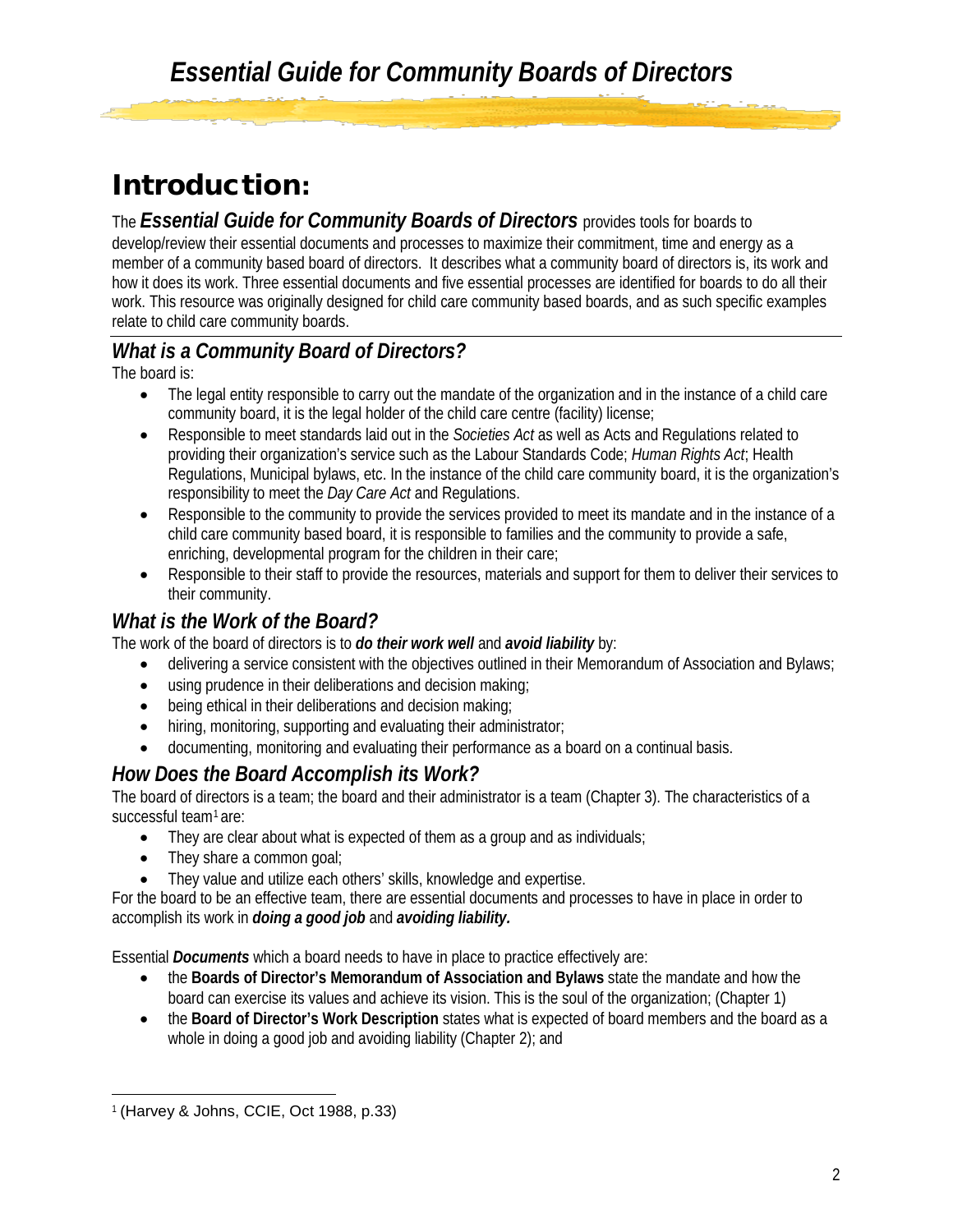• the **Administrator's Job Description** states what is expected of the administrator and provide the basis for hiring, and monitoring and evaluating his/her performance (Chapter 3).

These documents are primary reference documents that are used by the board to accomplish its work. They are a point of reference in decision making and are regularly reviewed and updated to reflect how the board accomplishes its work. The Memorandum of Association and Bylaws describe what the board can do and how it can do it. The board of director's work description and administrator's job description are consistent with the Memorandum and Bylaws, and expand on them.

Essential **Processes** that the board of directors needs to practice effectively are:

- **Bylaws Review**  to review/validate/revise the vision and mandate of the organization and ensure that the fit between what the board can do and what the board does is accurate (Chapter 1);
- **Evaluating Board Performance** to determine that the board of directors is doing a good job and avoiding liability (Chapter 2);
- **Managing the Administrator** to ensure that the administrator is supported, monitored, and evaluated in a timely and transparent manner and that s/he is accomplishing the direction set by the board for the organization (Chapter 3);
- **Ethical Decision Making** to ensure that the board's practice is ethical for those decisions which require the best answer and to apply honest best practices in their board work (Chapter 4);
- **Effective Meeting Procedure** to maximize the time, energy and work of board members when they meet, direct and document their work (Chapter 5).

## *How to Use this Guide:*

Boards can use this guide for a general overview of their work or to focus specifically on an aspect of their work. It can be used in training and orienting novice board members and refreshing experienced board members. It can be used in policy development, planning and evaluating a board's effectiveness. There are five chapters to the guide. Chapters 1 through 3 each address an essential document along with a related essential process, and Chapters 4 and 5 address the essential processes of ethical conduct and effective meetings. The five chapters are:

- **Chapter 1: Memorandum of Association & Bylaws of the Society.** This chapter provides boards with a bylaws review tool to compare the bylaws with the *Societies Act* and identify the fit between what the board can do (*Societies Act* and bylaws) and what the board does (board practices). When there is not a fit, as a board, decisions are made on whether to change the bylaws to reflect practice or to change practice to reflect the bylaws.
- **Chapter 2: The Work of the Board of Directors**. This chapter provides boards with a description of the board's work, and a means to document, monitor and evaluate its performance.
- **Chapter 3: Board Organization's Administrator Relationship.** This chapter is about the heart of the organization. It combines the administrator's job description with how the board manages the administrator. It provides a tool and resources to develop and/or review the administrator's job description - the foundation for hiring, orienting, monitoring evaluating and dismissing the organization's administrator.
- **Chapter 4: Essential Board Processes: Ethical Conduct of the Board of Directors.** This chapter discusses ethical decision making for boards; a sample code of ethics for boards; a twelve step ethical decision making process for boards; and a case study that uses the process.
- **Chapter 5: Essential Board Processes: Effective Meetings**. This chapter provides the elements of effective meetings of the board.
- **Appendices for Community Boards of Directors.** These appendices are related specifically to Child Care Community Boards of Directors.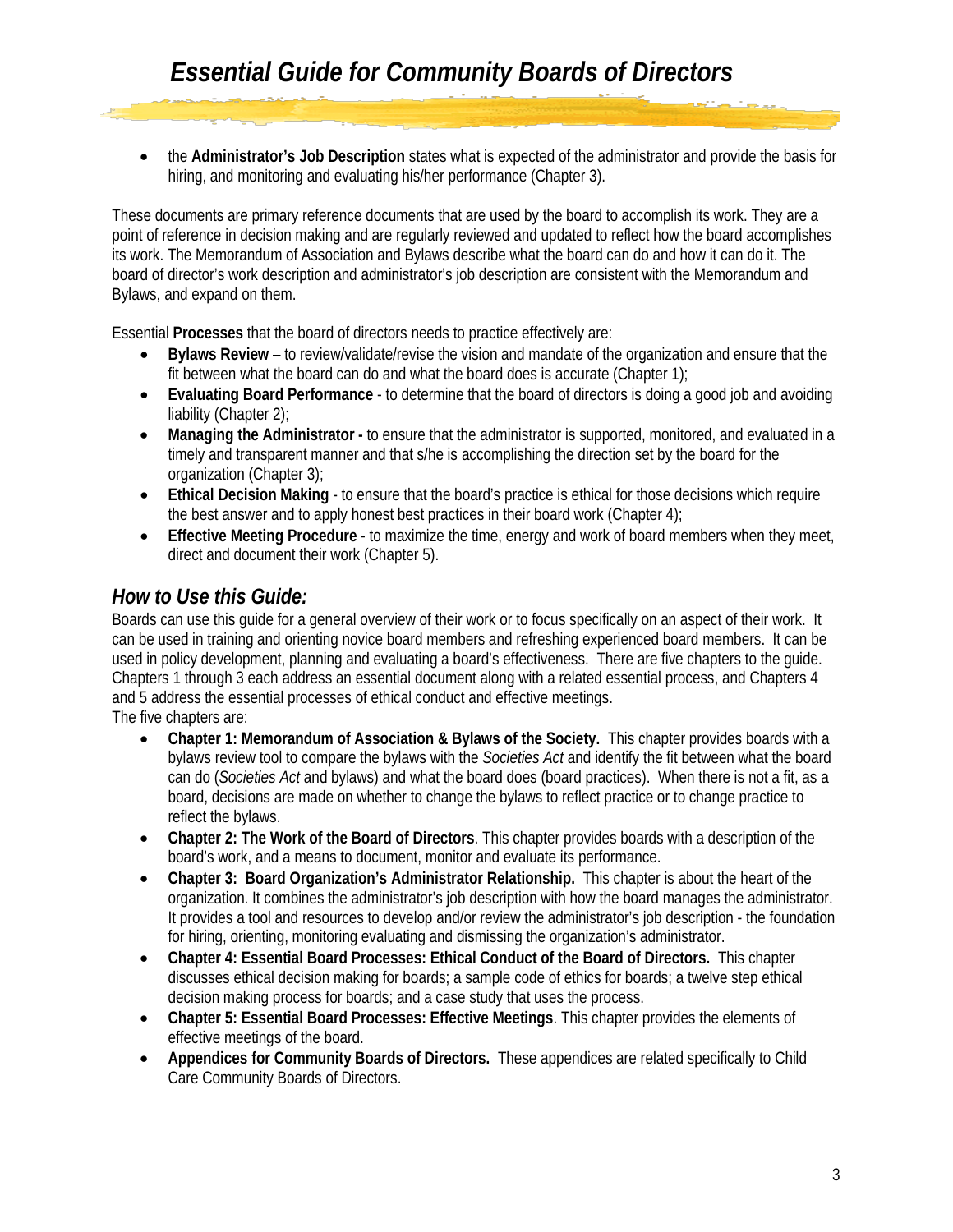The following diagram shows how the essential documents and processes fit together to provide boards with the essential tools to do their job well.

| <b>Essential Guide for Community Boards of Directors</b>                     |                                                                                                                                                                                  |                                                                       |  |  |  |  |  |
|------------------------------------------------------------------------------|----------------------------------------------------------------------------------------------------------------------------------------------------------------------------------|-----------------------------------------------------------------------|--|--|--|--|--|
| Memorandum of Association<br>& Bylaws (C1)<br>(The Soul of the Organization) | Board Job Description (C2)<br>Board Organization's<br>Administrator Relationship (C3)<br>(The Heart of the Organization)<br>Organization's Administrator Job<br>Description (C3) | Bylaws Review (C1)<br>Ethical Conduct (C4)<br>Effective Meetings (C5) |  |  |  |  |  |
|                                                                              |                                                                                                                                                                                  |                                                                       |  |  |  |  |  |

## **Resources**

Board Development: [http://www.muttart.org/board\\_development\\_workbooks](http://www.muttart.org/board_development_workbooks)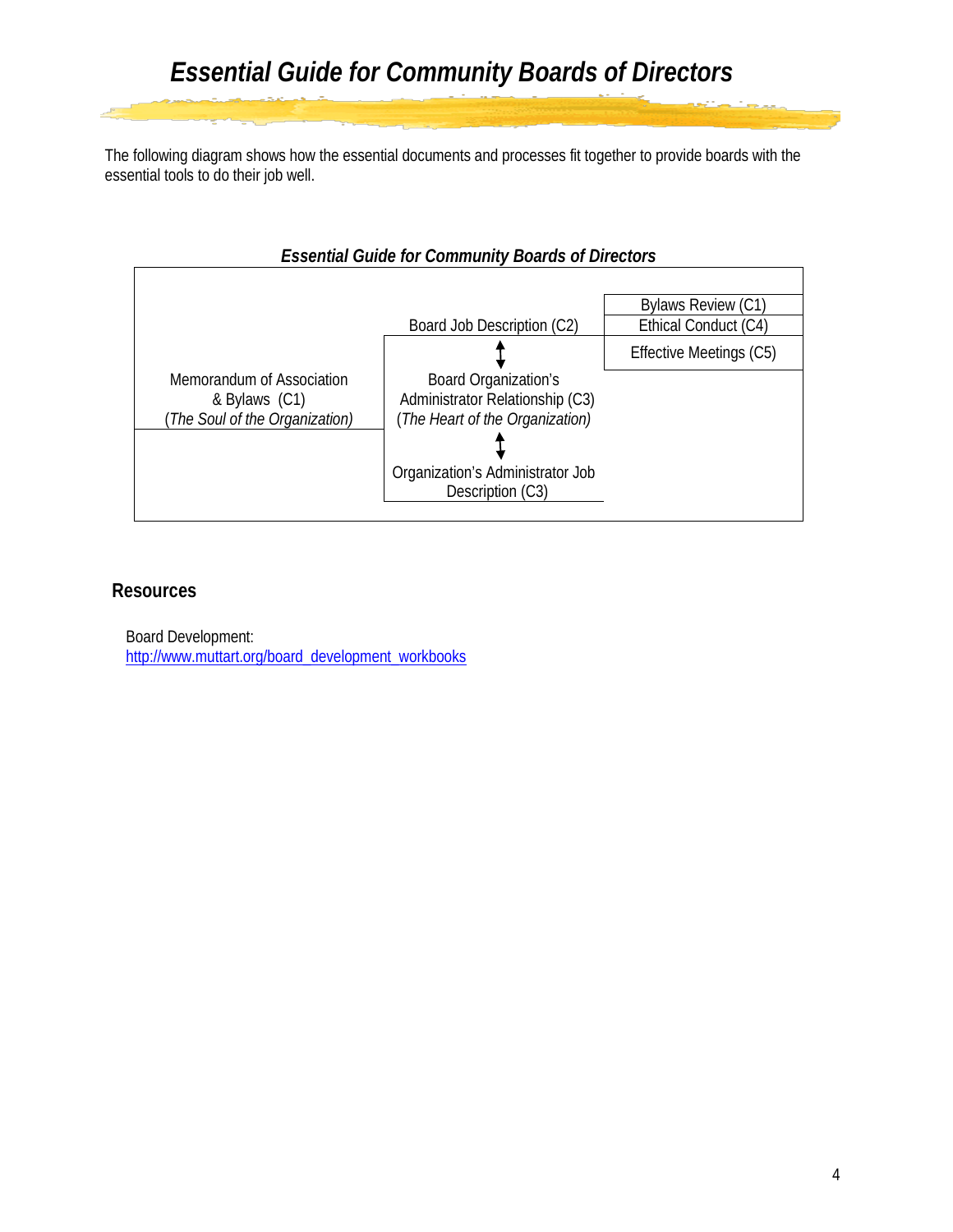# Chapter 1: Memorandum of Association and Bylaws of the **Society**

Each community nonprofit board in Nova Scotia must be incorporated as a nonprofit society. The *Societies Act* **(SA)**  <http://nslegislature.ca/legc/statutes/societie.htm> specifies the requirements that have to be met by the society. Each nonprofit society must have a Memorandum of Association and Bylaws. The memorandum states the objectives of the society, i.e. what the society hopes to accomplish by existing. These statements form the foundation of the vision of the society and its mission. They put into words the values which will guide the board of directors of the society in achieving their mission and realizing their vision. Bylaws are legal commitments that describe the vehicles that the society will use to accomplish its objectives. They describe what the board of directors can do.

Timely and ongoing review of the objectives (Memorandum of Association) and the bylaws of the society will ensure that what the board does and what it can do are the same. It examines the objectives to determine if they are still valid for the society and if they are consistent with the vision and mission of the board of directors. It ensures that board members are knowledgeable of what they can do in relation to the bylaws.

## **Review Process**

On pages 6 to 12, there is a Bylaws Review Kit that enables the review of the Memorandum of Association and bylaws of a nonprofit society. It contains what to review in relation to the SA, items for consideration with the review process and how the memorandum and bylaws address each item in the context of current board practice. The bylaws and current practices are compared. The board reviews the comparisons and makes decisions whether to change the bylaws or change the practice to ensure that what the board can do is consistent with what it practices.

## **Disclaimer**

This kit has been developed by examining the SA and the sample bylaws provided by the Nova Scotia Registry of Joint Stock (RJS). This kit is for review purposes only and is not a legal interpretation. Boards should exercise due diligence by seeking advice from legal counsel whenever changing or revising their bylaws and if there is confusion when interpreting a bylaw.

## **Resources**

Muttart foundation: Writing and revising your bylaws: [http://www.muttart.org/sites/default/files/downloads/publications/drafting\\_revising.pdf](http://www.muttart.org/sites/default/files/downloads/publications/drafting_revising.pdf)

Mission statement revision: <http://nonprofit.about.com/od/nonprofitbasics/a/mission.htm>

Bylaws Review Kit: <http://www.ccsc-cssge.ca/hr-resource-centre/hr-toolkit>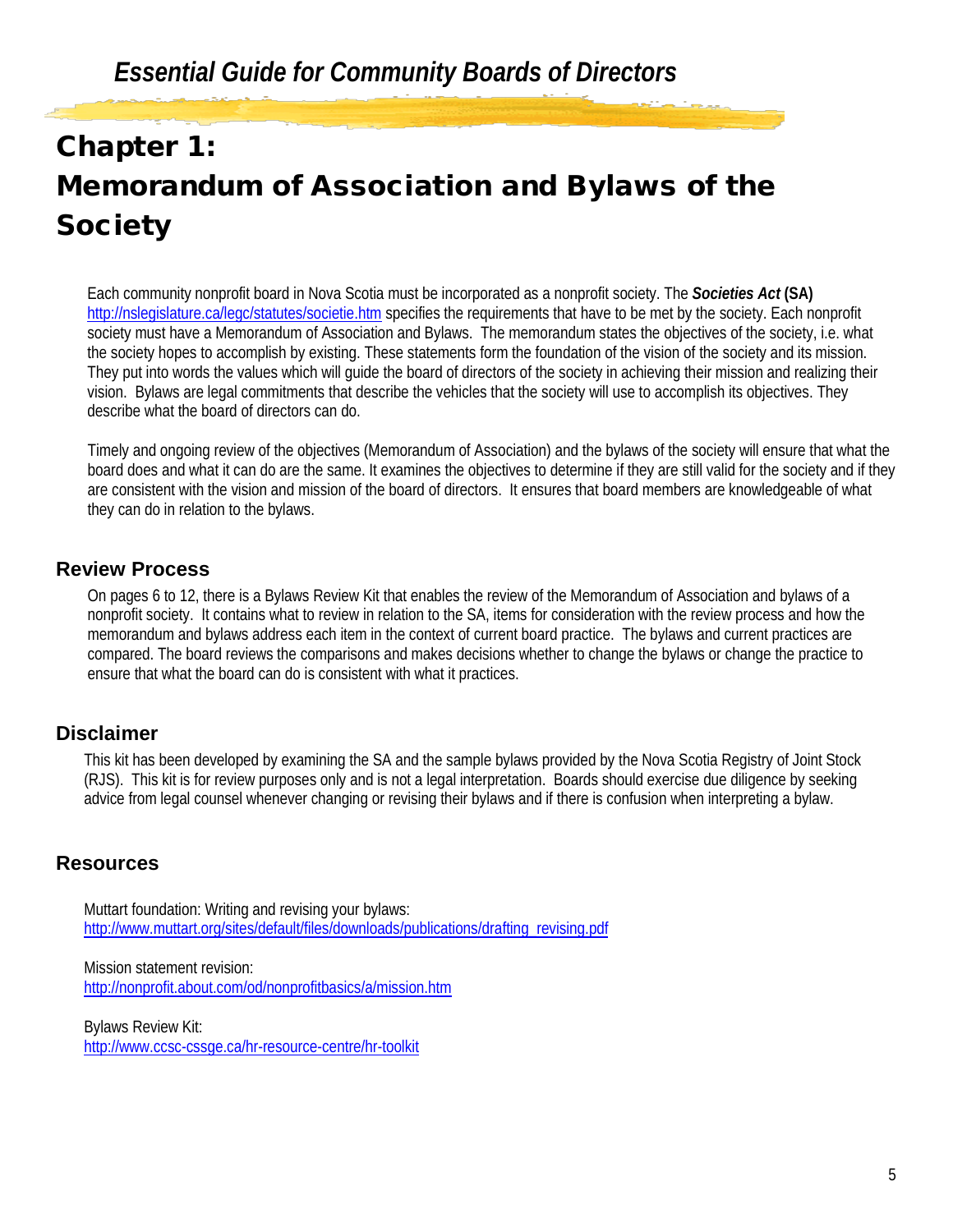## **Bylaws Review Kit**

| Information                | Considerations                                                                           | Our Memorandum / Bylaws | <b>Our Practice</b> |
|----------------------------|------------------------------------------------------------------------------------------|-------------------------|---------------------|
| Information needed         | Where you can access information:                                                        |                         |                     |
| for                        | There are two documents that provide guidance to boards when<br>$\bullet$                |                         |                     |
| developing/reviewing       | developing/reviewing their bylaws:                                                       |                         |                     |
| bylaws                     | The SA: http://nslegislature.ca/legc/statutes/societie.htm                               |                         |                     |
| Note:                      | The requirements in this Act have to be met by the society.                              |                         |                     |
| Throughout this            | A template that is a pre-approved version (by Registry) of a simple<br>$\bullet$         |                         |                     |
| document                   | "standard" set of bylaws (RJS Sample) that a society may adopt as                        |                         |                     |
| references to the SA       | their own: http://www.gov.ns.ca/snsmr/pdf/ans-rjsc-society-                              |                         |                     |
| and the pre-               | incorporation-forms.pdf.                                                                 |                         |                     |
| approved version of        | Other information can be accessed at:<br>$\bullet$                                       |                         |                     |
| bylaws (RJS                | http://www.gov.ns.ca/snsmr/access/business/registry-joint-stock-                         |                         |                     |
| Sample) are in<br>brackets | companies/forms-information.asp#14379 and scroll down to" Societies. "                   |                         |                     |
|                            | Legal counsel.                                                                           |                         |                     |
|                            | Memorandum of Association: Society's Act: Schedule A                                     |                         |                     |
| <b>Objectives</b>          | Each organization incorporated as a nonprofit society in Nova Scotia began as a          |                         |                     |
|                            | collective vision of at least five individuals in a community who came together to       |                         |                     |
|                            | form a society to achieve that vision. How that vision will be achieved is               |                         |                     |
|                            | reflected in the <i>objectives</i> stated in the Memorandum of Association.              |                         |                     |
|                            | A list of appropriate objectives is listed in the SA 3 (1). Objectives which would       |                         |                     |
|                            | not be appropriate are:                                                                  |                         |                     |
|                            | Grant or confer any degree or diploma of literacy, technical or scientific               |                         |                     |
|                            | character (SA 12)                                                                        |                         |                     |
|                            | Where any act other than the <i>Companies Act</i> provides for the incorporation         |                         |                     |
|                            | of a society for a particular objective (SA 3.2)                                         |                         |                     |
|                            | No society shall have a capital dividend, shares or declare any dividend or<br>$\bullet$ |                         |                     |
|                            | distribute property amongst its members (SA 4)                                           |                         |                     |
|                            | Carrying out a trade, business or industry.<br>٠                                         |                         |                     |

يتهججون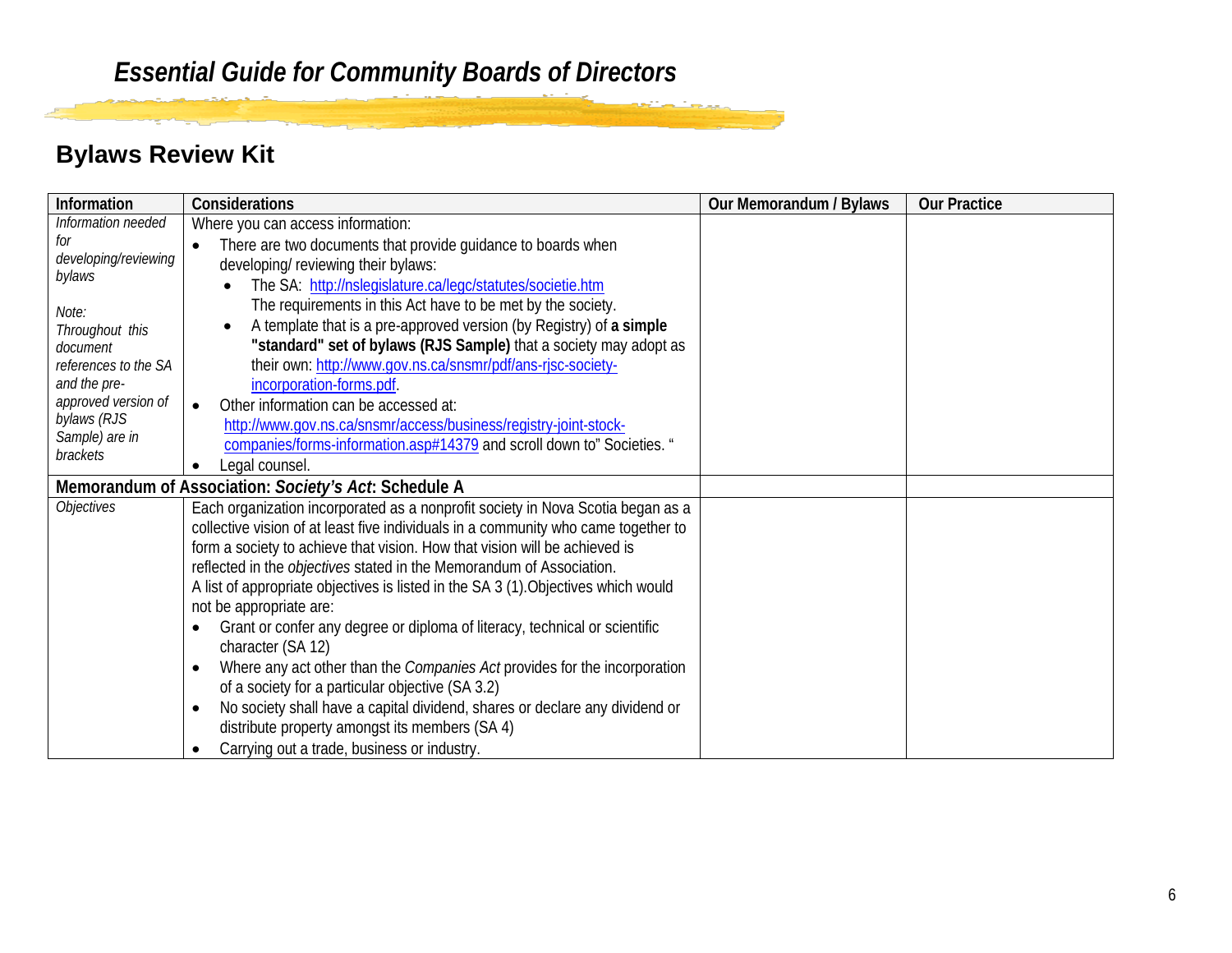| Information         | Considerations                                                                          | Our Memorandum / Bylaws | <b>Our Practice</b> |
|---------------------|-----------------------------------------------------------------------------------------|-------------------------|---------------------|
| Name, office, first | The Memorandum of Association also includes: (SA Schedule A; RJS Sample                 |                         |                     |
| directors           | $p.1-2$ :                                                                               |                         |                     |
|                     | The name of the society;                                                                |                         |                     |
|                     | Where the activities of the society will be carried on                                  |                         |                     |
|                     | The registered office of the society (SA17); and<br>$\bullet$                           |                         |                     |
|                     | The names, addresses, and occupations of at least 5 persons who will                    |                         |                     |
|                     | serve as the first directors of the society (SA 5).                                     |                         |                     |
|                     | Bylaws: Society's Act: Schedule B                                                       |                         |                     |
| <b>Definitions</b>  | Definitions: This is a section which provides definitions of important words,           |                         |                     |
|                     | individuals and offices contained in the bylaws such as "society", "registrar"; and     |                         |                     |
|                     | "special resolution". These definitions are of words which are used in several of       |                         |                     |
|                     | the bylaws. (RJS Sample, Section 1) Specific definitions of these are in the SA         |                         |                     |
|                     | (SA 2) which are the legal definitions, and probably should be used.                    |                         |                     |
| SA Schedule B (1)   | 1. Terms of admission of members and their rights and obligations:                      |                         |                     |
| Who is a member:    | Members: The members of the society are those to whom the board/society is              |                         |                     |
| SA $15(1)$ ; (2)    | accountable:                                                                            |                         |                     |
| RJS samples 2;5;6   | Who is eligible to be a member of the society?<br>$\bullet$                             |                         |                     |
|                     | Consider who the clients are; who are the stakeholders required to achieve<br>$\bullet$ |                         |                     |
|                     | the objectives of the society and should they be included as members?                   |                         |                     |
|                     | Consider who needs to be involved in making decisions regarding the<br>$\bullet$        |                         |                     |
|                     | policies/ direction of the society and how they should be involved and if they          |                         |                     |
|                     | would be in a conflict of interest position.                                            |                         |                     |
|                     | How does a member assist the society in achieving its vision and objects?<br>$\bullet$  |                         |                     |
|                     | Minor members (SA 15(2)).                                                               |                         |                     |
| Registry of members | This is a requirement of the SA 18. There are both practical and principled             |                         |                     |
| (SA 18)             | reasons to consider when determining who is a member. A special resolution              |                         |                     |
|                     | must be passed by 34 of current members present at the meeting by the                   |                         |                     |
|                     | Societies Act (SA 2(e)) and the registry will determine that number.                    |                         |                     |
|                     | Consider delegating maintenance of the registry to one of the officers of the           |                         |                     |
|                     | board or the administrator and placing this within the bylaws. If not in the            |                         |                     |
|                     | bylaws, it should be included in the responsibilities of one of the officers of the     |                         |                     |
|                     | board.                                                                                  |                         |                     |
|                     |                                                                                         |                         |                     |

<span id="page-8-0"></span><u>i segu</u>

 $\overline{\phantom{a}}$ <sup>1</sup> Also consider how stakeholders and clients can provide input to the society's decisions/policies/direction other than being on the board and build this into your board policies. Forms of involvement include annual evaluation, surveys, interviews etc.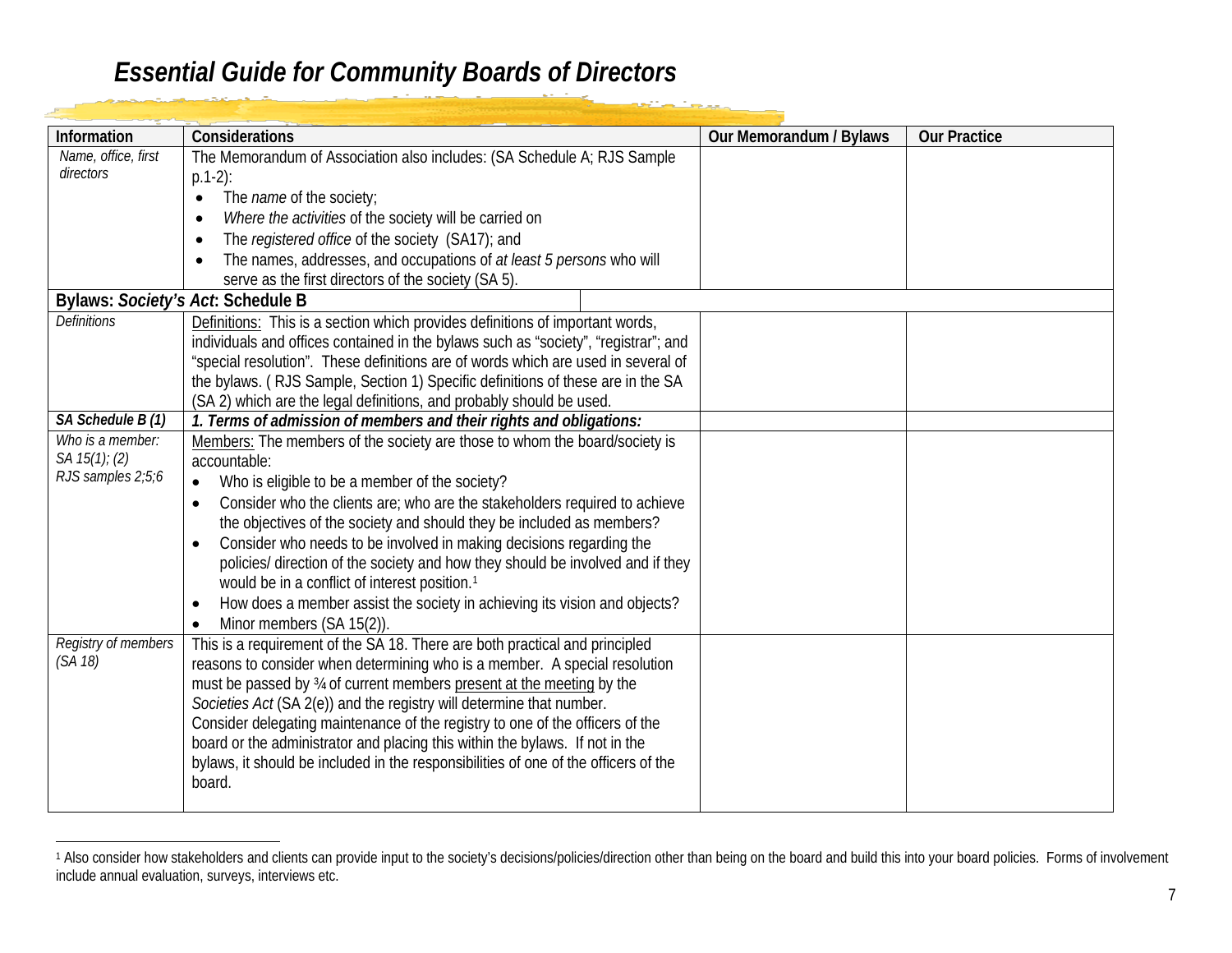فاشتصوا تسمنهما

| Information                              | Considerations                                                                                                                                                                                                                                                                                                                                                                                                                                                                                                                                                                                                                                                                                       | Our Memorandum / Bylaws | <b>Our Practice</b> |
|------------------------------------------|------------------------------------------------------------------------------------------------------------------------------------------------------------------------------------------------------------------------------------------------------------------------------------------------------------------------------------------------------------------------------------------------------------------------------------------------------------------------------------------------------------------------------------------------------------------------------------------------------------------------------------------------------------------------------------------------------|-------------------------|---------------------|
| Member's rights and<br>responsibilities: | Member Rights:<br>Voting:<br>Have a vote $(SA 15(2)(b)$ -<br>o RJS sample 4 suggests that members can vote at any<br>meeting provided that they have attended at least one<br>member meeting previously.<br>Proxies entitle a person or members of the society to vote at one meeting<br>$\bullet$<br>only (SA 15.2.c)<br>Other considerations:<br>Can attend any member meeting (RJS sample 3)<br>Membership is not transferable (RJS Sample 7)<br>No funds can be paid for personal benefit of members (RJS sample 10)<br>No member is liable for debt of the society beyond their membership<br>dues/fees (SA 27)<br>Have access to the Memorandum of Association and bylaws (SA23).<br>$\bullet$ |                         |                     |
| SA Schedule B (2)                        | 2. Conditions under which membership ceases and manner (if any) in<br>which a member may be expelled<br>Apart from stating in Schedule B of the Societies Act that this must be included<br>in bylaws, the specifics are not given. The RJS sample includes a sample of<br>when membership might cease (RJS sample 8 (a)-(c) and how a member might<br>be expelled RJS Sample (d).                                                                                                                                                                                                                                                                                                                   |                         |                     |
| SA Schedule B (3)                        | 3. Mode and time of calling general and special meetings of the society,<br>number constituting a quorum at such meeting and rights of voting.                                                                                                                                                                                                                                                                                                                                                                                                                                                                                                                                                       |                         |                     |
|                                          | General and special meetings of members:<br>Member Meetings (General or special):<br>The quorum must be in the bylaws (RJS Sample 11, 16)<br>$\bullet$<br>What will be done if there isn't a quorum<br>$\bullet$<br>Number of votes that a member has (RJS Sample 11)<br>$\bullet$<br>What happens if there is an equality of votes (RJS Sample19)<br>$\bullet$<br>How a resolution is carried, what is done to declare it carried (RJS Sample<br>$\bullet$<br>21)<br>Proxy stipulations<br>$\bullet$<br>Conditions whereby a general (includes AGM) or special meeting can be<br>called (RJS Sample 12)<br>How notice is given to members (RJS sample 13).                                          |                         |                     |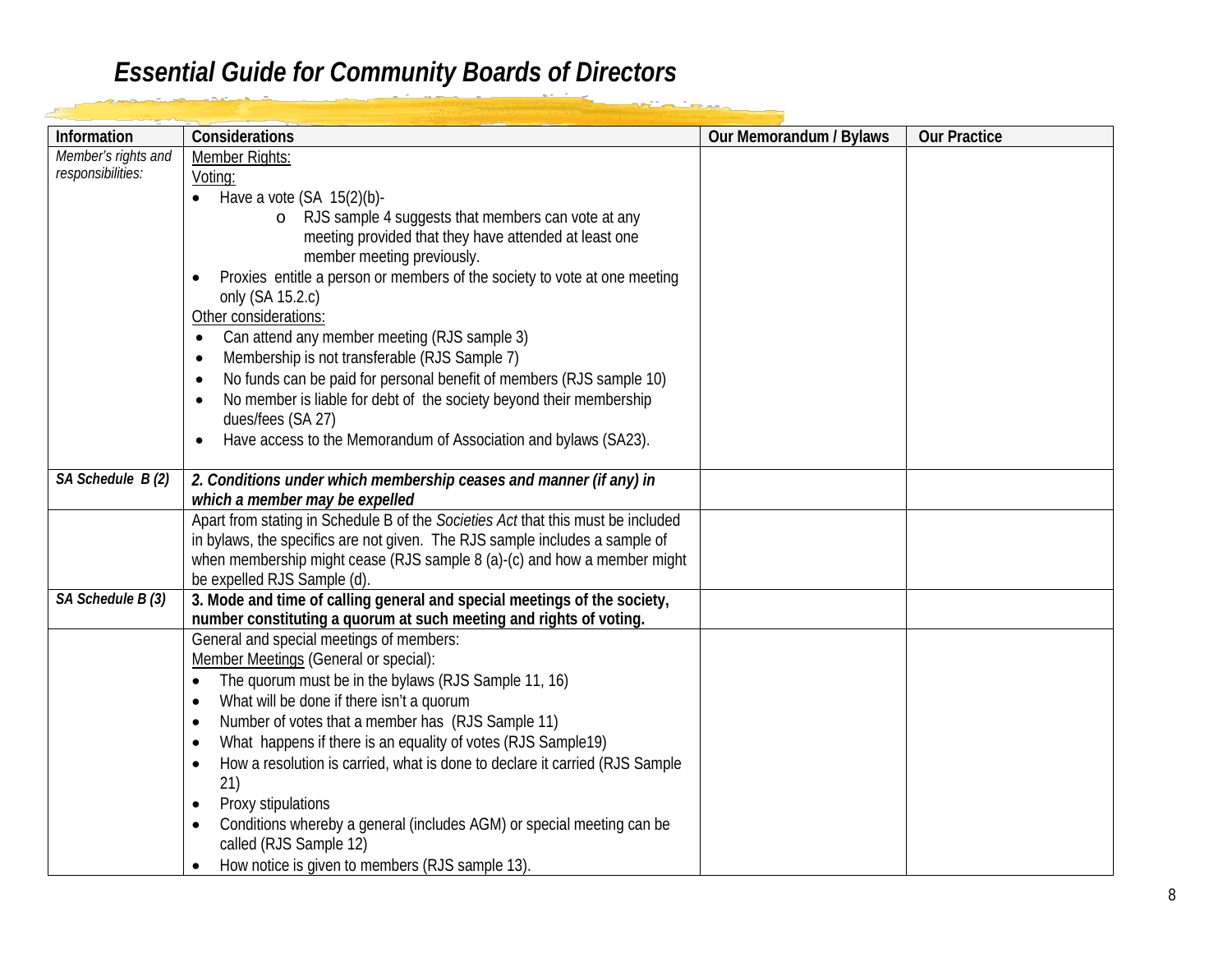ونفشتهم والتهيب تصبيحه

| Information          | Considerations                                                                            | Our Memorandum / Bylaws | <b>Our Practice</b> |
|----------------------|-------------------------------------------------------------------------------------------|-------------------------|---------------------|
|                      | Who presides as chair of meetings (RJS Sample 18)<br>$\bullet$                            |                         |                     |
|                      | How a meeting is adjourned (RJS Sample 20)                                                |                         |                     |
|                      | Annual General Meeting: (SA19) (RJS Sample 14)                                            |                         |                     |
|                      | SA 19 states that an annual general meeting(AGM) of members must be                       |                         |                     |
|                      | held                                                                                      |                         |                     |
|                      | Financial statements signed by the society's auditor/two directors must be<br>$\bullet$   |                         |                     |
|                      | filed with the registrar within 14 days of the AGM (SA19)                                 |                         |                     |
|                      | The agenda items recommended by (RJS Sample 15) include minutes of<br>$\bullet$           |                         |                     |
|                      | previous AGM; annual report of directors; annual financial report;                        |                         |                     |
|                      | appointment of auditors; election of officers.                                            |                         |                     |
| SA Schedule B:(4)    | 4. Appointment and removal of directors and other officers and their                      |                         |                     |
|                      | duties, powers, and remuneration                                                          |                         |                     |
| Appointment &        | A society may nominate, elect or appoint any of its members as directors for              |                         |                     |
| removal or directors | conducting the business, discipline and management of the society and its                 |                         |                     |
|                      | affairs. (SA 10(1)) (RJS Sample 22). Consider your membership definition in               |                         |                     |
|                      | terms of your board of directors.                                                         |                         |                     |
|                      | The RJS Sample states that directors are appointed by members at the AGM                  |                         |                     |
|                      | (RJS Sample15)<br>The RJS Sample includes wording for:                                    |                         |                     |
|                      | The number of directors (RJS Sample 23)                                                   |                         |                     |
|                      | Retire from office at AGM and if eligible for reelection (RJS Sample24) and               |                         |                     |
|                      | term for directors.                                                                       |                         |                     |
|                      | How directors who have resigned are replaced (RJS Sample 25, 26)<br>$\bullet$             |                         |                     |
|                      | How a director can be removed by members (RJS Sample 26).                                 |                         |                     |
| Duties of directors  | Duties:                                                                                   |                         |                     |
|                      | Appoint a recognized agent to receive notice, summons, notice of                          |                         |                     |
|                      | document (SA 7)                                                                           |                         |                     |
|                      | Hold an annual general meeting (SA 19)<br>$\bullet$                                       |                         |                     |
|                      | File financial statement signed by auditor/two directors with the RJS within<br>$\bullet$ |                         |                     |
|                      | 14 days of AGM (SA19)                                                                     |                         |                     |
|                      | File a list of directors with its annual financial statement authenticated by a           |                         |                     |
|                      | director, secretary or other authorized offices of the society with the                   |                         |                     |
|                      | registrar within 14 days of AGM/any change (SA20)                                         |                         |                     |
|                      | File a copy of any special resolution authenticated by a director, secretary<br>$\bullet$ |                         |                     |
|                      | or other authorized offices of the society with the registrar within 14 days of           |                         |                     |
|                      | its passing (SA21).                                                                       |                         |                     |

<u>ari ni nga</u>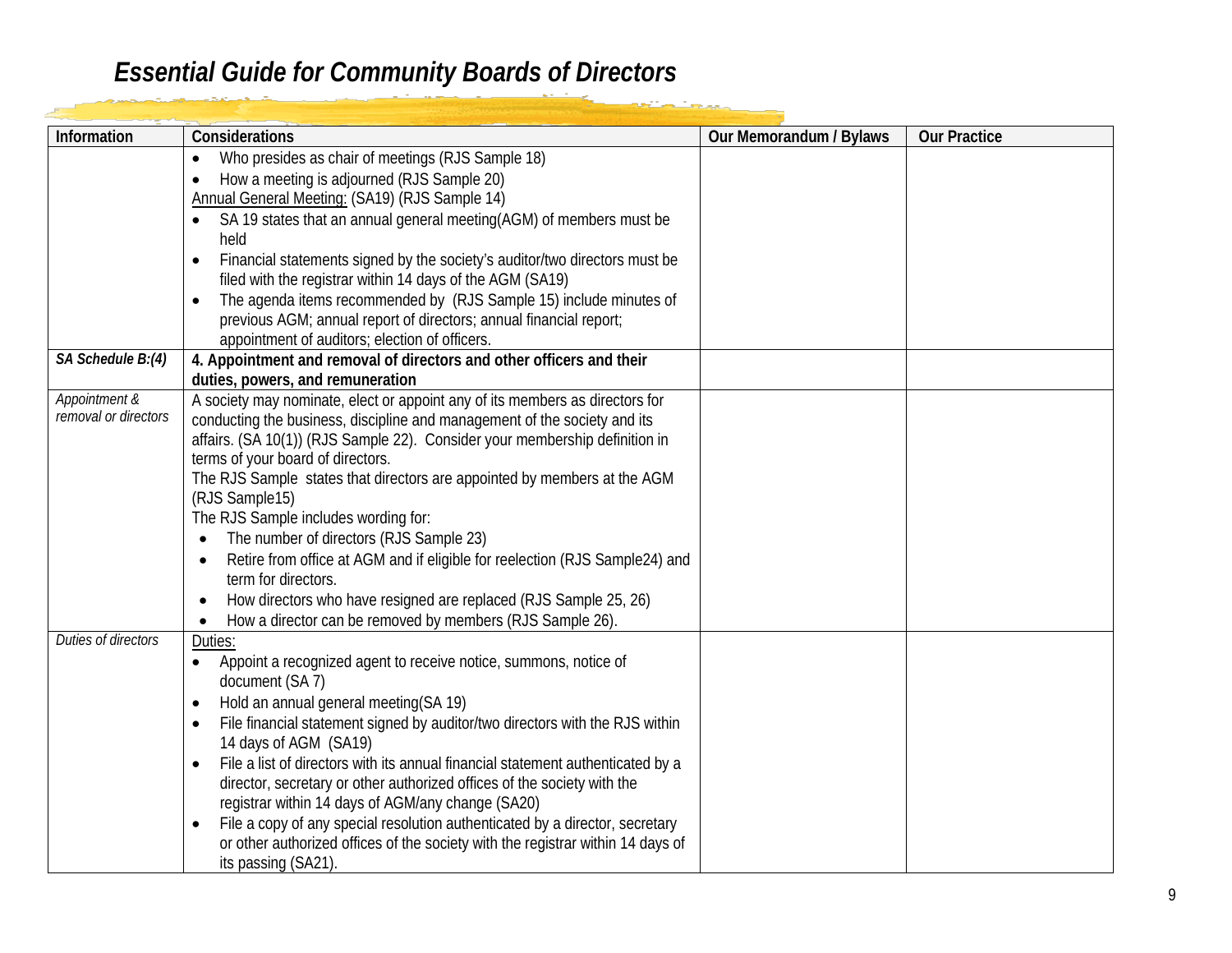وندت وواحيته متحدد

| Information           | Considerations                                                                                                                                | Our Memorandum / Bylaws | <b>Our Practice</b> |
|-----------------------|-----------------------------------------------------------------------------------------------------------------------------------------------|-------------------------|---------------------|
|                       | Pay any fees required by the registrar to the registrar. These include                                                                        |                         |                     |
|                       | registration fees, annual registration fee and additional fees (SA 31 (1-3))                                                                  |                         |                     |
|                       | Present the members' report of the financial position of the society signed<br>$\bullet$                                                      |                         |                     |
|                       | by auditor/two directors and filed with registrar within 14 days (RJS Sample                                                                  |                         |                     |
|                       | 44, 45 46)                                                                                                                                    |                         |                     |
|                       | Serve without remuneration or profit from their position, no loans from the                                                                   |                         |                     |
|                       | society (RJS Sample 50,51).                                                                                                                   |                         |                     |
| Management of the     | Management of the society is the responsibility of the directors                                                                              |                         |                     |
| society               | The directors may appoint a general manager (administrator) (RJS Sample                                                                       |                         |                     |
|                       | 27)                                                                                                                                           |                         |                     |
|                       | The directors may appoint an executive committee and/or other committees                                                                      |                         |                     |
|                       | (RJS Sample 28)                                                                                                                               |                         |                     |
|                       | The directors may be involved in dealing with conflict of interest and                                                                        |                         |                     |
| Meetings of directors | conditions (RJS Sample 29, 30).                                                                                                               |                         |                     |
|                       | When the board will meet (RJS Sample 31)<br>$\bullet$                                                                                         |                         |                     |
|                       | Notice of board meeting (RJS Sample 32)                                                                                                       |                         |                     |
|                       | Quorum at board meetings (RJS Sample33)                                                                                                       |                         |                     |
|                       | Who presides as chair(RJS Sample 34)                                                                                                          |                         |                     |
| Officers/Executive    | What happens if there is an equality of votes (RJS Sample35)<br>The SA does not stipulate that officers be appointed other than listing it in |                         |                     |
| committee             | Schedule B of the Act. The RJS Sample does go into detail in describing what                                                                  |                         |                     |
|                       | the officers should do.                                                                                                                       |                         |                     |
|                       | The directors may appoint an executive committee and/or other committees                                                                      |                         |                     |
|                       | (RJS Sample 28)                                                                                                                               |                         |                     |
|                       | Officers' responsibilities (RJS Sample 36)                                                                                                    |                         |                     |
|                       | Descriptions of the officers' responsibilities (RJS Sample president-37; vice-                                                                |                         |                     |
|                       | 38; corporate secretary-39; treasurer- 41).                                                                                                   |                         |                     |
| SA Schedule B (5)     | 5. Exercise of borrowing powers.                                                                                                              |                         |                     |
|                       | SA 10(d) indicates that the society may borrow, raise and secure payment of                                                                   |                         |                     |
|                       | money, and with special resolution can use its property as security. (RJS                                                                     |                         |                     |
|                       | Sample 48).                                                                                                                                   |                         |                     |
| SA Schedule B (6)     | 6. Audit of accounts.                                                                                                                         |                         |                     |
|                       | SA 19 states that an annual general meeting must be held and as part of that                                                                  |                         |                     |
|                       | meeting financial statements are presented, signed by an auditor or by two                                                                    |                         |                     |
|                       | directors. (RJS sample 45)                                                                                                                    |                         |                     |

والمحافظ والمتعارض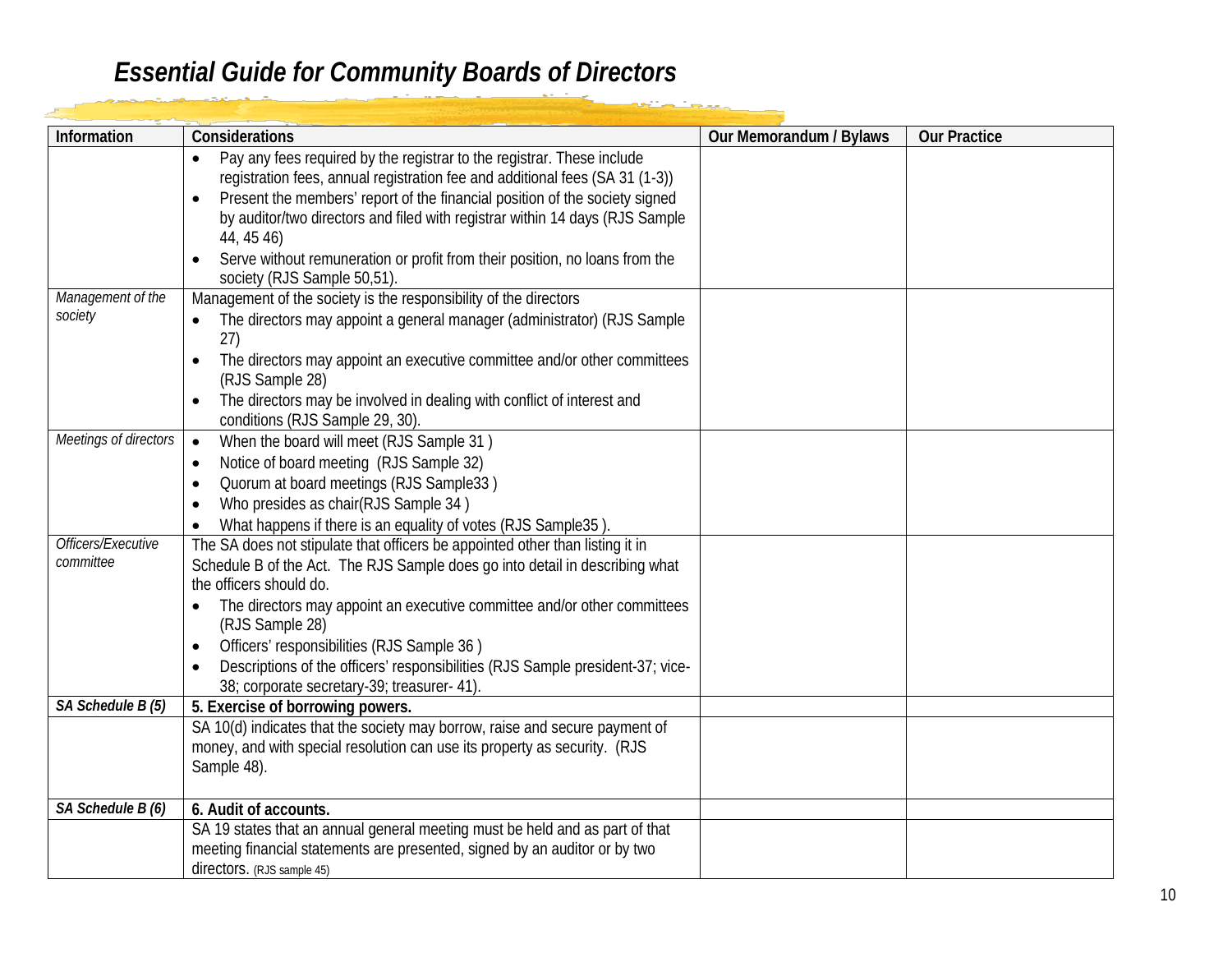<mark>شنقه مواقيست محسد</mark>

| Information       | Considerations                                                                                                                                                    | Our Memorandum / Bylaws | <b>Our Practice</b> |
|-------------------|-------------------------------------------------------------------------------------------------------------------------------------------------------------------|-------------------------|---------------------|
|                   | RJS Sample also suggests including:                                                                                                                               |                         |                     |
|                   | Stating the fiscal year (RJS Sample 43)                                                                                                                           |                         |                     |
|                   | An auditor is appointed by members at the AGM or the directors.                                                                                                   |                         |                     |
| SA Schedule B (7) | 7. Custody and use of the seal of the society.                                                                                                                    |                         |                     |
|                   | The SA indicates that once incorporated the society has the right to a common                                                                                     |                         |                     |
|                   | seal (SA 9) and the use of the seal in contracts (SA 28(a)).                                                                                                      |                         |                     |
|                   | The RJS Sample has a clause indicating who has custody of the seal of the                                                                                         |                         |                     |
|                   | society RJS Sample 39(b).                                                                                                                                         |                         |                     |
| SA Schedule B (8) | 8. Manner of making, altering and rescinding by-laws.                                                                                                             |                         |                     |
|                   | Name, objects or its locality:                                                                                                                                    |                         |                     |
|                   | The SA indicates that a society can change its name, objectives or its locality by                                                                                |                         |                     |
|                   | special resolution (SA 10(f)). Special Resolution is defined as a resolution                                                                                      |                         |                     |
|                   | passed by not less than three quarters of the society's members at a general                                                                                      |                         |                     |
|                   | meeting with notice of the intention to propose a special resolution. (SA 2(e)).<br>Special resolutions passed must be filed with the registrar within 14 days of |                         |                     |
|                   | being passed. (SA21) The RJS Sample indicates whose responsibility it is to file                                                                                  |                         |                     |
|                   | with the registrar (RJS Sample 39(c)2).                                                                                                                           |                         |                     |
|                   | All special resolutions to change bylaws have to be approved by the registrar                                                                                     |                         |                     |
|                   | before they are in effect (SA 11(1)); who will issue a certificate, if approved; or                                                                               |                         |                     |
|                   | refuse to issue the certificate of acceptance (SA 11(2)) and may be published in                                                                                  |                         |                     |
|                   | the Royal Gazette at the cost to the society (SA 11(3))                                                                                                           |                         |                     |
|                   | Bylaws:                                                                                                                                                           |                         |                     |
|                   | The SA indicates that a society can make, amend or repeal bylaws not                                                                                              |                         |                     |
|                   | inconsistent with the Act or its memorandum for the conduct of its activities and                                                                                 |                         |                     |
|                   | affairs (SA 13(1)) Special resolutions passed must be filed with the registrar                                                                                    |                         |                     |
|                   | within 14 days of being passed. (SA21) It has to be approved by the registrar                                                                                     |                         |                     |
|                   | before it will take effect. (SA 13(3))(RJS Sample 9). (Definition of "Special                                                                                     |                         |                     |
|                   | Resolution" applies (SA 2(e)) The RJS Sample indicates whose responsibility it                                                                                    |                         |                     |
|                   | is to file with the registrar (RJS Sample 39(c)2).                                                                                                                |                         |                     |
| SA Schedule B (9) | 9. Preparation and custody of minutes of proceedings of meetings of the                                                                                           |                         |                     |
|                   | society and of the directors and other books and records of the society.                                                                                          |                         |                     |
|                   | Apart from stating in Schedule B of the SA that this must be included in bylaws                                                                                   |                         |                     |
|                   | specifics are not given. The RJS sample includes a sample of the corporate                                                                                        |                         |                     |
|                   | secretary position as having that responsibility (RJS Sample 39(a)).                                                                                              |                         |                     |
|                   |                                                                                                                                                                   |                         |                     |

لمنتعا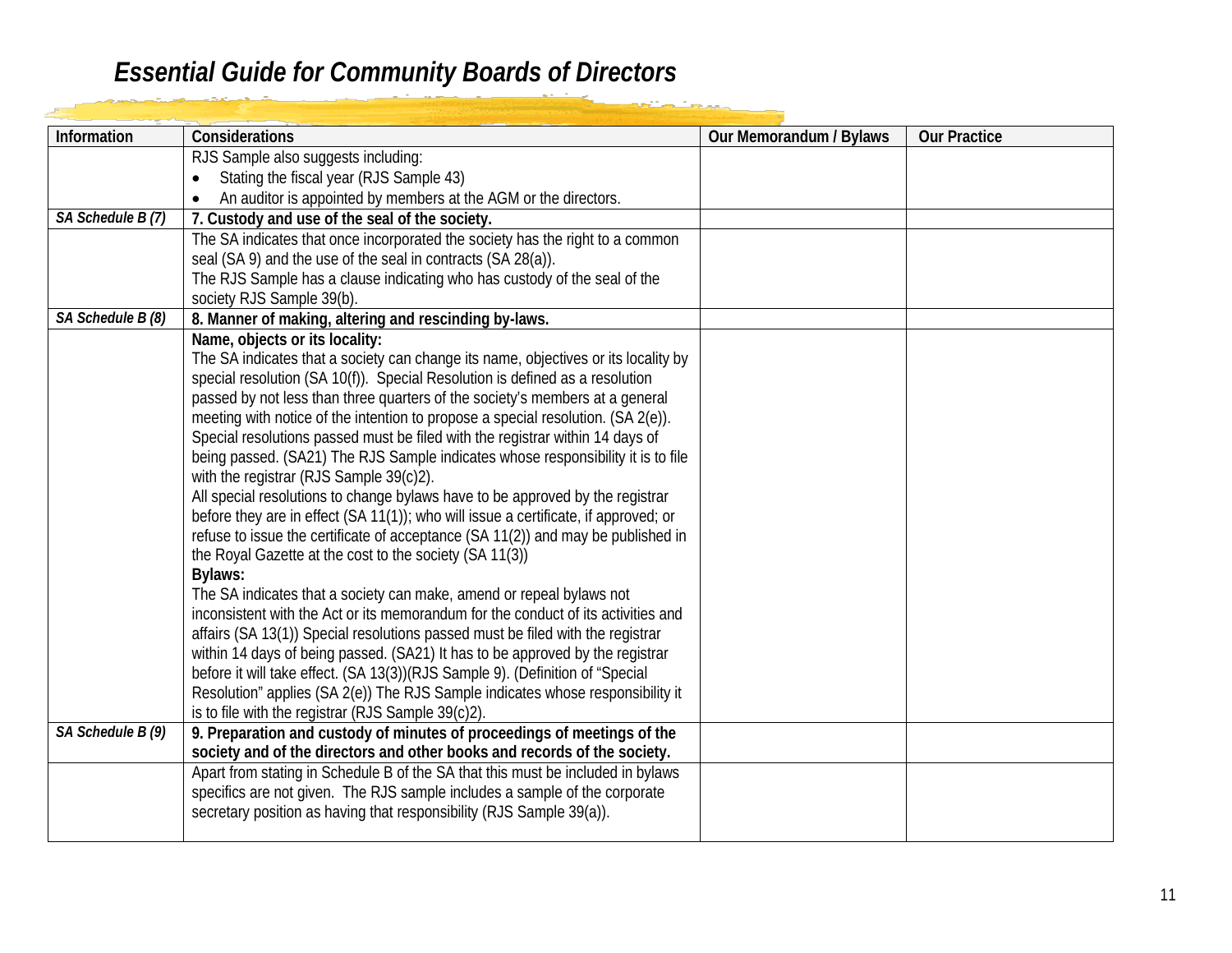| SA Schedule B (10) | 10. Time and place at which the books and records of the society may be<br>inspected by members.                                                                                                                                                                                                                                                                       |  |
|--------------------|------------------------------------------------------------------------------------------------------------------------------------------------------------------------------------------------------------------------------------------------------------------------------------------------------------------------------------------------------------------------|--|
|                    | The SA states that a copy of the memorandum and bylaws of the society be<br>provided by a member requesting, and the charge for it cannot exceed 50 cents<br>(SA 23)<br>RJS Sample bylaws refer to financial statements, minutes, adds a notice period<br>for members to inspect; and all other books and records within two days prior to<br>the AGM.(RJS Sample 49). |  |
| SA Schedule B (11) | 11. Execution of contracts, deeds, bills of exchange and other instruments<br>and documents on behalf of the society.                                                                                                                                                                                                                                                  |  |
|                    | The SA grants the society the right to execute contracts, deeds, bills of<br>exchange and other instruments and documents on behalf of the society (SA 10<br>$(b)(e)$ and the conditions that must be met $(SA 28 (a-c))$ . The RJS Sample<br>includes who may execute these instruments (signing officers). (RJS Sample<br>42).                                       |  |

<u>anisa isa</u>w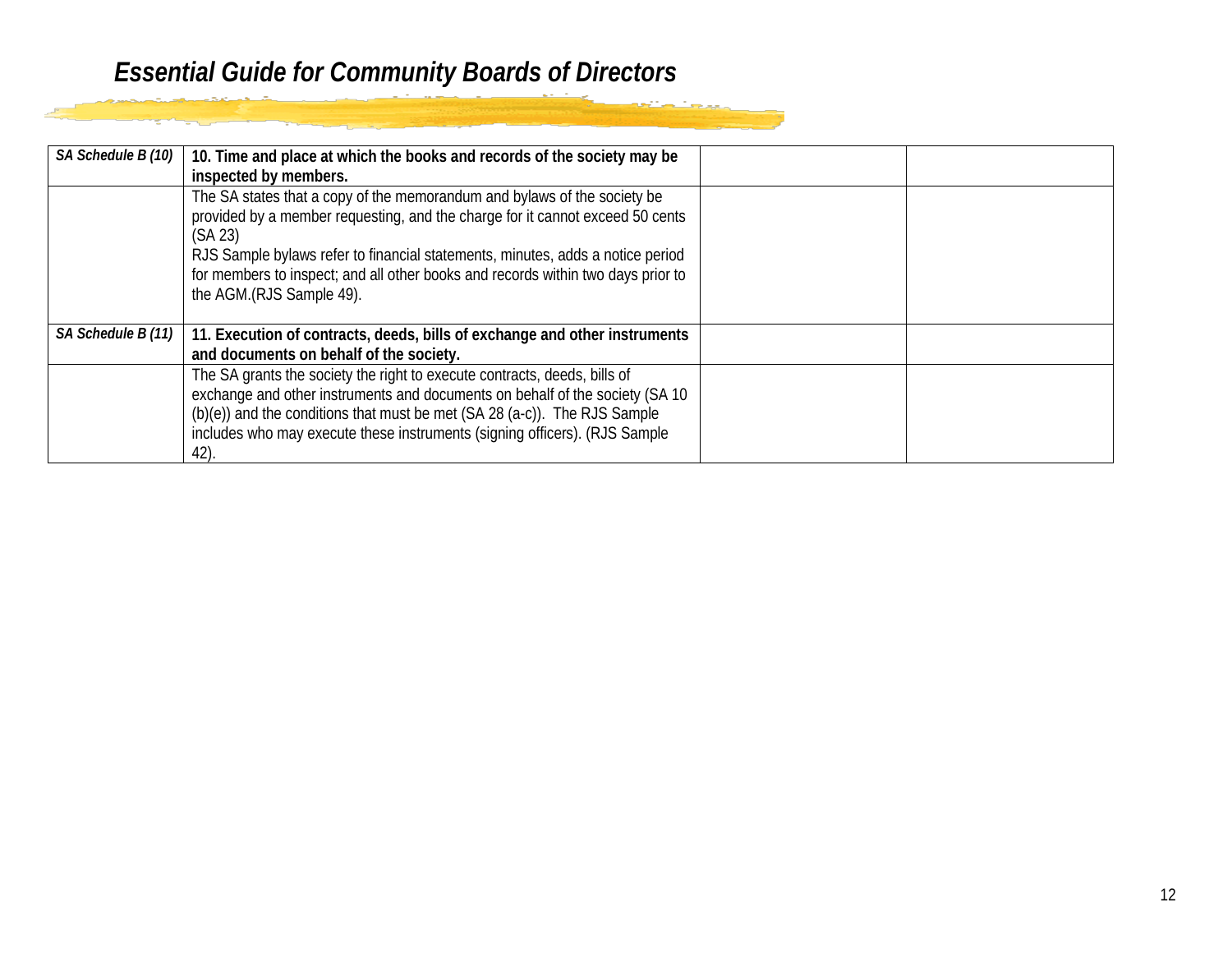# Chapter 2: The Work of the Board of Directors

## **Board of Directors Work Description:**

The board of directors' work can be described as *doing a good job* and *avoiding liability***.** The board continually documents and monitors its performance as a board.

## **I. Doing a Good Job:**

**I.A. Governing the Organization:** Board members are committed to and know the mandate, understand the services the organization provides; and know what results are expected. Their motivation for serving on the board is based on the organization's vision and mandate. They develop, review, revise, implement and monitor:

**I.A.1** The *Vision* - What the organization exists for; where it is going, the mandate and how the vision affects the strategic planning for the organization;

#### **Questions to ask as a board member:**

- Am I committed to the mission of the organization?
- Can I contribute the time necessary to be an effective board member?
- Am I comfortable with the tone and approach of the organization's fundraising and advocacy efforts?
- Can I place the organization's purposes and interests above my own professional and personal interests when making decisions as a board member?

**I.A.2** The *Direction* - What the board does to achieve the vision including, board education; managing, monitoring and evaluating the Organization's Administrator (OA) and how s/he carries out the operations within the mandate of the organization;

**I.A.3** The *Resources* - What the organization will use to realize its mission and carry out its mandate: the materials, facilities, human resources, policies in place, processes used.

## **I.B. Monitoring**:

- **I.B.1**: How fiscal resources are distributed in accomplishing the mandate of the vision Policies and processes in place to monitor the fiscal resources of the organization;
- **I.B.2**: Human resources management Policies in place to effectively monitor human resources including the OA, staff, board performance and volunteers;
- **I.B.3**: Legal obligations Carry out and evaluate the board's effectiveness in carrying out the obligations of the board as laid out in
	- The *Societies Act* as a nonprofit society;
	- The Memorandum of Association and Bylaws
	- *Human Rights Act*
	- Labour Standards Code
	- *Privacy Act*
	- In the case of Child Care Community Boards, the *Day Care Act* and Regulations
	- Other federal, provincial and municipal legal obligations and bylaws as they apply to the organization (for example those that have a charitable charter - federal)
- **I.C. Accountability**: The board is accountable to a multitude of stakeholders. With limited resources (money, time, materials, etc.) the board has to prioritize those stakeholders in order to make decisions on who has priority to access the centre's resources. The primary stakeholder is the board, and the board must always act in the best interests of the organization. The board is accountable to the community to carry out the mandate of the organization in achieving its vision; accountable to the individuals and groups the organization serves; and accountable to the staff of the organization in providing the resources, policies, materials, support and direction to carry out the mandate.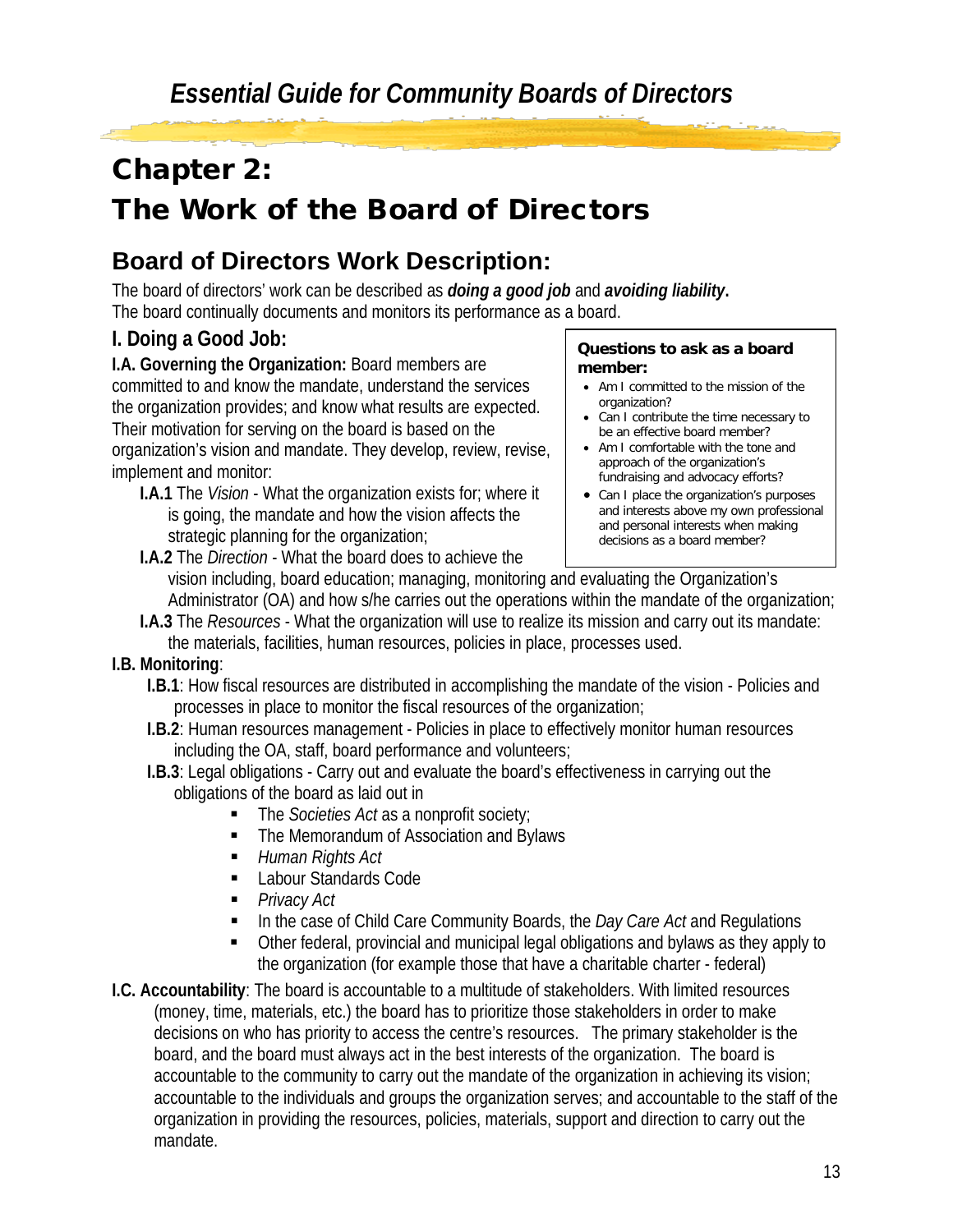## **II. Avoiding Liability:**

## **Fiduciary Trust:**

- The board is responsible to act in the best interests of the organization at all times and not in the interests of an individual stakeholder or group. This is termed "fiduciary trust"- the interests of the organization must supersede all other interests when acting as a board member.
- There are four fiduciary duties that demonstrate loyalty, honesty and good faith on the part of the board member and when practiced effectively avoid liability for the organization. These are **duty of care; duty of loyalty; duty to avoid conflict of interest;** and **duty of due diligence**. (These four duties are interrelated and are presented separately for clarity.) The board manages the risks involved in carrying out these duties.

## **II.A: Duty of Care:**

- **II.A.1:** To have the competence and skill to be a board member- the organization sets a standard of who can be a board member and their role in accomplishing the vision of the organization. These standards can be in the form of board policy manual and board job description. The legal definition of the board member's role is contained in the organization's bylaws;
- **II.A. 2:** To have board succession planning in place including a nomination committee that has effective recruitment policies and procedures which are the most effective way to eliminate liability.

## **II.B. Duty of Loyalty:**

- **II. B.1**: Be truthful in all dealings with the organization;
- **II. B.2**: Have allegiance to the organization's mission and furthering its cause;
- **II. B.3**: Resign if one's personal prejudices or beliefs are inconsistent with the organization's mission;
- **II. B.4**: Place the interests of the organization above personal self interest in all dealings with the organization and avoid conflicts of interest;
- **II. B.5**: Fulfill all reporting obligations; avoid conflict of interest; maintain minutes, records and accounts; ensure that decisions are implemented in accordance with board motions;
- **II. B.6**: Portray the organization's programs and objectives accurately to the public;
- **II. B.7**: Not disclose any information acquired in connection with their position as board member that might be harmful to the interests of the organization unless that information is already in public domain.

## **II C. Duty of Due Diligence:**

- **II C. 1:** Meet regularly;
- **II C. 2: Attend meetings;**
- **II C. 3:** Be thoroughly informed about the decisions the board has to make;
- **II C. 4:** Ensure that relevant documents are circulated well in advance of board meetings;
- **II C. 5: Exercise independent judgment when voting on all decisions;**
- **II C. 6:** Ensure that the minutes reflect comments/votes in opposition;
- **II** C. 7: Carefully review all reports relating the to organization's financial affairs;
- **II C. 8:** Carefully review and participate in formulating the annual budget and strategic plan;
- **II C. 9:** Understand and comply with the stated purpose of the organization;
- **II C. 10:** Understand and carry out the obligations under the bylaws;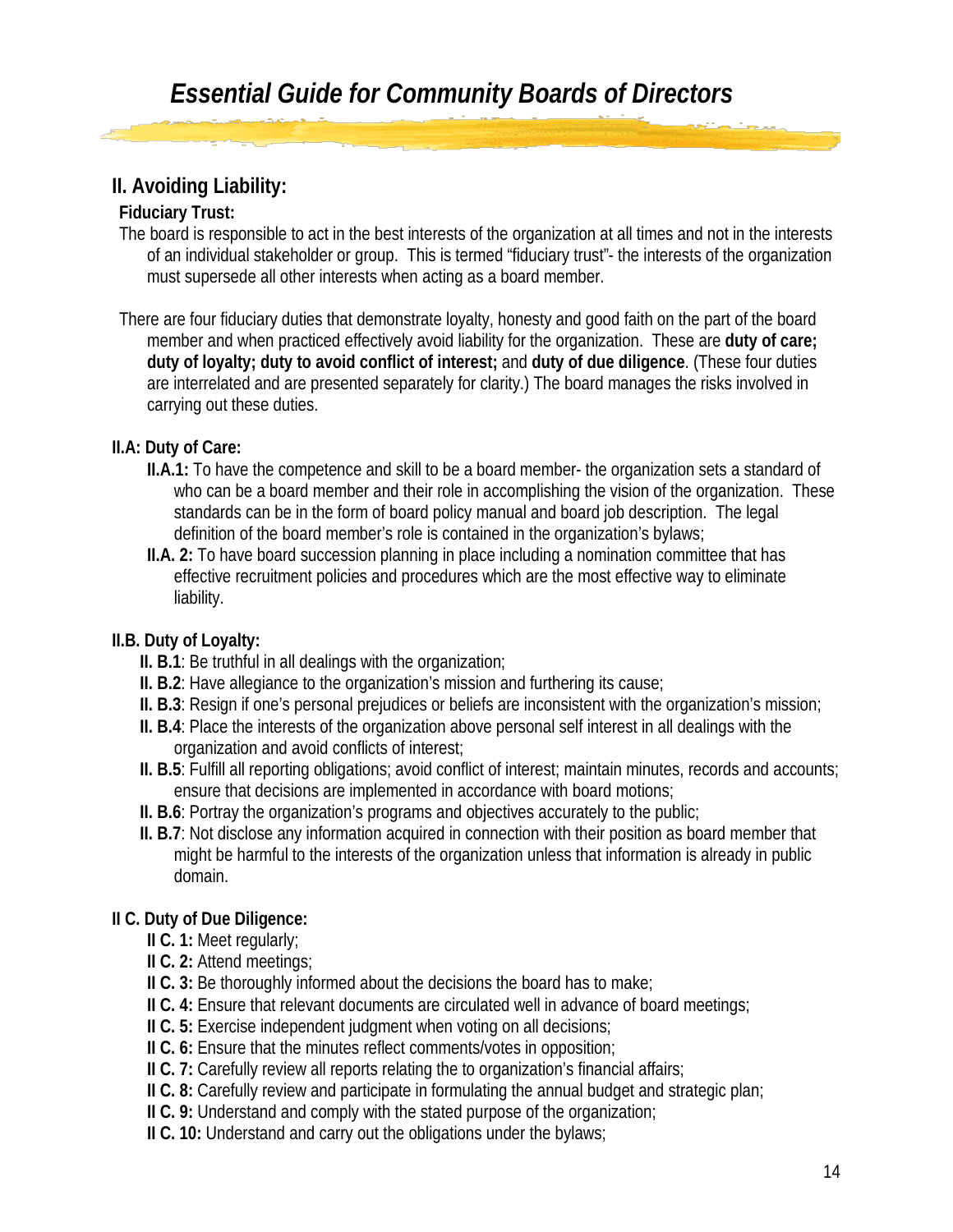- **II C. 11:** Require the OA to provide ongoing operational and program information;
- **II C. 12:** Monitor and supervise the OA and regularly assess his/her performance;
- **II C. 13:** Be aware of all internal policies affecting the organization and be aware of all laws affecting the organization and obtain necessary legal and accounting advice;
- **II C. 14:** Evaluate board performance;
- **II C. 15:** Ensure that board conduct is ethical.

### **II.D. Duty to avoid Conflict of Interest:**

- **II.D. 1:** Demonstrate full allegiance to the organization's mission and further its causes;
- **II.D. 2:** Approve a conflict of interest policy which requires board members to disclose a conflict, and to prescribe guidelines;
- **II.D. 3:** Not disclose any information acquired in connection with their position as board member that might be harmful in the best interests of the organization;
- **II.D. 4:** Not disclose or use any information relating to the affairs of the organization for personal profit or advantage;
- **II.D. 5:** Place the interests of the organization above personal self interests in all dealings with the organization;
- **II.D. 6:** Carry out all dealings in the best interests of the organization;
- **II.D. 7:** Actively avoid all conflicts of interests and immediately disclose any actual or potential conflict, real or perceived to the board;
- **II.D. 8:** Ensure that the minutes of any meeting at which a decision involving potential conflicts are discussed reflect accurately the views of all conflicted and non-conflicted board members;
- **II.D. 9:** Obtain legal opinion where there is uncertainty about conflicts;
- **II.D. 10:** Resign where the board member is a director of two organizations whose interests are in conflict and it is apparent that the board member cannot act in the interests of one organization without acting against the interests of the other.

## **II.E. Risk Management:**

In managing risk, boards of directors should:

- **II.E.1:** Understand due diligence obligations and apply them to each decision and transaction as board members;
- **II.E.2:** Appropriately screen new staff, volunteers (including board members) to ensure minimized risk of harm to clients and stakeholders;
- **II.E.3:** Adequately supervise the OA in a collaborative and ongoing way;
- **II.E.4:** Rely on experts (accountants, lawyers, etc) for guidance, but always exercise one's own independent judgment in planning and decision making related to the organization;
- **II.E.5:** Consider indemnifying board members in bylaws;
- **II.E.6:** Ensure that the organization is well insured;
- **II.E.7:** Ensure that directors' and officers' insurance is in effect;
- **II.E.8:** Know the legal framework in which the board operates and take all necessary personal steps to avoid liability;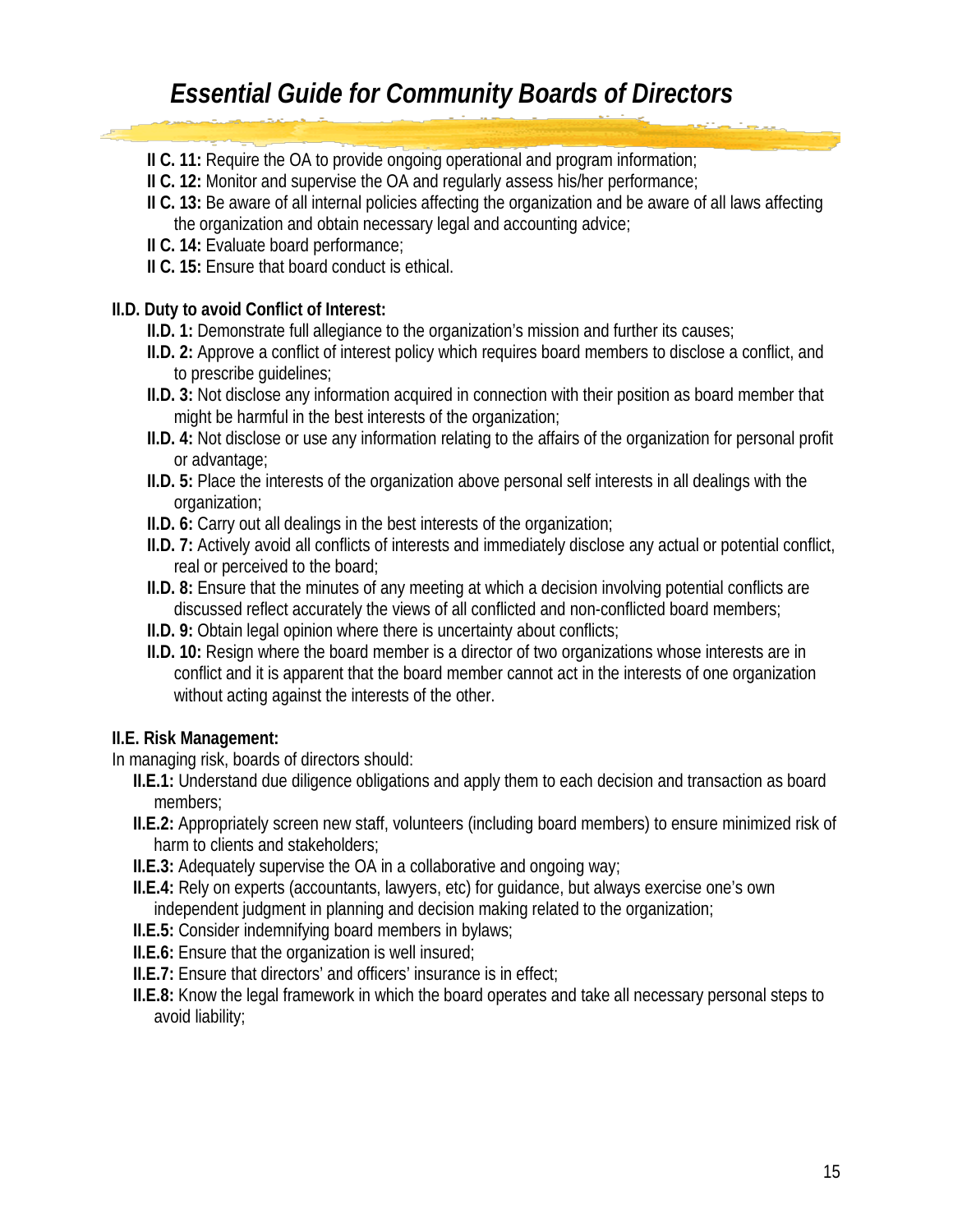## **Evaluating the Board's Performance**

Evaluating board performance is essential for the board to *do its job well* and *to avoid liability*. The board of directors job description provides the evaluation framework.

Following is an evaluation tool for boards. Using the board job description ("Board Work" column) and referring to the essential documents within this guide (OA Job Description and Memorandum of Association and Bylaws) and essential processes (Managing the OA, Ethical Conduct, Effective Meetings, Bylaws Review), the board identifies how it will evaluate it's performance and what material will support that evaluation ("Evaluation: How Will We Measure Our Competence as a Board?" column).

With the evaluation criteria identified, the board develops a process to evaluate its performance including timelines, documentation, assigning responsibilities and evaluating itself continually in achieving its mission and mandate. The evaluation process along with the evaluation itself will provide valuable information that the board can use in its planning; in communicating its accountability to the community; and a means to demonstrate that is doing its job well and avoiding liability.

## **Resources**

Developing Job Descriptions for Board Members of Nonprofit Organizations: [http://www.muttart.org/sites/default/files/downloads/publications/developing\\_job\\_descriptions.pdf](http://www.muttart.org/sites/default/files/downloads/publications/developing_job_descriptions.pdf)

Role of Boards:

<http://managementhelp.org/boards/index.htm>

#### Board Resources:

<http://www.dal.ca/faculty/cce/programs/non-profit-sector-leadership/non-profit-resources.html>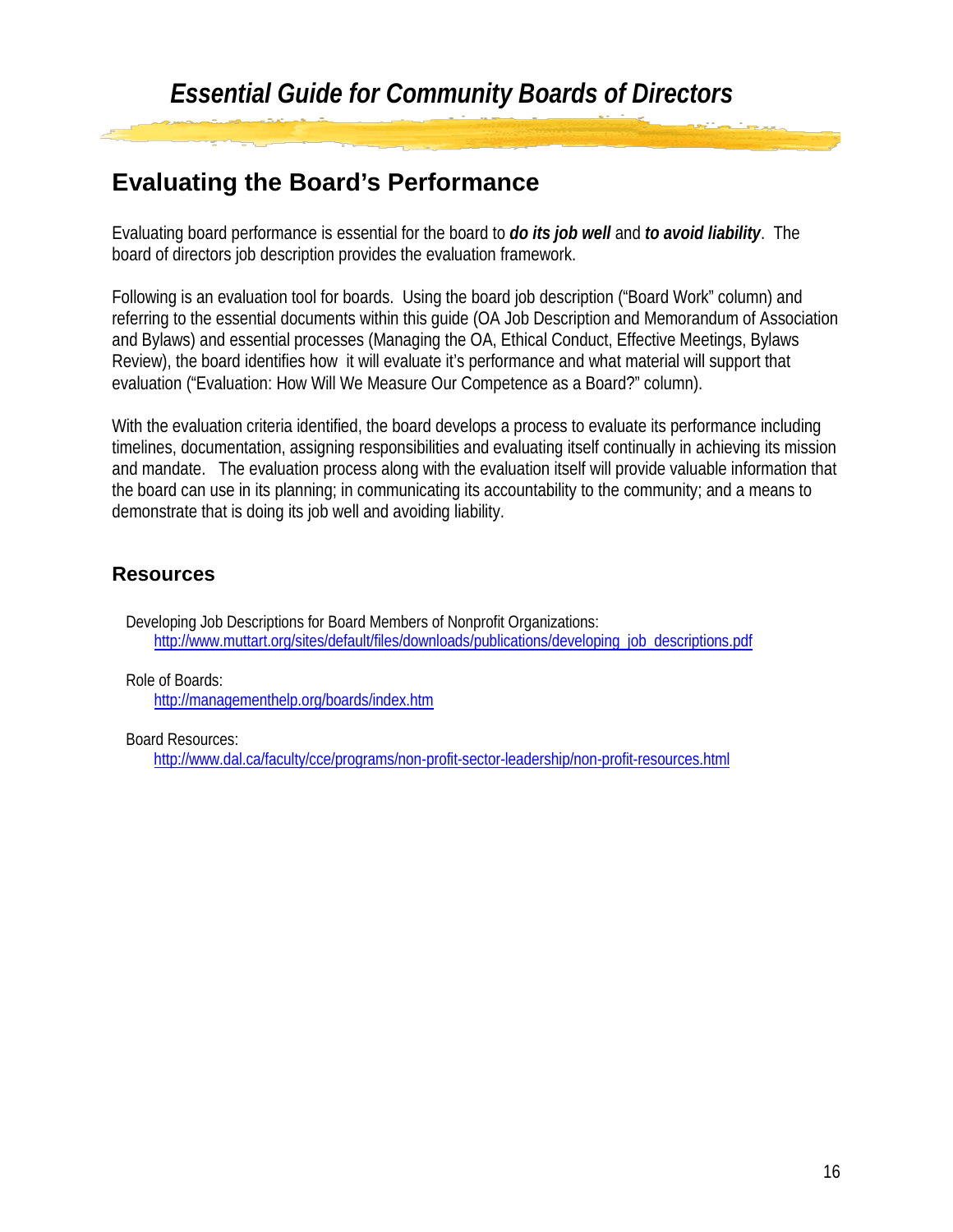## **Evaluating Board Performance**

<u>الأحمان المترجم المراجع التي</u>

|                                                                                                                                                             |                                       | <b>Board's Essential Processes</b> |                                          |                           |                              | <b>Evaluation: How Will We Measure Our</b> |  |
|-------------------------------------------------------------------------------------------------------------------------------------------------------------|---------------------------------------|------------------------------------|------------------------------------------|---------------------------|------------------------------|--------------------------------------------|--|
| <b>Board's Essential Documents</b>                                                                                                                          |                                       |                                    |                                          |                           |                              | Competence as a Board?                     |  |
| Board Work Job Description (JD)                                                                                                                             | Organization's<br>Administrator<br>JD | <b>Bylaws</b>                      | Board -<br>Administrator<br>Relationship | <b>Ethical</b><br>Conduct | <b>Effective</b><br>meetings | <b>Bylaws</b><br><b>Review</b>             |  |
| I. Doing a Good Job:                                                                                                                                        |                                       |                                    |                                          |                           |                              |                                            |  |
| I. A. Governing the Organization: Board members know the mandate, understand the services the organization provides; knows what results are expected. Their |                                       |                                    |                                          |                           |                              |                                            |  |
| motivation for serving on the board is based on the organization's vision and mandate.                                                                      |                                       |                                    |                                          |                           |                              |                                            |  |
| I. A.1. They develop, review, revise, practice                                                                                                              |                                       | X                                  |                                          |                           |                              | X                                          |  |
| and monitor the Vision - What the                                                                                                                           |                                       |                                    |                                          |                           |                              |                                            |  |
| organization exists for; where it is going, the                                                                                                             |                                       |                                    |                                          |                           |                              |                                            |  |
| mandate and how the vision affects the                                                                                                                      |                                       |                                    |                                          |                           |                              |                                            |  |
| strategic planning for the organization;                                                                                                                    |                                       |                                    |                                          |                           |                              |                                            |  |
| I. A.2. They develop, review, revise, practice                                                                                                              | $\pmb{\mathsf{X}}$                    | X                                  | Χ                                        |                           |                              |                                            |  |
| and monitor the <i>Direction</i> - What the board                                                                                                           |                                       |                                    |                                          |                           |                              |                                            |  |
| does to achieve the vision including board                                                                                                                  |                                       |                                    |                                          |                           |                              |                                            |  |
| education; managing, monitoring and                                                                                                                         |                                       |                                    |                                          |                           |                              |                                            |  |
| evaluating the OA and how s/he carries out                                                                                                                  |                                       |                                    |                                          |                           |                              |                                            |  |
| the operations within the mandate of the                                                                                                                    |                                       |                                    |                                          |                           |                              |                                            |  |
| organization;                                                                                                                                               |                                       |                                    |                                          |                           |                              |                                            |  |
| I. A.3. They develop, review, revise, practice                                                                                                              | Χ                                     |                                    | Χ                                        |                           |                              |                                            |  |
| and monitor the Resource - What the                                                                                                                         |                                       |                                    |                                          |                           |                              |                                            |  |
| organization will use to realize its mission                                                                                                                |                                       |                                    |                                          |                           |                              |                                            |  |
| and carry out its mandate: the materials,                                                                                                                   |                                       |                                    |                                          |                           |                              |                                            |  |
| facilities, human resources, policies in                                                                                                                    |                                       |                                    |                                          |                           |                              |                                            |  |
| place, processes used.                                                                                                                                      |                                       |                                    |                                          |                           |                              |                                            |  |
| I. B. Monitoring                                                                                                                                            |                                       |                                    |                                          |                           |                              |                                            |  |
| B.1. How fiscal resources are distributed in                                                                                                                |                                       |                                    | Χ                                        |                           | χ                            |                                            |  |
| accomplishing the mandate of the vision -                                                                                                                   |                                       |                                    |                                          |                           |                              |                                            |  |

<u>rinina</u>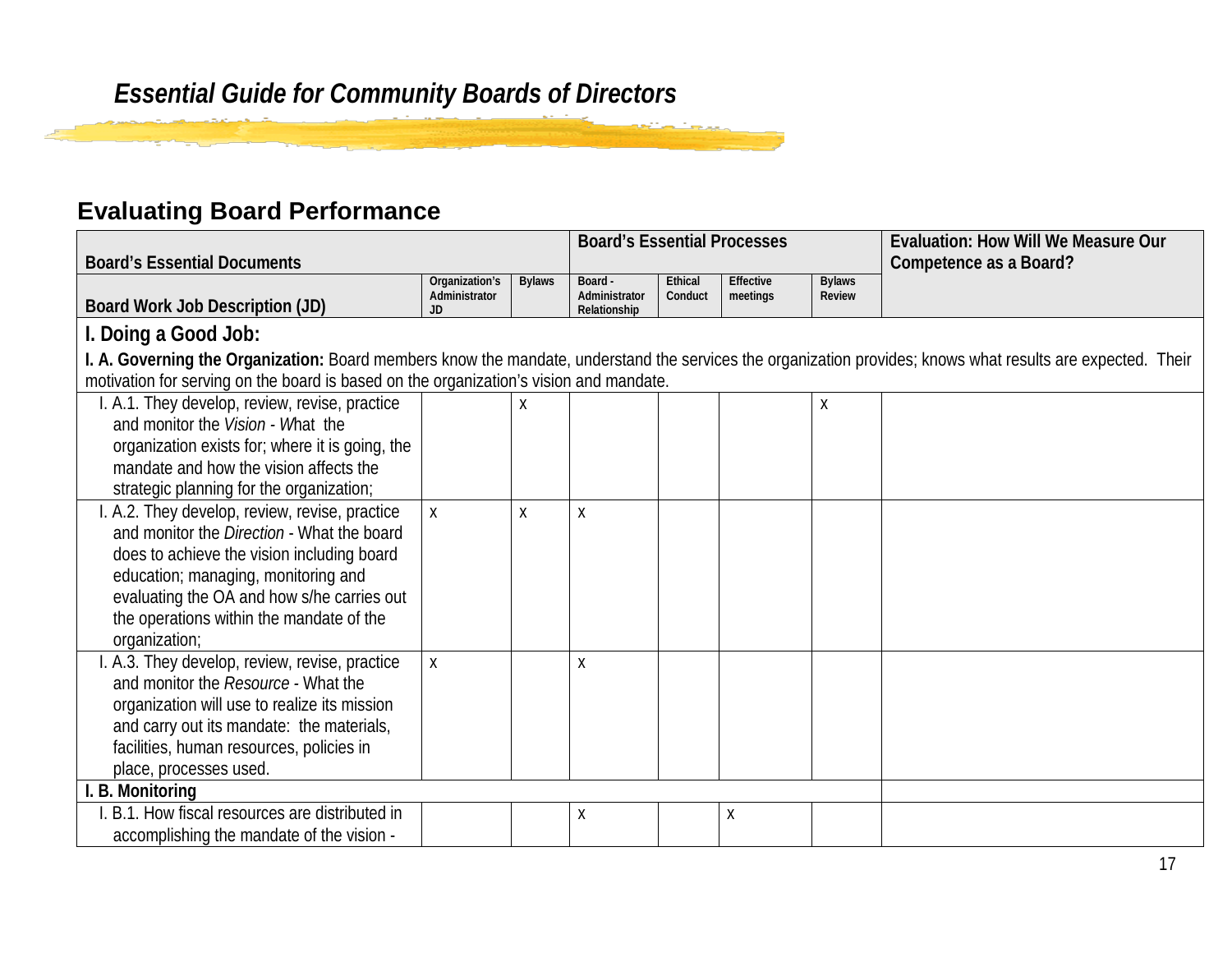|                                              |                                 |   | <b>Board's Essential Processes</b>       |                      |          |                  | <b>Evaluation: How Will We Measure Our</b> |
|----------------------------------------------|---------------------------------|---|------------------------------------------|----------------------|----------|------------------|--------------------------------------------|
| <b>Board's Essential Documents</b>           | Organization's<br><b>Bylaws</b> |   |                                          | Ethical<br>Effective |          | <b>Bylaws</b>    | Competence as a Board?                     |
| Board Work Job Description (JD)              | Administrator<br>JD             |   | Board -<br>Administrator<br>Relationship | Conduct              | meetings | Review           |                                            |
| The policies and processes in place to       |                                 |   |                                          |                      |          |                  |                                            |
| monitor the fiscal resources of the          |                                 |   |                                          |                      |          |                  |                                            |
| organization;                                |                                 |   |                                          |                      |          |                  |                                            |
| I. B.2. Human Resources management -         | $\pmb{\mathsf{X}}$              |   | X                                        |                      |          |                  |                                            |
| Policies in place to effectively monitor     |                                 |   |                                          |                      |          |                  |                                            |
| human resources including the OA, staff,     |                                 |   |                                          |                      |          |                  |                                            |
| board performance and volunteers;            |                                 |   |                                          |                      |          |                  |                                            |
| B.3. Legal obligations - Carry out and       |                                 | X |                                          | Χ                    |          | $\boldsymbol{X}$ |                                            |
| evaluate the board's effectiveness in        |                                 |   |                                          |                      |          |                  |                                            |
| carrying out the obligations of the board as |                                 |   |                                          |                      |          |                  |                                            |
| laid out in-                                 |                                 |   |                                          |                      |          |                  |                                            |
| The Societies Act as a nonprofit             |                                 |   |                                          |                      |          |                  |                                            |
| society;                                     |                                 |   |                                          |                      |          |                  |                                            |
| The Memorandum of Association and            |                                 |   |                                          |                      |          |                  |                                            |
| <b>Bylaws</b>                                |                                 |   |                                          |                      |          |                  |                                            |
| Human Rights Act                             |                                 |   |                                          |                      |          |                  |                                            |
| Labour Standards Code                        |                                 |   |                                          |                      |          |                  |                                            |
| In the case of child care community          |                                 |   |                                          |                      |          |                  |                                            |
| boards, the Day Care Act and                 |                                 |   |                                          |                      |          |                  |                                            |
| Regulations                                  |                                 |   |                                          |                      |          |                  |                                            |
| Other federal, provincial and municipal      |                                 |   |                                          |                      |          |                  |                                            |
| legal obligations and bylaws as they         |                                 |   |                                          |                      |          |                  |                                            |
| apply to the organization (ex. federal       |                                 |   |                                          |                      |          |                  |                                            |
| charitable charter or municipal zoning       |                                 |   |                                          |                      |          |                  |                                            |
| bylaws)                                      |                                 |   |                                          |                      |          |                  |                                            |
| I. C. Accountability                         | X                               | χ | χ                                        |                      |          | X                |                                            |
| The board is accountable to a multitude of   |                                 |   |                                          |                      |          |                  |                                            |
| stakeholders. With limited resources         |                                 |   |                                          |                      |          |                  |                                            |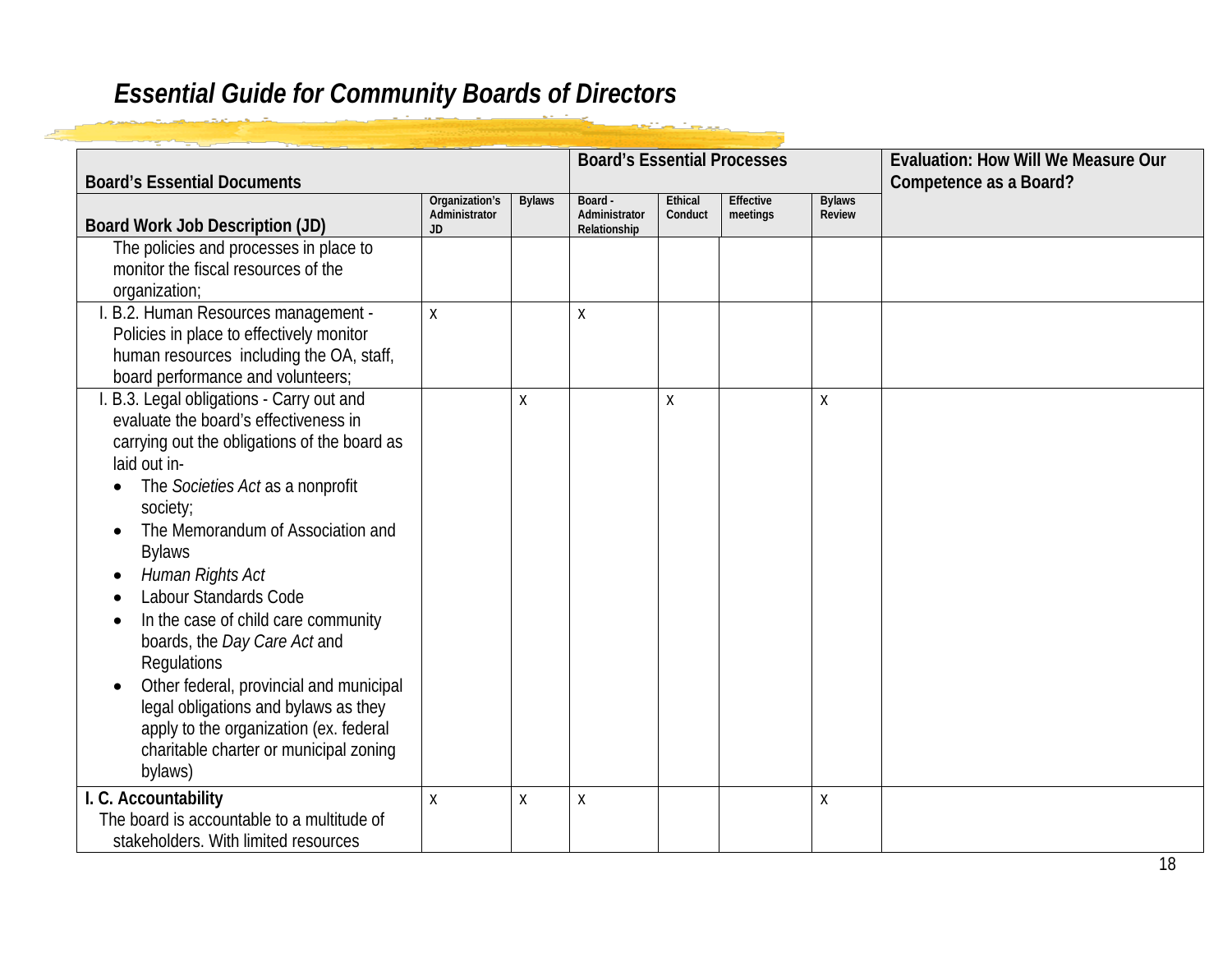|                                                                                                                                                                        |                                       |               | <b>Board's Essential Processes</b>       |                           |                       |                         | <b>Evaluation: How Will We Measure Our</b> |
|------------------------------------------------------------------------------------------------------------------------------------------------------------------------|---------------------------------------|---------------|------------------------------------------|---------------------------|-----------------------|-------------------------|--------------------------------------------|
| <b>Board's Essential Documents</b>                                                                                                                                     |                                       |               |                                          |                           |                       |                         | Competence as a Board?                     |
| Board Work Job Description (JD)                                                                                                                                        | Organization's<br>Administrator<br>JD | <b>Bylaws</b> | Board -<br>Administrator<br>Relationship | <b>Ethical</b><br>Conduct | Effective<br>meetings | <b>Bylaws</b><br>Review |                                            |
| (money, time, materials etc) the board has                                                                                                                             |                                       |               |                                          |                           |                       |                         |                                            |
| to prioritize those stakeholders in order to                                                                                                                           |                                       |               |                                          |                           |                       |                         |                                            |
| make decisions on who has access to the                                                                                                                                |                                       |               |                                          |                           |                       |                         |                                            |
| resources. The primary stakeholder is the                                                                                                                              |                                       |               |                                          |                           |                       |                         |                                            |
| board, and the board must always act in the                                                                                                                            |                                       |               |                                          |                           |                       |                         |                                            |
| best interests of the organization. The                                                                                                                                |                                       |               |                                          |                           |                       |                         |                                            |
| board is accountable to the community to                                                                                                                               |                                       |               |                                          |                           |                       |                         |                                            |
| carry out the mandate of the organization in                                                                                                                           |                                       |               |                                          |                           |                       |                         |                                            |
| achieving its vision; accountable to the                                                                                                                               |                                       |               |                                          |                           |                       |                         |                                            |
| individuals and groups the organization                                                                                                                                |                                       |               |                                          |                           |                       |                         |                                            |
| serves; and accountable to the staff of the                                                                                                                            |                                       |               |                                          |                           |                       |                         |                                            |
| organization in providing the resources,                                                                                                                               |                                       |               |                                          |                           |                       |                         |                                            |
| policies, materials, support and direction to                                                                                                                          |                                       |               |                                          |                           |                       |                         |                                            |
| carry out the mandate.                                                                                                                                                 |                                       |               |                                          |                           |                       |                         |                                            |
| II. Avoiding Liability:                                                                                                                                                |                                       |               |                                          |                           |                       |                         |                                            |
| The board is responsible to act in the best interests of the organization at all times and not in the interests of an individual stakeholder or group. This is termed  |                                       |               |                                          |                           |                       |                         |                                            |
| "fiduciary trust" - the interests of the centre must supersede all other interests when acting as a board member. There are four fiduciary duties that                 |                                       |               |                                          |                           |                       |                         |                                            |
| demonstrate loyalty, honesty and good faith on the part of the board member and when practiced effectively avoid liability for the organization. These are duty        |                                       |               |                                          |                           |                       |                         |                                            |
| of care; duty of loyalty; duty to avoid conflict of interest and duty of due diligence. (These four duties are interrelated and are presented separately for clarity.) |                                       |               |                                          |                           |                       |                         |                                            |
| II. A. Duty of Care                                                                                                                                                    |                                       |               |                                          |                           |                       |                         |                                            |
| II. A.1. To have the competence and skill to be                                                                                                                        |                                       | Χ             |                                          | $\pmb{\mathsf{X}}$        | Χ                     |                         |                                            |
| a board member - The organization sets a                                                                                                                               |                                       |               |                                          |                           |                       |                         |                                            |
| standard of who can be a board member and                                                                                                                              |                                       |               |                                          |                           |                       |                         |                                            |
| their role in accomplishing the vision of the                                                                                                                          |                                       |               |                                          |                           |                       |                         |                                            |
| organization. These standards can be in the                                                                                                                            |                                       |               |                                          |                           |                       |                         |                                            |
| form of board policy manual and board job                                                                                                                              |                                       |               |                                          |                           |                       |                         |                                            |
| description. The legal definition of the board                                                                                                                         |                                       |               |                                          |                           |                       |                         |                                            |
| member's role is contained in the                                                                                                                                      |                                       |               |                                          |                           |                       |                         |                                            |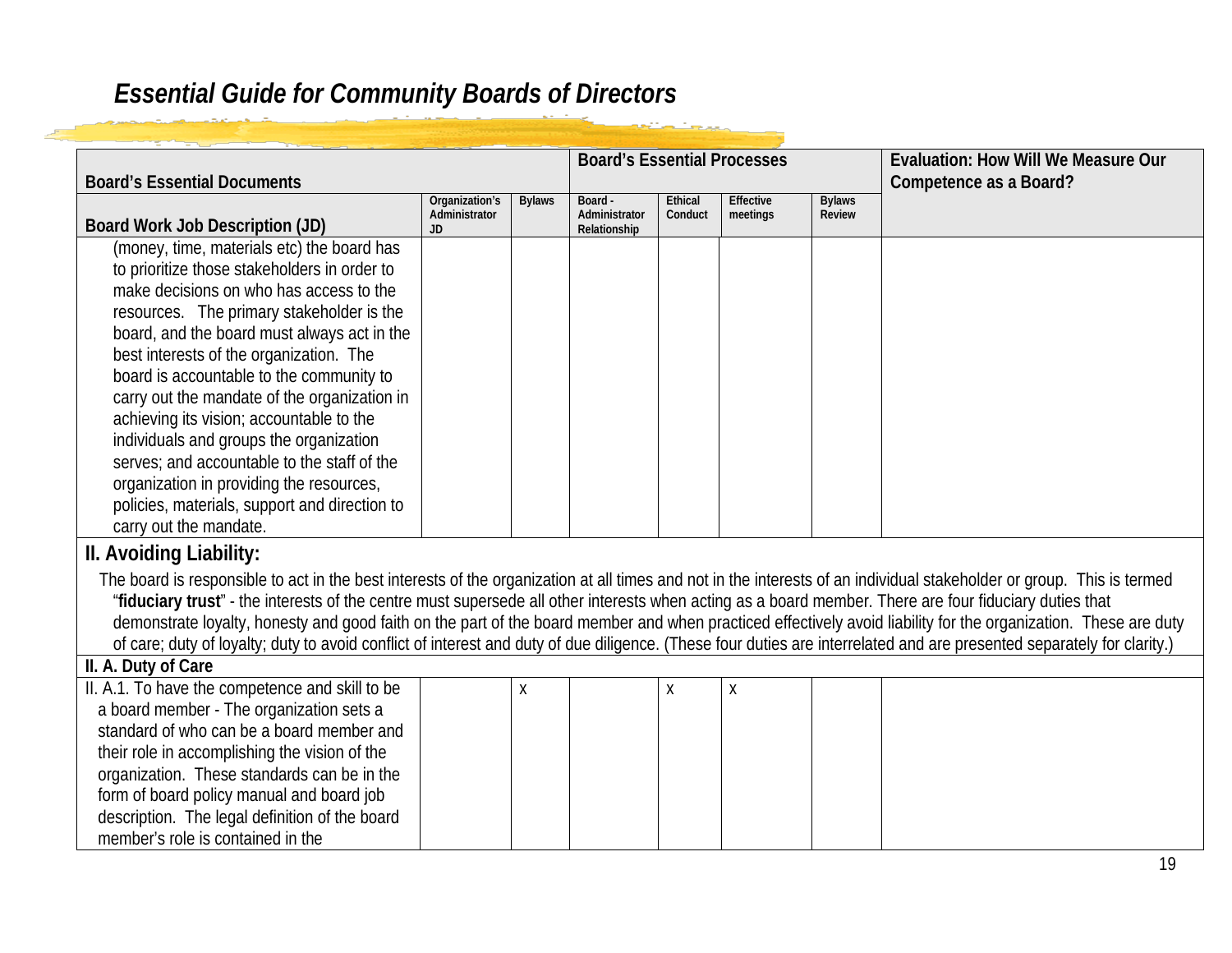| <b>Board's Essential Documents</b>                |                                       |               | <b>Board's Essential Processes</b>       |                    |                       |                                | <b>Evaluation: How Will We Measure Our</b><br>Competence as a Board? |
|---------------------------------------------------|---------------------------------------|---------------|------------------------------------------|--------------------|-----------------------|--------------------------------|----------------------------------------------------------------------|
| Board Work Job Description (JD)                   | Organization's<br>Administrator<br>JD | <b>Bylaws</b> | Board -<br>Administrator<br>Relationship | Ethical<br>Conduct | Effective<br>meetings | <b>Bylaws</b><br><b>Review</b> |                                                                      |
| organization's bylaws;                            |                                       |               |                                          |                    |                       |                                |                                                                      |
| II. A.2. To have board succession planning in     |                                       | Χ             |                                          |                    |                       | χ                              |                                                                      |
| place including a nomination committee that       |                                       |               |                                          |                    |                       |                                |                                                                      |
| has effective recruitment policies and            |                                       |               |                                          |                    |                       |                                |                                                                      |
| procedures which are the most effective way       |                                       |               |                                          |                    |                       |                                |                                                                      |
| to eliminate liability.                           |                                       |               |                                          |                    |                       |                                |                                                                      |
| II. B. Duty of Loyalty                            |                                       |               |                                          |                    |                       |                                |                                                                      |
| II. B.1. Be truthful in all dealings with the     |                                       | χ             |                                          | X                  | Χ                     |                                |                                                                      |
| organization;                                     |                                       |               |                                          |                    |                       |                                |                                                                      |
| II. B.2. Allegiance to the organization's mission |                                       |               |                                          |                    |                       |                                |                                                                      |
| and furthering its cause;                         |                                       |               |                                          |                    |                       |                                |                                                                      |
| II. B.3. Resign if one's personal prejudices or   |                                       |               |                                          |                    |                       |                                |                                                                      |
| beliefs are inconsistent with the organization's  |                                       |               |                                          |                    |                       |                                |                                                                      |
| mission;                                          |                                       |               |                                          |                    |                       |                                |                                                                      |
| II. B.4. Place the interests of the organization  |                                       |               |                                          |                    |                       |                                |                                                                      |
| above personal self interest in all dealings      |                                       |               |                                          |                    |                       |                                |                                                                      |
| with the organization and avoid conflicts of      |                                       |               |                                          |                    |                       |                                |                                                                      |
| interest;                                         |                                       |               |                                          |                    |                       |                                |                                                                      |
| II. B.5. Fulfill all reporting obligations; avoid |                                       |               |                                          |                    |                       |                                |                                                                      |
| conflict of interest; maintain minutes, records   |                                       |               |                                          |                    |                       |                                |                                                                      |
| and accounts; ensure that decisions are           |                                       |               |                                          |                    |                       |                                |                                                                      |
| implemented in accordance with board              |                                       |               |                                          |                    |                       |                                |                                                                      |
| motions:                                          |                                       |               |                                          |                    |                       |                                |                                                                      |
| II. B.6. Portray the organization's programs and  |                                       |               |                                          |                    |                       |                                |                                                                      |
| objectives accurately to the public;              |                                       |               |                                          |                    |                       |                                |                                                                      |
| II. B.7. To not disclose any information acquired |                                       |               |                                          |                    |                       |                                |                                                                      |
| in connection with their position as board        |                                       |               |                                          |                    |                       |                                |                                                                      |
| member that might be harmful to the interests     |                                       |               |                                          |                    |                       |                                |                                                                      |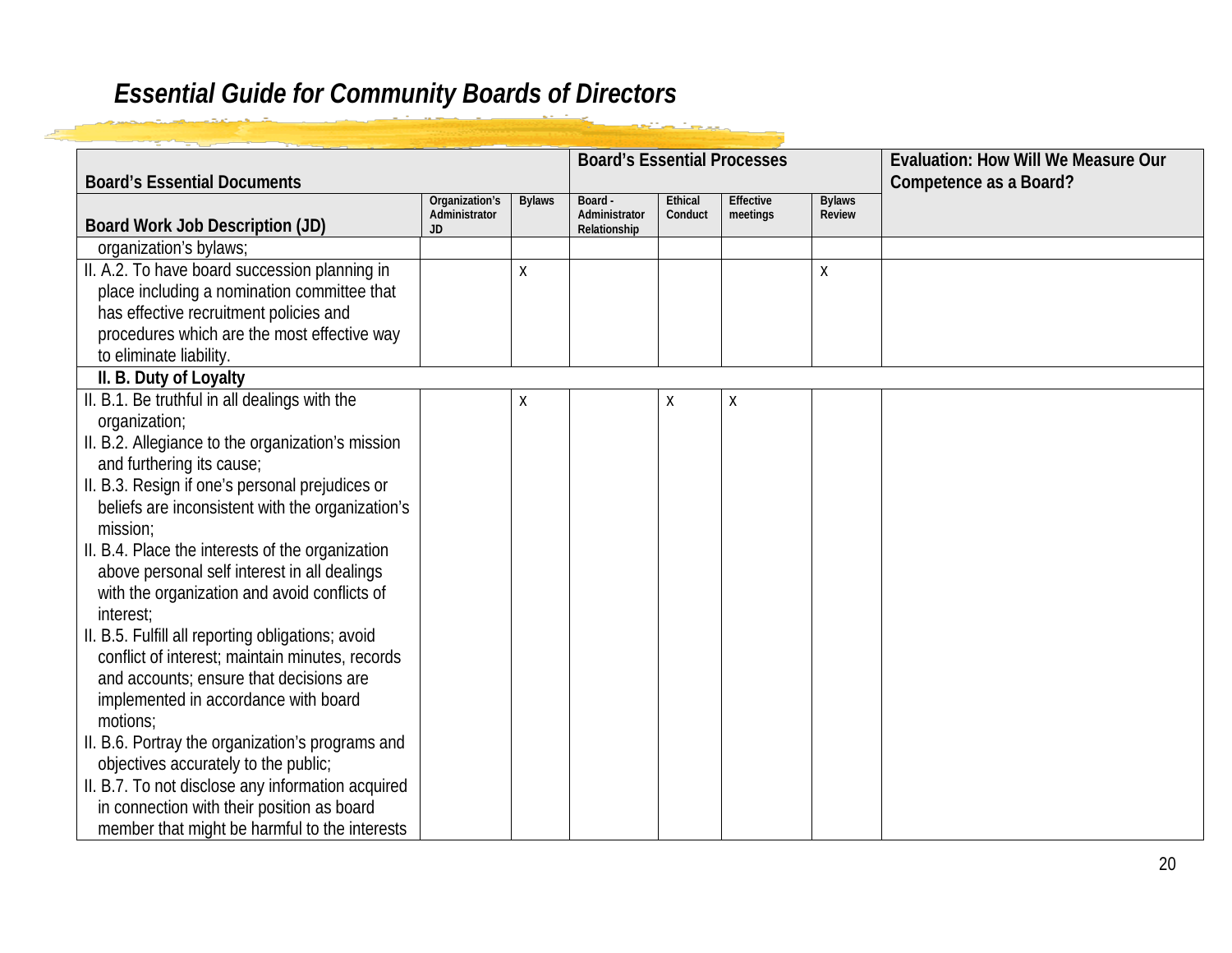| <b>Board's Essential Documents</b>                                                  | <b>Board's Essential Processes</b>    |               |                                          |                    | <b>Evaluation: How Will We Measure Our</b><br>Competence as a Board? |                         |  |
|-------------------------------------------------------------------------------------|---------------------------------------|---------------|------------------------------------------|--------------------|----------------------------------------------------------------------|-------------------------|--|
| Board Work Job Description (JD)                                                     | Organization's<br>Administrator<br>JD | <b>Bylaws</b> | Board -<br>Administrator<br>Relationship | Ethical<br>Conduct | <b>Effective</b><br>meetings                                         | <b>Bylaws</b><br>Review |  |
| of the organization unless that information is                                      |                                       |               |                                          |                    |                                                                      |                         |  |
| already in public domain.                                                           |                                       |               |                                          |                    |                                                                      |                         |  |
| II. C. Duty of Due Diligence                                                        |                                       |               |                                          |                    |                                                                      |                         |  |
| II. C.1. Meet regularly;                                                            | χ                                     | χ             | X                                        | $\pmb{\mathsf{X}}$ | Χ                                                                    | Χ                       |  |
| II. C.2. Attend meetings;                                                           |                                       |               |                                          |                    |                                                                      |                         |  |
| II. C.3. Be thoroughly informed about the                                           |                                       |               |                                          |                    |                                                                      |                         |  |
| decisions the board has to make;                                                    |                                       |               |                                          |                    |                                                                      |                         |  |
| II. C.4. Ensure that relevant documents are                                         |                                       |               |                                          |                    |                                                                      |                         |  |
| circulated well in advance of board meetings;                                       |                                       |               |                                          |                    |                                                                      |                         |  |
| II. C.5. Exercise independent judgment when                                         |                                       |               |                                          |                    |                                                                      |                         |  |
| voting on all decisions;                                                            |                                       |               |                                          |                    |                                                                      |                         |  |
| II. C.6. Ensure that the minutes reflect                                            |                                       |               |                                          |                    |                                                                      |                         |  |
| comments/votes in opposition;<br>II. C.7. Carefully review all reports relating the |                                       |               |                                          |                    |                                                                      |                         |  |
| to organization's financial affairs;                                                |                                       |               |                                          |                    |                                                                      |                         |  |
| II. C.8. Carefully review and participate in                                        |                                       |               |                                          |                    |                                                                      |                         |  |
| formulating the annual budget and strategic                                         |                                       |               |                                          |                    |                                                                      |                         |  |
| plan;                                                                               |                                       |               |                                          |                    |                                                                      |                         |  |
| II. C.9. Understand and comply with the stated                                      |                                       |               |                                          |                    |                                                                      |                         |  |
| purpose of the organization;                                                        |                                       |               |                                          |                    |                                                                      |                         |  |
| II. C.10. Understand and carry out the                                              |                                       |               |                                          |                    |                                                                      |                         |  |
| obligations under the bylaws;                                                       |                                       |               |                                          |                    |                                                                      |                         |  |
| II. C.11. Require senior management to provide                                      |                                       |               |                                          |                    |                                                                      |                         |  |
| ongoing operational and program information;                                        |                                       |               |                                          |                    |                                                                      |                         |  |
| II. C.12. Monitor and supervise OA and                                              |                                       |               |                                          |                    |                                                                      |                         |  |
| regularly access her/his performance;                                               |                                       |               |                                          |                    |                                                                      |                         |  |
| II. C.13. Be aware of all internal policies                                         |                                       |               |                                          |                    |                                                                      |                         |  |
| affecting the organization and be aware of all                                      |                                       |               |                                          |                    |                                                                      |                         |  |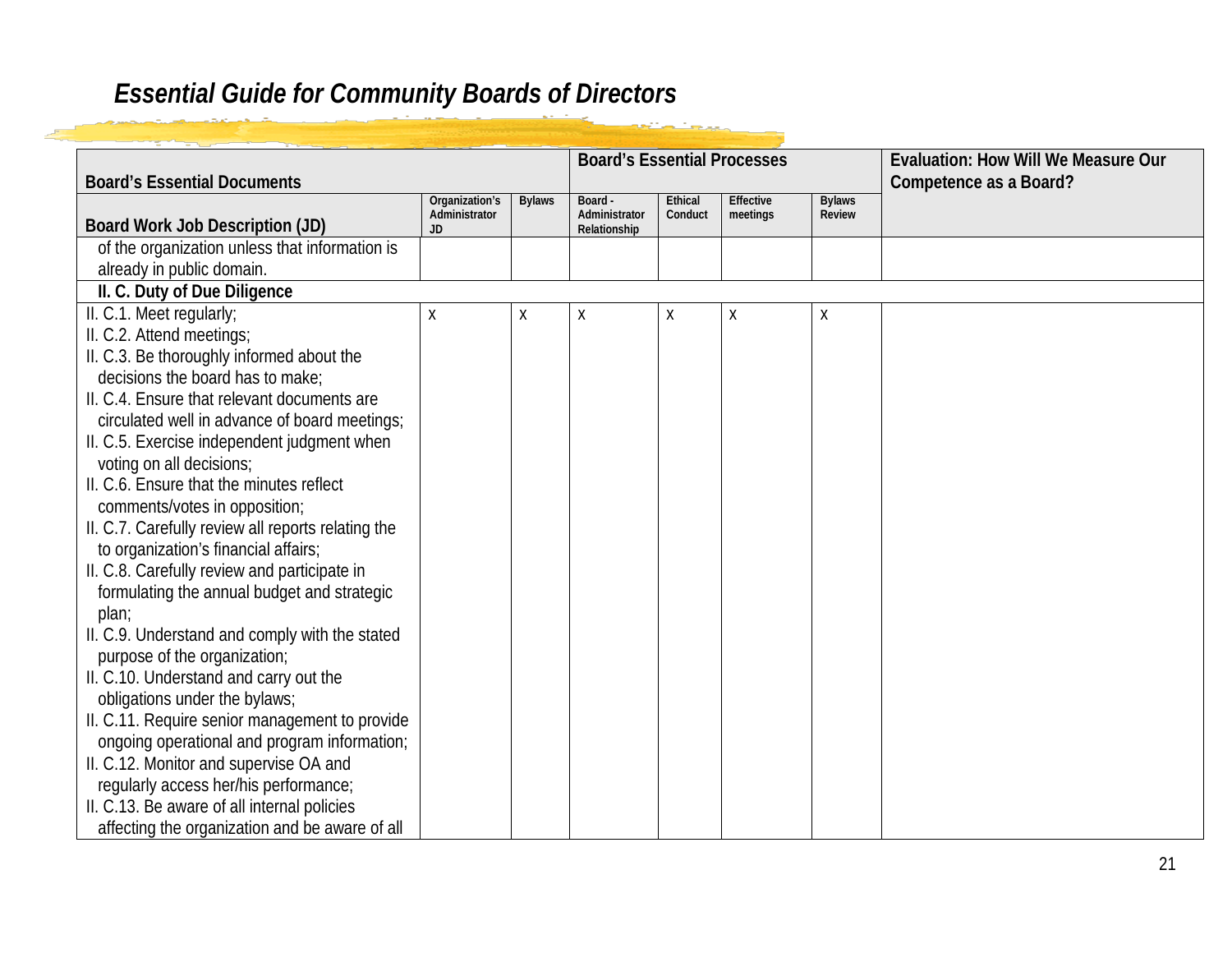| <b>Board's Essential Documents</b>                 |                                                                                                                                                                              |   | <b>Board's Essential Processes</b> |   |   |  | <b>Evaluation: How Will We Measure Our</b><br>Competence as a Board? |
|----------------------------------------------------|------------------------------------------------------------------------------------------------------------------------------------------------------------------------------|---|------------------------------------|---|---|--|----------------------------------------------------------------------|
| Board Work Job Description (JD)                    | Organization's<br>Ethical<br>Effective<br><b>Bylaws</b><br><b>Bylaws</b><br>Board -<br>Administrator<br>Review<br>Administrator<br>Conduct<br>meetings<br>Relationship<br>JD |   |                                    |   |   |  |                                                                      |
| laws affecting the organization and obtain         |                                                                                                                                                                              |   |                                    |   |   |  |                                                                      |
| necessary legal and accounting advice;             |                                                                                                                                                                              |   |                                    |   |   |  |                                                                      |
| II. C.14. Evaluate board performance;              |                                                                                                                                                                              |   |                                    |   |   |  |                                                                      |
| II. C.15. Ensure that board conduct is ethical.    |                                                                                                                                                                              |   |                                    |   |   |  |                                                                      |
| II. D. Duty to avoid Conflict of Interest          |                                                                                                                                                                              |   |                                    |   |   |  |                                                                      |
| II. D.1. Demonstrate full allegiance to the        |                                                                                                                                                                              | X |                                    | X | Χ |  |                                                                      |
| organization's mission and further its causes;     |                                                                                                                                                                              |   |                                    |   |   |  |                                                                      |
| II. D.2. Approve a conflict of interest policy     |                                                                                                                                                                              |   |                                    |   |   |  |                                                                      |
| which requires board members to disclose a         |                                                                                                                                                                              |   |                                    |   |   |  |                                                                      |
| conflict and prescribes guidelines;                |                                                                                                                                                                              |   |                                    |   |   |  |                                                                      |
| II. D.3. Not disclose any information acquired in  |                                                                                                                                                                              |   |                                    |   |   |  |                                                                      |
| connection with their position as board            |                                                                                                                                                                              |   |                                    |   |   |  |                                                                      |
| member that might be harmful in the best           |                                                                                                                                                                              |   |                                    |   |   |  |                                                                      |
| interests of the organization;                     |                                                                                                                                                                              |   |                                    |   |   |  |                                                                      |
| II. D.4. Not disclose or use any information       |                                                                                                                                                                              |   |                                    |   |   |  |                                                                      |
| relating to the affairs of the organization for    |                                                                                                                                                                              |   |                                    |   |   |  |                                                                      |
| personal profit or advantage;                      |                                                                                                                                                                              |   |                                    |   |   |  |                                                                      |
| II. D.5. Place the interests of the organization   |                                                                                                                                                                              |   |                                    |   |   |  |                                                                      |
| above personal self interests in all dealings      |                                                                                                                                                                              |   |                                    |   |   |  |                                                                      |
| with the organization;                             |                                                                                                                                                                              |   |                                    |   |   |  |                                                                      |
| II. D.6. Carry out all dealings in the best        |                                                                                                                                                                              |   |                                    |   |   |  |                                                                      |
| interests of the organization;                     |                                                                                                                                                                              |   |                                    |   |   |  |                                                                      |
| II. D.7. Actively avoid all conflicts of interests |                                                                                                                                                                              |   |                                    |   |   |  |                                                                      |
| and immediately disclose any actual or             |                                                                                                                                                                              |   |                                    |   |   |  |                                                                      |
| potential conflict, real or perceived to the       |                                                                                                                                                                              |   |                                    |   |   |  |                                                                      |
| board:                                             |                                                                                                                                                                              |   |                                    |   |   |  |                                                                      |
| II. D.8. Ensure that the minutes of any meeting    |                                                                                                                                                                              |   |                                    |   |   |  |                                                                      |
| at which a decision involving potential            |                                                                                                                                                                              |   |                                    |   |   |  |                                                                      |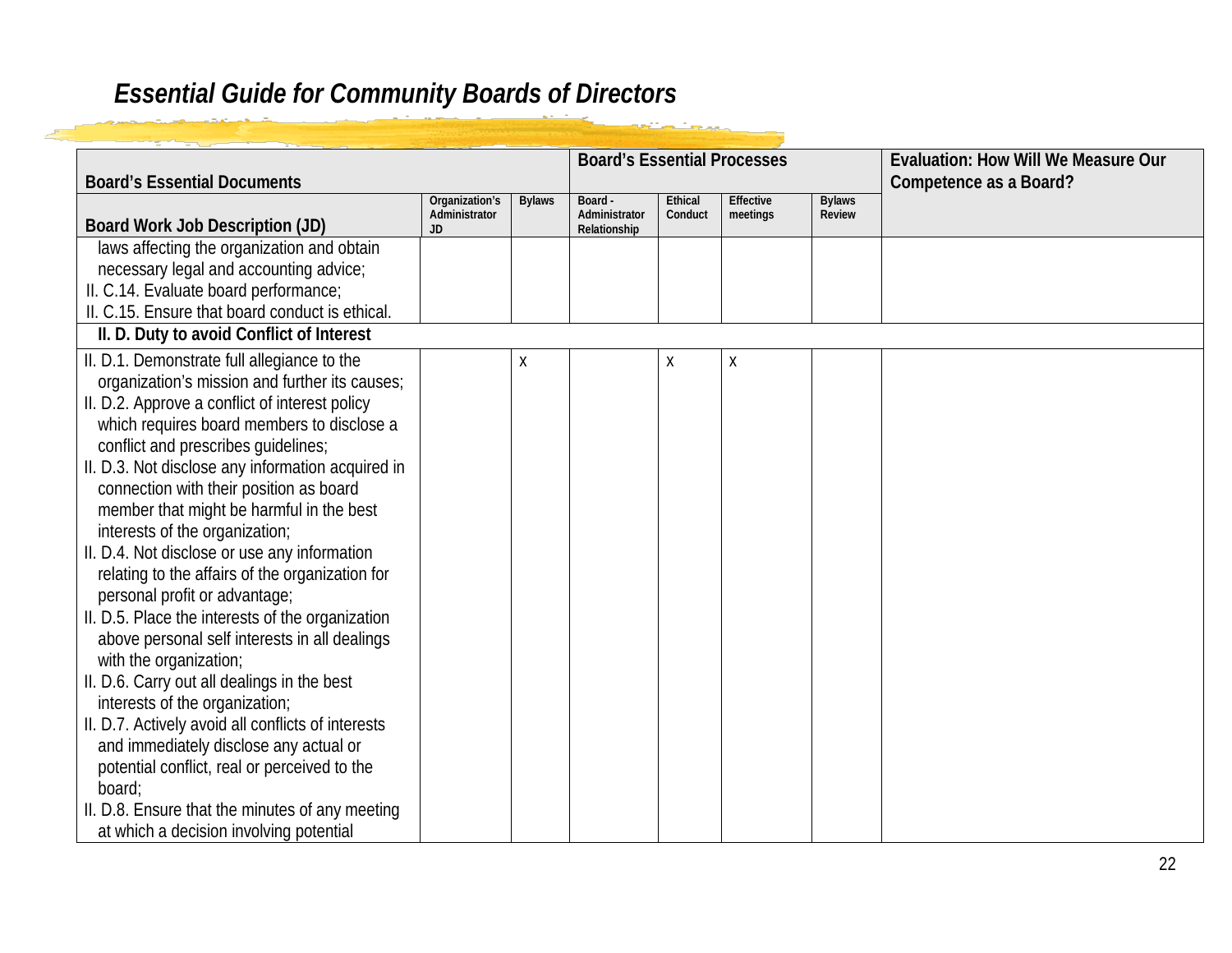| <b>Board's Essential Documents</b>                                                                                                                                                                                                                                                                                                                                                                                                                                                                                                                                                                                                                                       |                                       |               | <b>Board's Essential Processes</b>       |                           |                       |                         | <b>Evaluation: How Will We Measure Our</b><br>Competence as a Board? |
|--------------------------------------------------------------------------------------------------------------------------------------------------------------------------------------------------------------------------------------------------------------------------------------------------------------------------------------------------------------------------------------------------------------------------------------------------------------------------------------------------------------------------------------------------------------------------------------------------------------------------------------------------------------------------|---------------------------------------|---------------|------------------------------------------|---------------------------|-----------------------|-------------------------|----------------------------------------------------------------------|
| Board Work Job Description (JD)                                                                                                                                                                                                                                                                                                                                                                                                                                                                                                                                                                                                                                          | Organization's<br>Administrator<br>JD | <b>Bylaws</b> | Board -<br>Administrator<br>Relationship | <b>Ethical</b><br>Conduct | Effective<br>meetings | <b>Bylaws</b><br>Review |                                                                      |
| conflicts are discussed reflect accurately the<br>views of all conflicted and non-conflicted<br>board members:<br>II. D.9. Obtain legal opinion where there is<br>uncertainty about conflicts;<br>II. D.10. Resign where the board member is a<br>director of two organizations whose interests<br>are in conflict and it is apparent that the board<br>member cannot act in the interests of one<br>organization without acting against the                                                                                                                                                                                                                             |                                       |               |                                          |                           |                       |                         |                                                                      |
| interests of the other.<br>II. E. Risk Management                                                                                                                                                                                                                                                                                                                                                                                                                                                                                                                                                                                                                        |                                       |               |                                          |                           |                       |                         |                                                                      |
| In managing risk, boards of directors should:<br>II. E.1 Understand due diligence obligations and<br>apply them to each decision and transaction<br>as board members:<br>II. E.2 Appropriately screen new staff,<br>volunteers (including board members) to<br>ensure minimized risk of harm to clients and<br>stakeholders;<br>II. E.3. Adequately supervise the OA in a<br>collaborative and ongoing way;<br>II. E.4. Rely on experts (accountants, lawyers,<br>etc) for guidance, but always exercise one's<br>own independent judgment in planning and<br>decision making related to the organization;<br>II. E.5. Consider indemnifying board members in<br>bylaws; | $\mathsf{X}$                          | X             | Χ                                        | X                         |                       | Χ                       |                                                                      |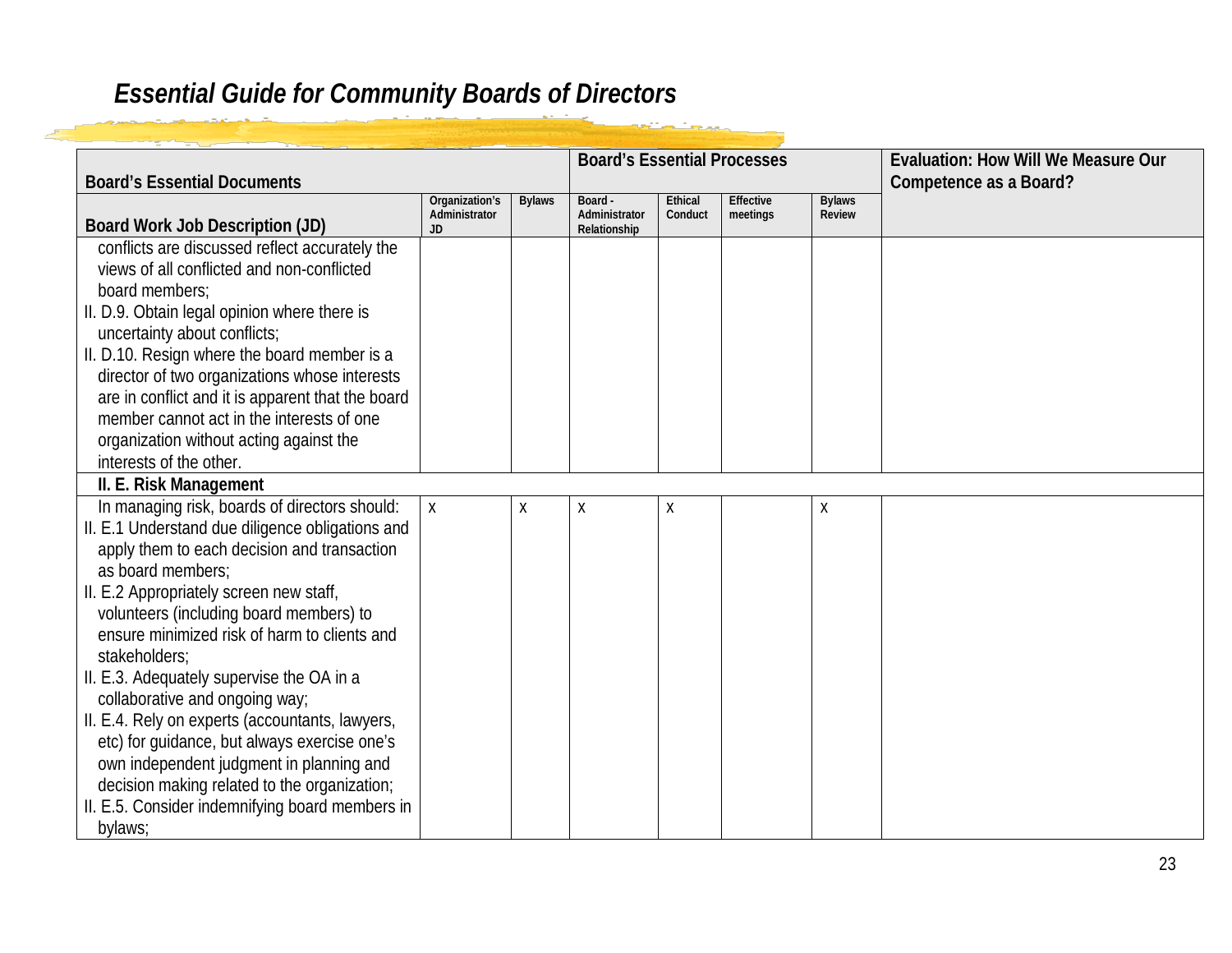| <b>Board's Essential Documents</b>                                                                                                                                                                                                                               |                                       |               |                                          |                           | <b>Board's Essential Processes</b> |                         | Evaluation: How Will We Measure Our<br>Competence as a Board? |
|------------------------------------------------------------------------------------------------------------------------------------------------------------------------------------------------------------------------------------------------------------------|---------------------------------------|---------------|------------------------------------------|---------------------------|------------------------------------|-------------------------|---------------------------------------------------------------|
| Board Work Job Description (JD)                                                                                                                                                                                                                                  | Organization's<br>Administrator<br>JD | <b>Bylaws</b> | Board -<br>Administrator<br>Relationship | <b>Ethical</b><br>Conduct | Effective<br>meetings              | <b>Bylaws</b><br>Review |                                                               |
| II. E.6. Ensure that the organization is well<br>insured:<br>II. E.7. Ensure that directors' and officers'<br>insurance is in effect;<br>II. E.8. Know the legal framework in which they<br>operate and take all necessary personal steps<br>to avoid liability. |                                       |               |                                          |                           |                                    |                         |                                                               |

<u>and the second</u>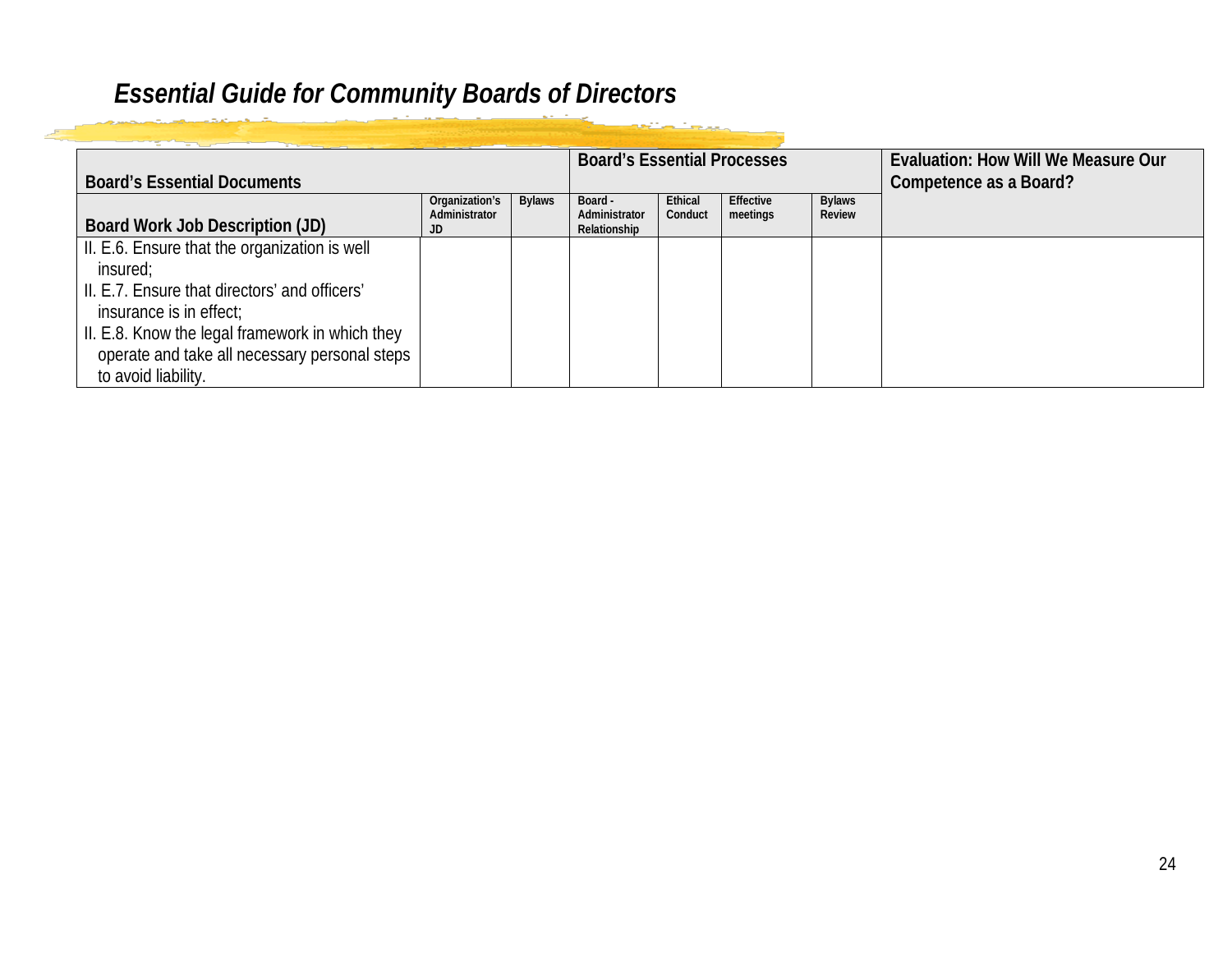# Chapter 3: Board Organization's Administrator Relationship

One of the more important tasks for the board of directors in "doing a good job" is to manage the Organization's Administrator (OA). This involves recruiting, hiring, monitoring and evaluating the effectiveness of the OA in achieving the board's direction to realize its mandate. At the center of this task is the OA's job description.

The job description provides a description of the qualifications required of the OA, the work to be performed; accountability- to whom and how and when s/he will be monitored and evaluated; who will do the monitoring and evaluation; and reporting requirements. Supervising processes include recruiting, hiring, monitoring, and evaluating the performance of the OA in relation to her/his job description.

The OA job description is a key document for board accountability and responsibility in accomplishing its mandate and realizing its vision. It is the foundation for hiring, orienting, monitoring, evaluating and dismissing the OA as well as the vehicle used by the board to guide the OA in managing the day to day operations of the organization in realizing its mandate.

Following is a template for the OA's job description.

## *The Organization's Administrator's Job Description:*

**Job Title: Organization's Administrator** 

## **Qualifications:**

Qualifications include post secondary training and experience required.

## **Legal Credentials:**

The services provided by a nonprofit organization dictates whether or not there are specific credentials required by the OA. For child care community boards, in order for a program to be licensed, the *Day Care Act* and Regulations require that a facility administrator must have level 2 or level 3 classification. This requirement is at least a diploma in early childhood education or an area of study that qualifies a person to plan and deliver early childhood education programming for children; a clear Criminal Record check and a Child Abuse Registry check.<br>(Day Care Regulations[: http://www.gov.ns.ca/just/regulations/regs/dayregs.htm\)](http://www.gov.ns.ca/just/regulations/regs/dayregs.htm)

## **Experience:**

The board of directors determines how much and what kind of experience they require to competently administer their program /services.

## **Professional Affiliations:**

Memberships in professional organizations may be desirable.

## **Responsibilities:**

A general statement of the areas of responsibility for the OA and to who `s/he reports is the first component of the job description. Specifics for each area are outlined. We have included responsibility areas specific to child care center administrators in the appendix at the end of the document.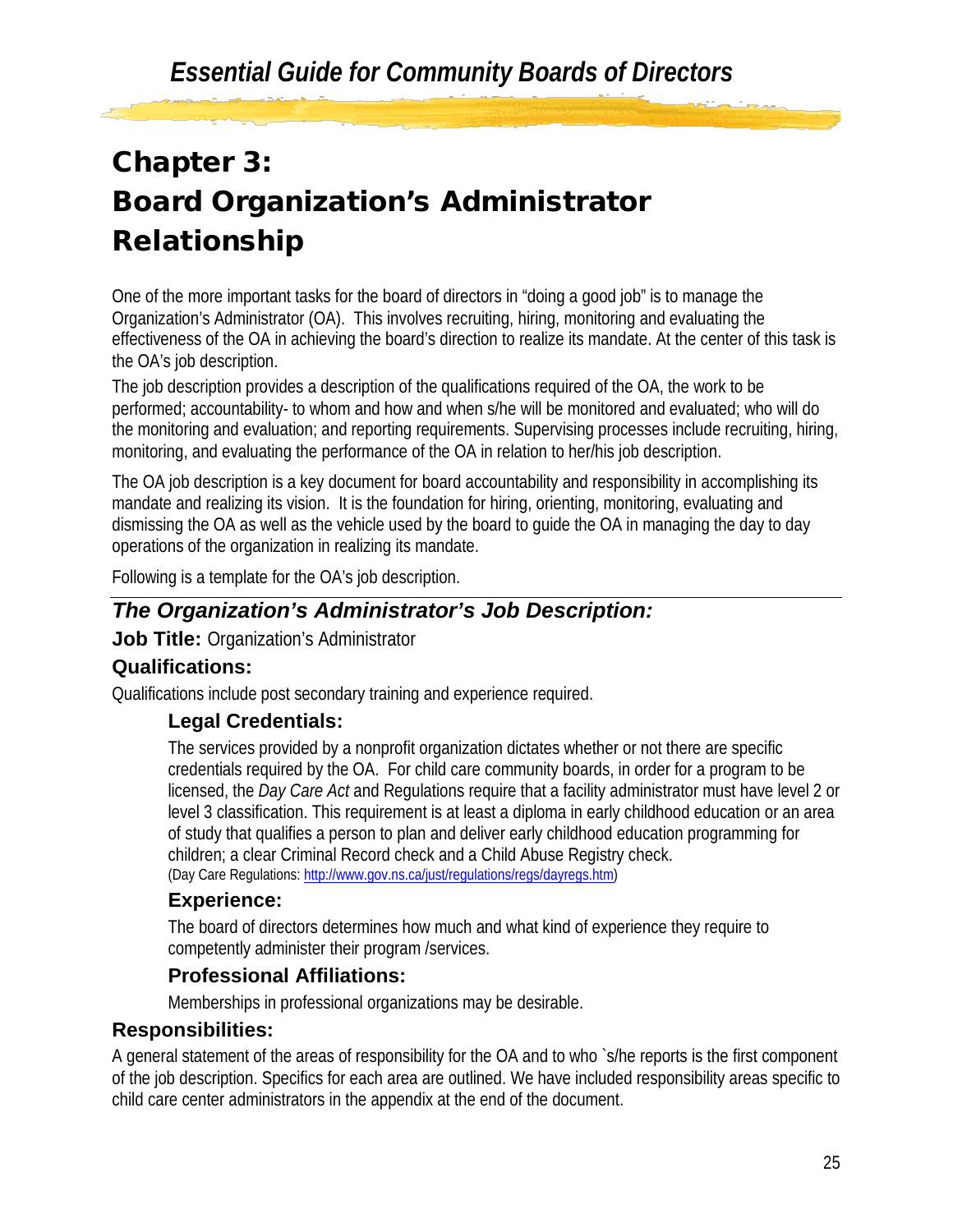## **Accountability:**

The OA is responsible to the board of directors. She/he is responsible for her/his own performance and that of the staff. This section of the job description includes:

- who will monitor and evaluate the  $OA$ ;
- how s/he will be monitored and evaluated;
- when s/he will be monitored and evaluated; and
- reporting expectations.

## **Board's Managing Process for their Organization's Administrator:**

The job description is the basis for all aspects for the board to manage the OA - **recruiting, hiring, monitoring,** and **evaluating.** 

## **Recruiting the Organization's Administrator:**

The first step in hiring an OA is to designate an individual or individuals (committee, task group) to guide and document the hiring process. Guidelines for the committee/task group/individual are outlined by the

board or the committee develops its guidelines for board approval. This entity informs itself regarding labour code, human rights, privacy, legal obligations and applies these to the guidelines. They use the OA job description to frame interview protocols, and decision making.

When a board of directors is recruiting an OA, it uses the job description to develop any advertisement for the position.

The job description is used to develop the interview protocol, identifying priority areas. The job description is reviewed and the hiring

Albrecht (2002) suggests the following contents for an ad: "Advertisements contain

- Job title and brief description of the position
- Status- full or part time
- Schedule- work hours and days
- Location
- Program features that might be important to applicants
- Contact information- where to send resumes, how applications will be accepted
- When and how to apply
- Nondiscrimination policy statement"

(From Albrecht, K, (2002) The Right Fit, Lake Forest,

IL: New Horizons, p.14)

individual/group identifies how it can assess the candidate's competency in the priority areas. A variety of techniques and tasks can be used as well as posing questions to access the fit.

Some techniques:

- Questions for the interview are framed using the job description. Scenarios can be used for the candidate's response as to how s/he would handle a situation. If this method is used, identify what the board would be looking for beforehand.
- If the job has a fair amount of paperwork, candidates might fill out a form, design a form; if writing is an important component, a writing exercise might be appropriate.
- If computer programs are important, a demonstration can be requested, a problem posed for the candidate to solve.

A first level screen of applications takes place by the individual or group delegated by the board to review the applications using the job description to determine the fit between the job and the applicant. Applications are screened using the job description, qualifications and experience required for the position. The hiring individual/group can use a point system, giving more points to aspects of the position which are more important to the board and the management of the organization, prioritizing the work described.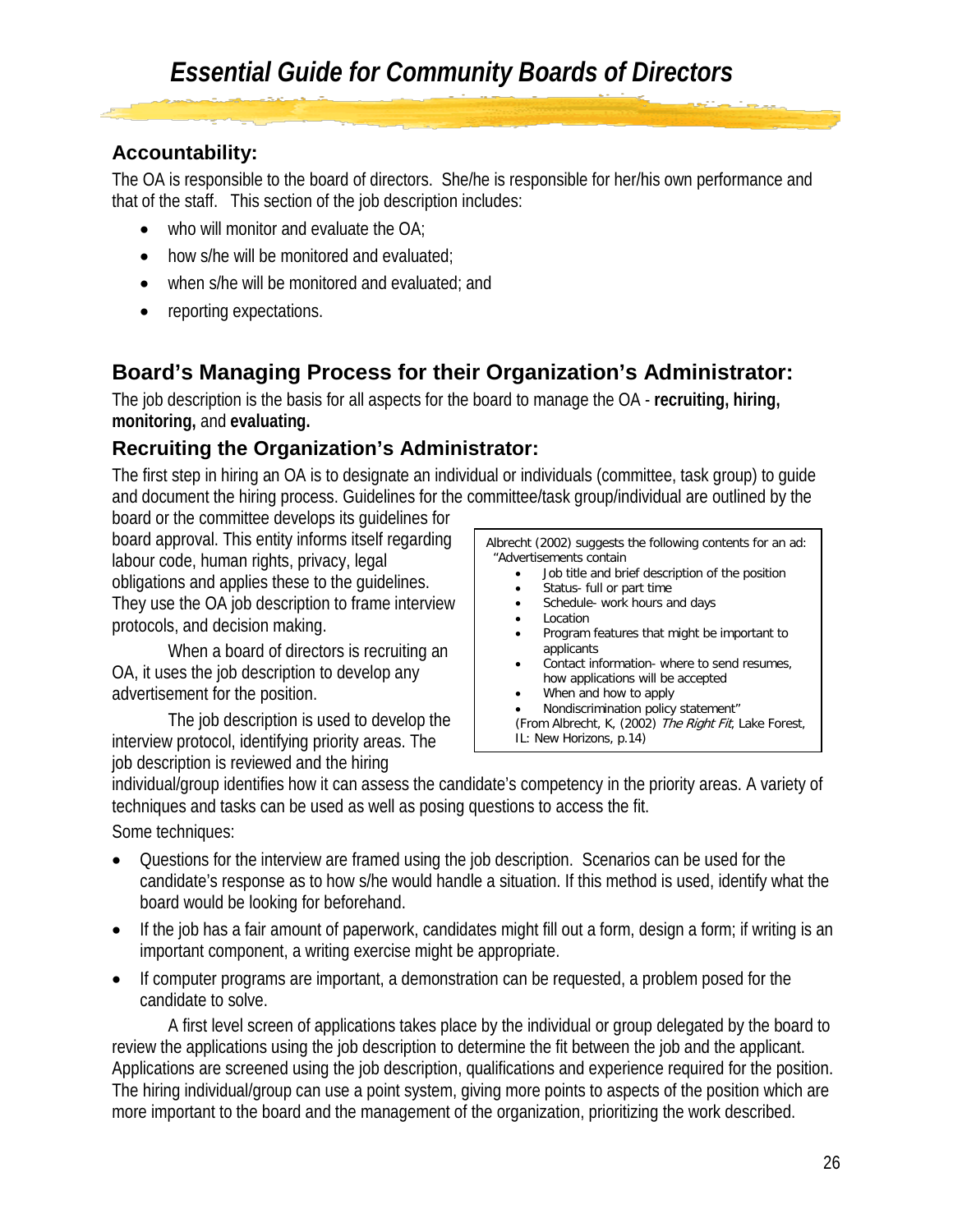A short list is selected for interviewing. Reference check questions are developed, and references of the short list of applicants are contacted to eliminate any whose references are not acceptable prior to the interview. Interviews are scheduled. When contacted for an interview, it is confirmed that the applicant has the applicable/legal credentials and any legal checks that have to be made (For instance child care requires criminal record checks and child abuse registry checks and a level 2 or 3 classification)

Interviews are conducted using the interview protocol. The hiring individual/group makes its decision based on the fit between the work description and the applicant's qualifications and their assessment of his/her competence. This is all documented. A recommendation is taken to the board, explaining the steps they took in coming to their decision.

## **Hiring the Organization's Administrator:**

#### **Orientation:**

Once the board makes its decision and an offer is made and accepted, a through orientation is important. This includes reviewing the job description with the new OA-identifying the areas where training will be needed, areas where the OA is comfortable and competent; clarifying what the board expects of the OA in each of the areas; how reporting takes place; how, when and what gets reported to the board; evaluation and monitoring processes; probationary period and dates for assessment; and a formal introduction to staff, board members and clients. Required employment forms and policy documents (personnel policy, oath of confidentiality, etc) are given to the OA for review and completion. All this is documented and recorded in the OA's personnel file.

## **Monitoring the Organization's Administrator:**

The job description outlines the OA's responsibilities, and is used to monitor the OA's performance. The board is responsible for the organization carrying out its mandate and delegates the day to day operations to the OA. To protect all parties it is suggested that a delegation of authority to the OA clause be include in the organization's bylaws (Figure 1). The job description outlines the OA's responsibilities and the delegation bylaw gives the OA permission to do her/his work.

With this responsibility, the board sets up policies and processes for monitoring executive performance. The board (or individual/group designated) reviews the job description and determines an effective means to monitor the tasks involved in the job description.

Figure 1: Delegation to the OA

"40. The board of directors may from time to time appoint an administrator and may delegate to her full power to manage and direct the business and affairs of the society (except such matters and duties as by law must be transacted or performed by the board of directors and/or by the members) and to employ and discharge agents and employees of the society or may delegate to her any lesser authority. An administrator shall conform to all lawful orders given to her by the board of directors of the society and shall at all reasonable time give to the directors or any of them all information they may require regarding the affairs of the society. Any agent or employee appointed by an administrator shall be subject to discharge by the board of directors.

The administrator, while not a member of the board of directors, shall nonetheless be entitled to notice of all meetings of the board and its committees and shall be entitled to attend such meetings as an invitee." (Child Care Connection NS Bylaws, 1989)

Three means for monitoring are:

- 1. Internal report: Discovery of compliance information to the board from the OA. For example, service usage figures; financial statements; and OA report.
- 2. External report: Discovery of compliance information by a disinterested, external auditor, inspector or judge who is selected by and reports directly to the board. For example, a workplace assessment; financial audit; and program assessment such as the Early Childhood Environment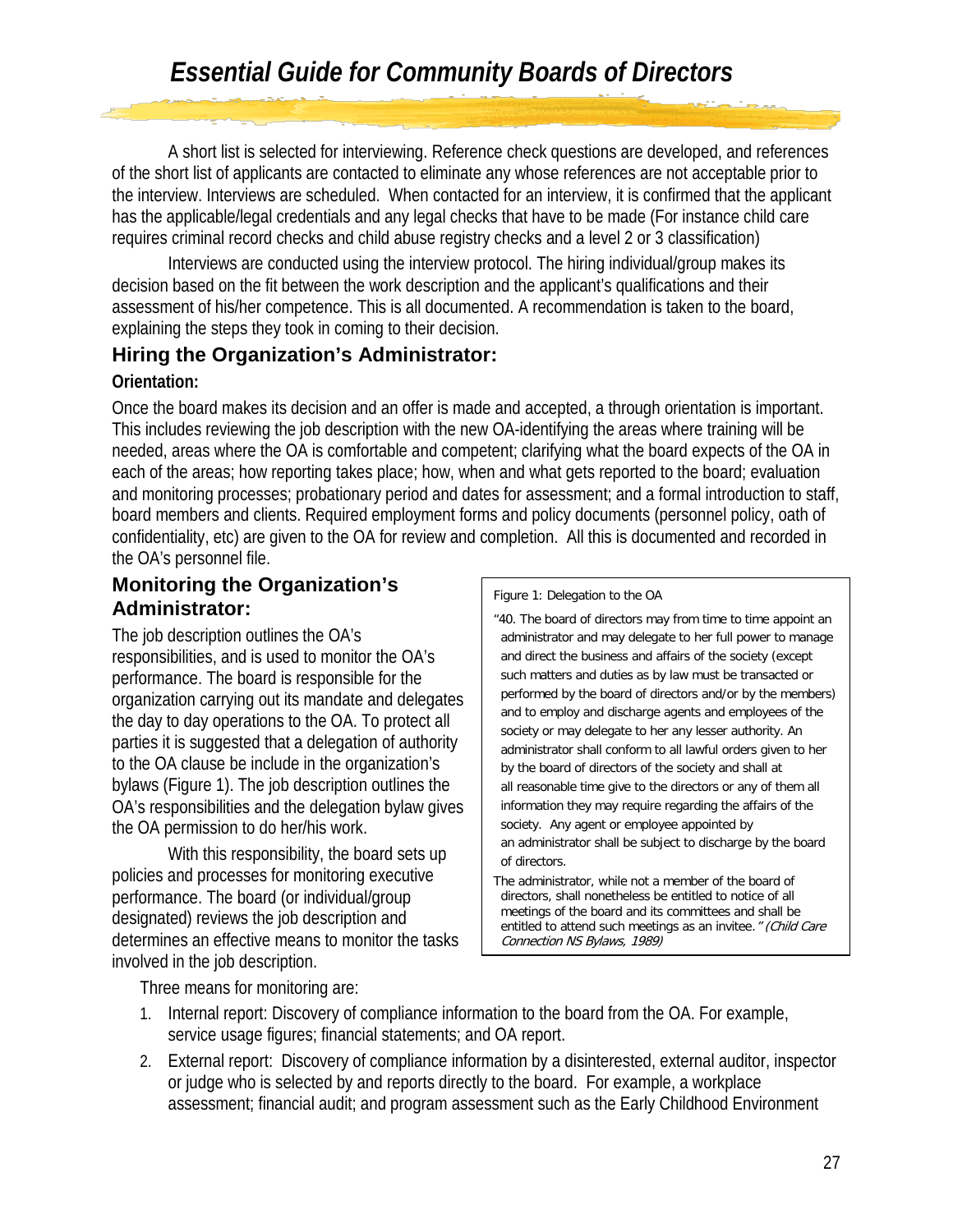Rating Scale. The Early Childhood Environment Rating Scale is a widely used program quality assessment instrument designed for classrooms that serve children from 2 ½ to 5 years of age.

3. Direct board inspection: Discovery of compliance information by a board member, a committee or the board as a whole. For example, review of bookkeeping records; visiting the organization during operation hours; working with the OA on a task.

Monitoring the OA is an ongoing process which ensures due diligence on the part of the board, partnership with the OA in achieving the organization's mandate; and support of the OA. All monitoring activities are documented.

#### **Figure 2:** Example of what to evaluate from Appendix: Resources for Child Care Community Boards

#### KEY ACTIVITIES

- •Leads and manages center services, programs and business functions
- •Creates center policies, practices and procedures
- •Develops and implements marketing strategies for the center
- •Generates and secures funding requests and proposals
- •Manage the center's human and financial resources
- •Ensures well-being of children
- •Liaises with other professional and community services and agencies

## **Evaluating the Organization's Administrator:**

Monitoring ensures that the organization is accomplishing what it is supposed to accomplish and the board is doing its job. Evaluation ensures that the OA is competent in doing her/his job and accomplishing the mission of the organization. Monitoring and evaluation of the OA strengthens the working relationship between the board and the OA.

The job description is the basis for evaluating the OA's performance. Evaluation is an ongoing process, spread over the year with the OA evaluated on all areas of the work description. This approach keeps the board involved in monitoring the OA continuously and spreads the effort by both the board and the OA involved in

#### evaluating.

The group/individual that is designated to evaluate the OA identifies the key activities (figure 2) of the OA that will be evaluated using the job description. The documentation gathered in the monitoring process throughout the year is used to support the degree to which the OA is competent in carrying out the key activities. The key area is rated and supporting documentation is identified.

The board OA monitoring committee (could be the personnel committee) with the OA sets up a calendar of what will be evaluated over the year; what "success" would look like in each area; and when each aspect will be evaluated. A date is set for the overall review and recommendations and reporting to the board. The evaluation is completed and documented.

Once the evaluation is completed, the board OA monitoring committee or designate makes recommendations to the board regarding the remuneration of the OA. Remuneration can include salary, benefits, bonus, time off, training, etc. Review by the board is done in camera, without the OA present. After the board reviews and approves/modifies recommendations, the board meets with the OA and with her/him reviews the evaluation and action taken on recommendations. The OA and board identify priority areas to focus on in the next year taking the goals for the organization's, board and OA into consideration. When an OA is incompetent, monitoring and ongoing evaluation will identify the OA's needs and the board can intervene before the best interests of the organization are put in jeopardy. The board will have exercised due diligence. The intervention could include closer monitoring, coaching, training, and support when there is potential and time; or dismissal. When monitoring and evaluation are ongoing, there is ample documentation to support good workplace practices on the part of the board or to support dismissal.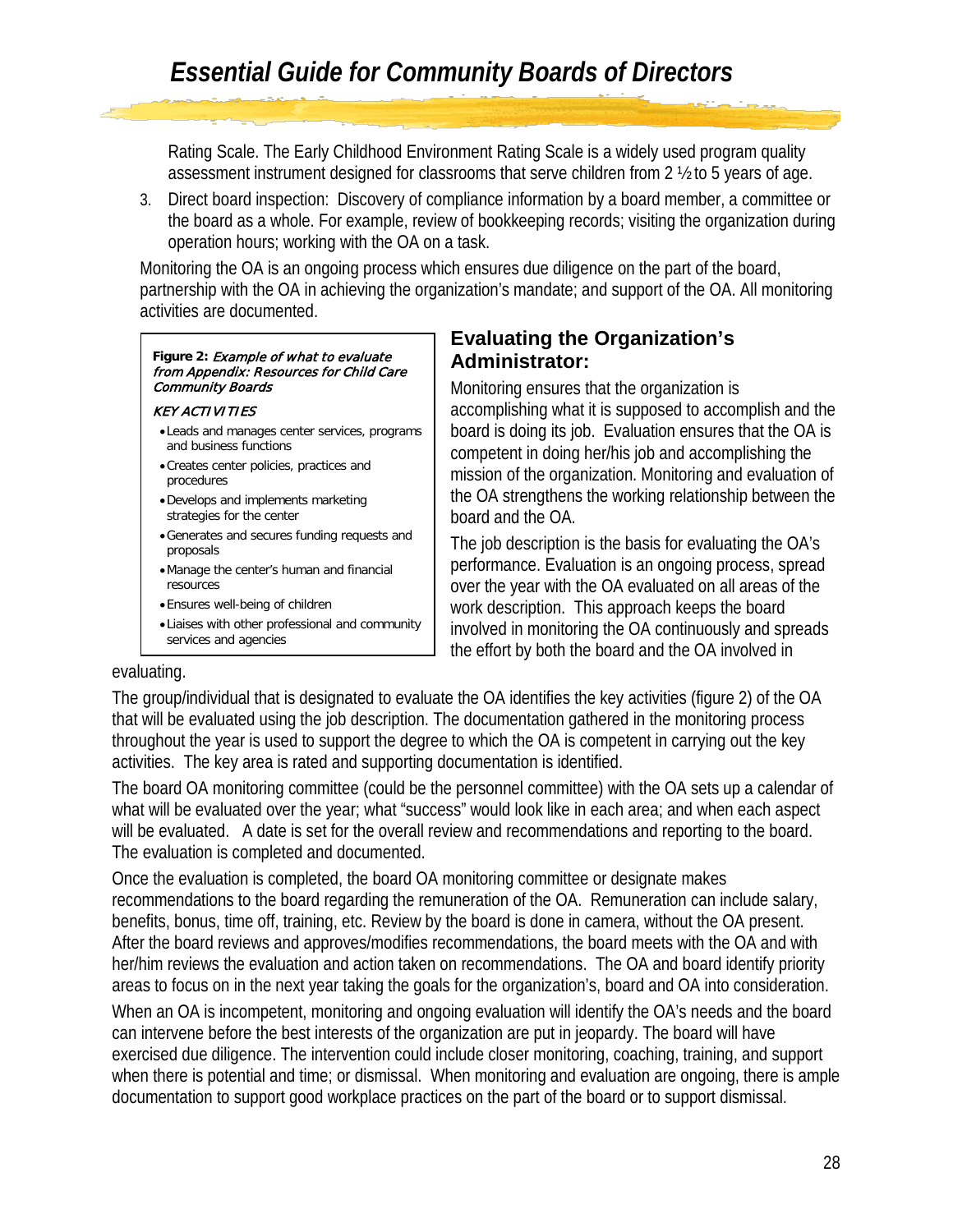The OA job description is a key document for board accountability and responsibility in accomplishing its mandate and realizing its vision. It is the foundation for hiring, orienting, monitoring, evaluating and dismissing the OA as well as the vehicle used by the board to guide the OA in managing the day to day operations of the organization in realizing its mandate.

## **Resources**

- Ratekin, Cindy; Bess, Gary .Working with a Board of Directors: Making the Partnership Stronger. Child Care Information Exchange, n112 p103-07 Nov-Dec 1996. Focuses on the role of the board of directors within nonprofit child care centers and how the board and center staff can work well together for the agency. Outlines each partner's role in the four areas of center responsibility: financial oversight, program planning, resource development, and personnel management.
- Ratekin, Cindy; Bess, Gary M. Evaluating the Child Care Center Director. Child Care Information Exchange, n116 p75-79 Jul-Aug 1997. Discusses the child care center director evaluation process when conducted by a board of directors to enhance the director's effectiveness. Considers frequency of evaluation and assessment criteria for center and leadership and managerial objectives. Describes the evaluation process, including reorientation meetings, information gathering, performance assessment meetings, and the evaluation report review with the director.
- Jorde-Bloom, Paula. Child Care Directors' Training and Qualifications. ERIC Digest, 1988. This ERIC Digest provides an overview of the competencies needed for effective early childhood center administration and summarizes state regulations governing minimum qualifications of center directors. Specific administrator skills are listed in four topical areas: (1) organization, leadership, and management; (2) child development and early childhood programming; (3) fiscal and legal considerations; and (4) board, parent, and community relations. State regulations governing minimum qualifications are discussed in terms of background qualifications and qualifications related to experience and formal education. Brief remarks on current levels of training and experience of child care directors complete the digest.

Performance Appraisal of the Executive Director [http://www.muttart.org/sites/default/files/downloads/publications/hiring\\_performance.pdf](http://www.muttart.org/sites/default/files/downloads/publications/hiring_performance.pdf)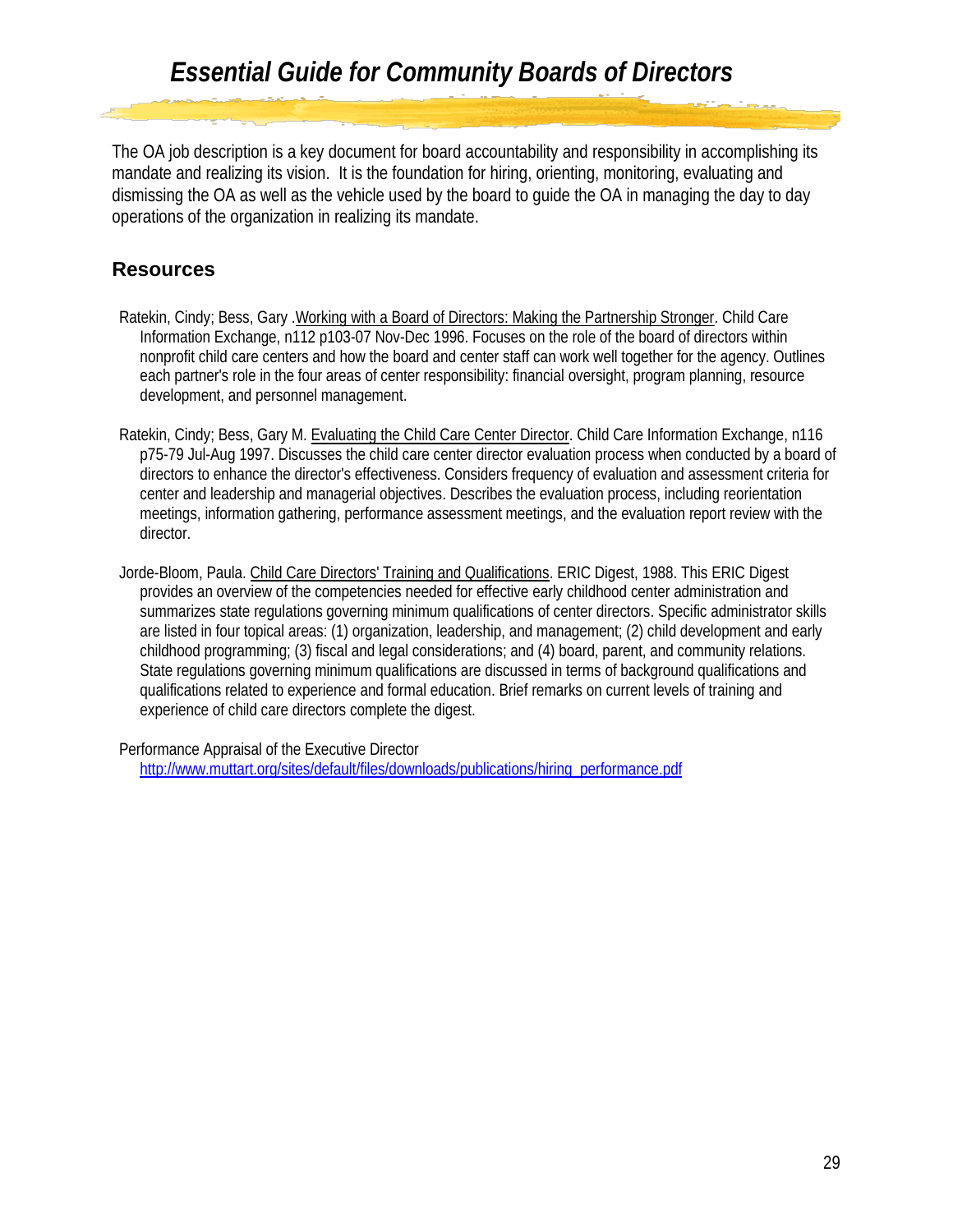## Chapter 4: Essential Board Processes: Ethical Conduct of the Board of Directors

Boards have a responsibility to conduct themselves in an ethical manner in all of their responsibilities. Many decisions that boards will have to make will have ethical components, that is, the board must make the best decision they can, given the information and context that they have at a point in time. Decisions with ethical components involve choosing the right action in situations in which the welfare of people is at stake. These decisions are based on one's ideas about how people ought to behave, how we ought to treat one another, and what one's obligations are to people.

When faced with a decision the following questions (Griffin & Ricks, 1996) can help in determining if it has ethical components:

- *Is anyone's welfare at stake?*
- *Will anyone be affected by this decision?*
- *Is the board likely to make this decision on the basis of their ideas about how people ought to behave?*

**Steps in Ethical Decision Making** (adapted from *Griffin, S. & Rix, F., Taking Right Action, Vancouver: Early Childhood Educators of British Columbia, 1994.*)

#### First ask: Does this decision have ethical components? If it does, proceed with steps 1-12.

- 1. What is the issue or practice that is causing the problem? Write these down on the work sheet.
- 2. Indicate which individuals or groups are to be considered in the solution for your dilemma (use the information you gathered in referring to the Code of Ethics, as well as legalities, personalities, legislation etc, ) put in the "individual/group" column on the ethics work sheet.
- 3. Examine your Memorandum of Association & Bylaws; your Board Work Description and the Administrator-Board Relationship (Chapter 1-3) as well as any Codes of Ethics for which may apply (see below). Use the information you gather in referring to legalities, personalities, legislation etc. and identifying the considerations owed.
- 4. Explain what considerations each person/group is owed and why, particularly in terms of rights and responsibilities, put in the "considerations" column.
- 5. Indicate the values that relate to the issue/practice and persons/group, put in the "values" column.
- 6. Develop alternative courses of action, Put in "Alternative actions" column on the work sheet.
- 7. Choose reasonable alternatives, check if reasonable in the "Reasonable or no" column.
- 8. Evaluate the consequences of taking each reasonable alternative- short term/long term effects, psychological, social, & economical, put in the "evaluation" column on the worksheet.
- 9. Apply values and principles conscientiously.
- 10. Choose a course of action; Write the "action you will be taking" on the work sheet.
- 11. Having decided on a course of action, act with a commitment to that action, assume responsibility for the course of action.
- 12. After a period of time, evaluate the action and assume responsibility for the consequences of the action.
- *Does the board have an obligation to choose one alternative rather than another alternative?*

A twelve step ethical decision making model (p55) has been developed which can assist boards when making a decision that contains ethical components. The process can be documented using the worksheet that follows to provide boards with a monitoring and evaluation tool. A case study is included using the worksheet to solve the ethical dilemma presented in the case study (Chapter 4: Appendix B).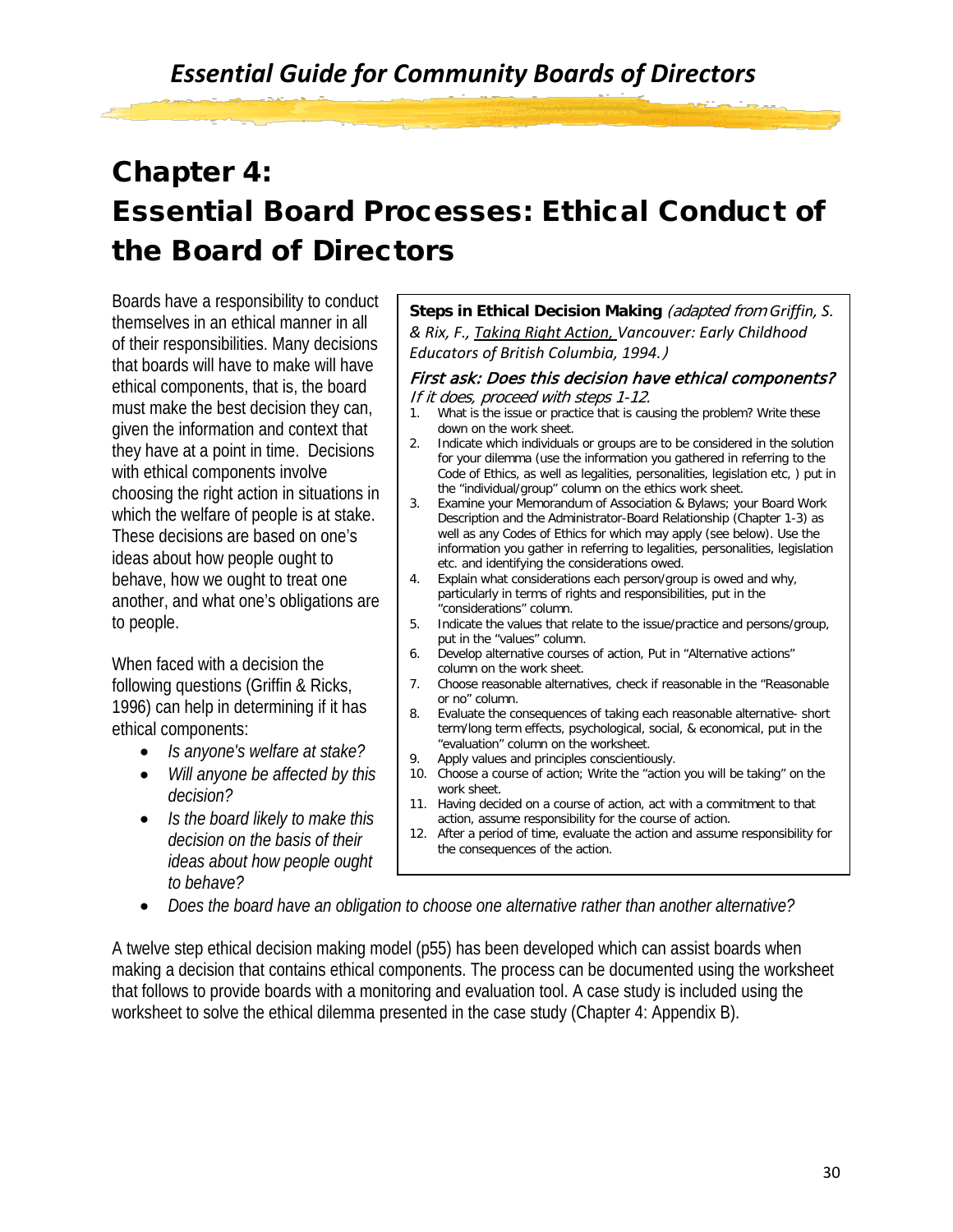In maximizing services, boards have a responsibility to ensure that the conduct of all those involved in the delivery of their service is ethical. An ethical conduct policy is articulated to outline the responsibilities of boards for ethical conduct, how their ethical conduct will have an impact on their delivery of a quality service and what they will do to carry out this responsibility. The policy includes a process that will be used in solving problems with ethical components.

## Code of Ethics for Child Care Licensed Operators

Ethical codes for child care practitioners have been created, ratified and implemented across most provinces and territories in Canada as well as nationally by the Canadian Child Care Federation. While ethical conduct for licensed operators is implied, it is not clearly delineated.

As child care has become an essential economic and social necessity for families in Canada today, it is pivotal that society recognizes and values the tremendous effort child care practitioners, administrators, educators and the licensed operators offer on a day-to-day basis. Quality child care is met through quality people. As it is the Board's work that is ultimately challenged by the financial restraints, government regulations, licensing standards, legal obligations etc., it is understood that it is this work that is often creates a multitude of ethical responsibilities related, yet often independent of, hired staff. The *Code of* 

*Ethics for Licensed Child Care Center Operators*[1](#page-32-0) articulates the commitment by the licensed operator (owners and boards) to provide support to the daily practice of delivering services to families.

*Dedicated licensed child care Center operators, (owners and boards of directors) seek to support and facilitate:*

- *"The promotion of trusting, caring and cooperative relationships that respect the worth and uniqueness of the individual. (building relationships)*
- *Provide stimulation that encourages growth in the whole person. (stimulation)*
- *Provide settings that are healthy and safe. (protection)*
- *Care for and about the community by caring for it's most precious resource- our children."*[2](#page-32-1)

The *Code of Ethics for Child Care Licensed Operators, (Owners and Boards of Directors)* is organized around the Center's infrastructure support areas and how they support the practice. In the code, a principle statement relative to the infrastructure support area is explained. Implications for the practice are discussed in terms of the practice areas of building relationships, stimulation and protection.

## *Principle statements for "A Code of Ethics for Licensed Child Care Center Operators (1994) (Owners & Boards of Directors)"*

- *Facility* 
	- Principle: Supply resources for the facility beyond licensing standards.
- *Funding*

l

<span id="page-32-0"></span><sup>&</sup>lt;sup>1</sup>. Ogilvie, M., Code of Ethics for Licensed Operators (Owners and Boards of Directors) Halifax: CCC-NS, 1994.

<span id="page-32-1"></span><sup>2</sup>. CHILD CARE CONNECTION'S-NS, Child Care Cares: Our Commitment to Children. Parents, Colleagues & Community, Halifax: CCC-NS, 1994.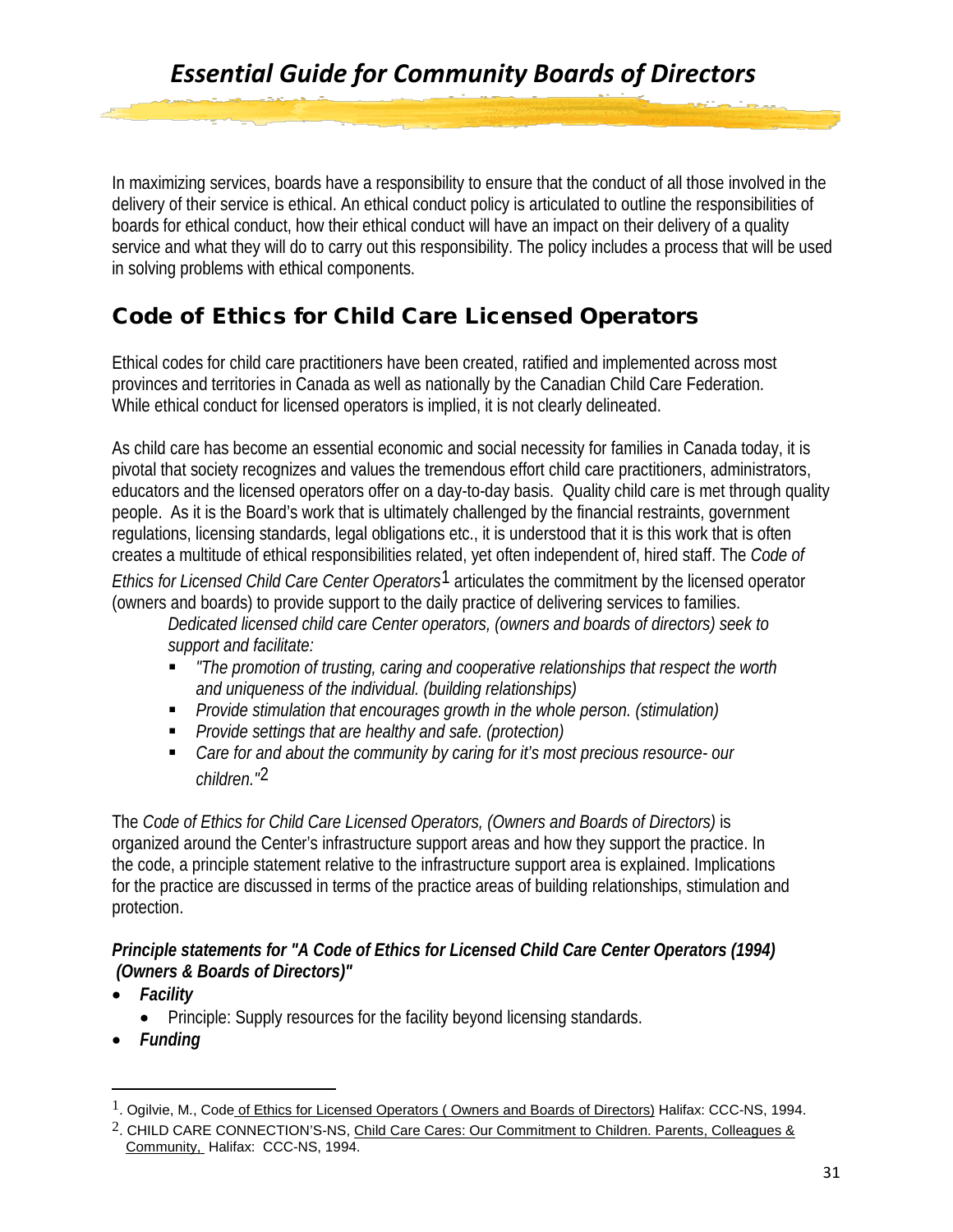- Principle: Provide appropriate and sufficient funding to support the practice and its continuous improvement.
- *Policy , Procedures, Guidelines* 
	- Principle: Develop clear policies to support the practice.
- *Legal Requirements* 
	- Principle: Uphold all legal requirements including licensing and honest best practices.
- *Management Information Systems*
	- Principle: Implement and utilize up to date management information systems.
- *Strategic Planning* 
	- Principle: Have in place and implement long and short term planning for continuous improvement of child care services.
- *Public Relations & Marketing* 
	- Principle: Demonstrate honesty and integrity in service delivery, advertising and promotion of the facility.
- *Hire and Manage the Administrator* 
	- Principle: Will hire a qualified administrator.

The Code of Ethics for Licensed Operators can guide licensed operators towards a fulfillment of providing the infrastructure support for practice and accountability to society. The ethical guidelines establish and enhance the aims of the child care Center which are to support practice, to aid in the self-monitoring of the facility, to commit to the good of the Center's clients, and to maintain honest business practices and personal integrity in providing infrastructural support to child care practitioners.

## **Resources:**

Ethical Guidelines for Board Members of Not-for-Profit Organizations [http://www.axi.ca/TCA/Mar2004/guestarticle\\_4.shtml](http://www.axi.ca/TCA/Mar2004/guestarticle_4.shtml)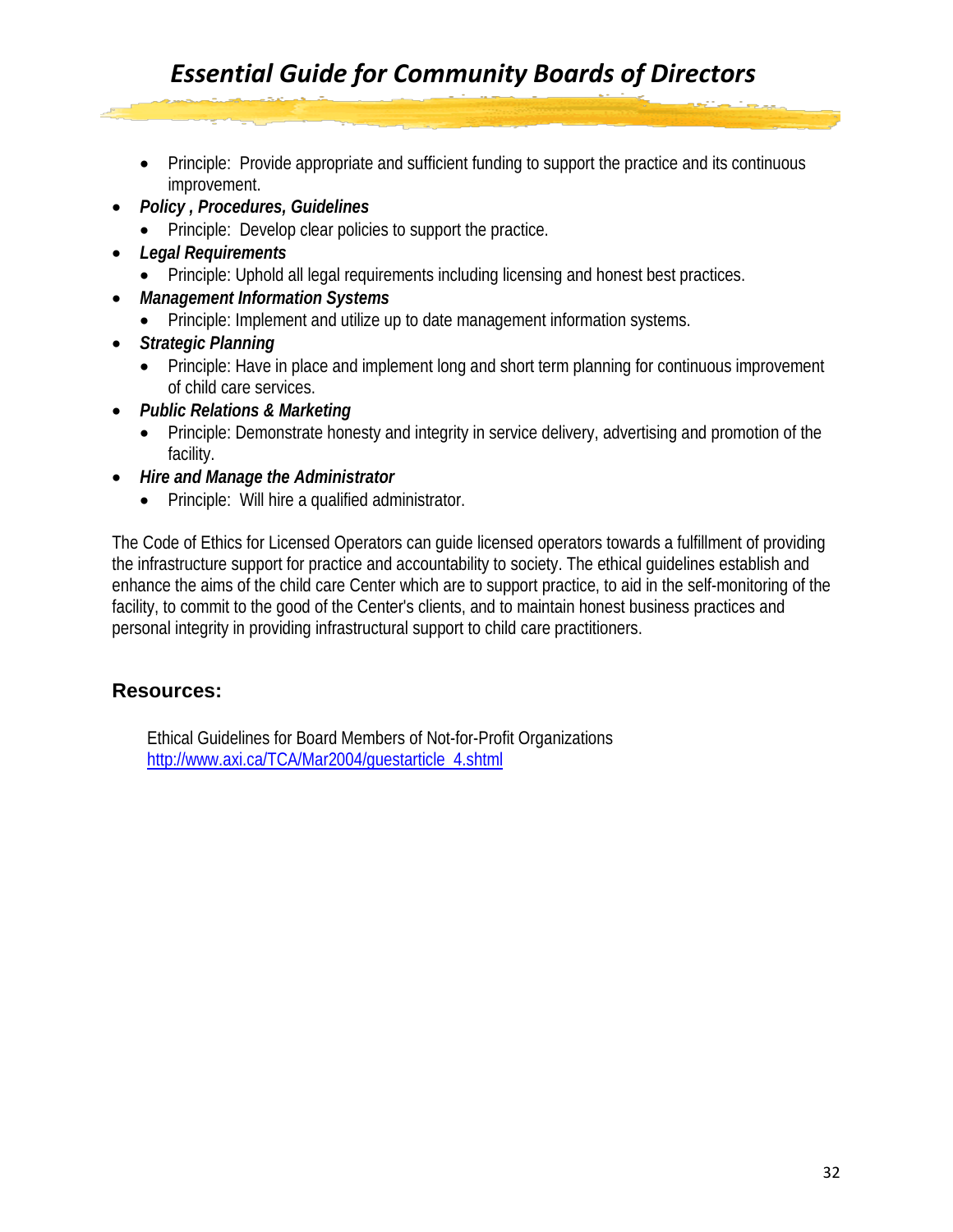## Chapter 5: Essential Board Processes: Effective Meetings

*(Information has been adapted from Making the Most of Meetings: A Practical Guide by Paula Jorde Bloom, New Horizons Press, 2002, used with permission.)* 

Meetings are one of the primary processes used to conduct board work. The organization's bylaws outline the essential meetings required as a society; such as the annual general meeting, board meetings, committee meetings, special/extraordinary meetings and executive meetings and how they are to be conducted, who comes, notice, etc. Effective meetings are essential for efficient and productive board work that respects the time and energy of volunteer board members, clients, stakeholders and staff attending the meetings. The following provides an overview of the ingredients for successful meetings.

## *What Makes a Successful Meeting?*

Balancing *task* (the work to be done) with *process* (how the task is accomplished) makes a successful meeting. Bloom identifies a successful meeting using the following criteria:

- The meeting has a purpose
- The agenda is distributed prior to the meeting
- The content meets the needs of those who attend
- Time is managed carefully
- Participation is balanced
- The meeting provides closure

## *What are the Elements of a Meeting?*

- **Content** is what you want to *accomplish*:
	- o topics of discussion; information to be shared, discussed, considered; and data to be analyzed;
	- o knowledge, experience and opinions of the participants
- **Structure** is the way the content is *organized*:
	- o Day and time the meeting is held
	- o Location
	- o Management of the physical environment
	- o Agenda
	- o Order of topics
	- o Time allotted to each topic
- **Process** focuses on the interpersonal *interactions* during the meeting and how the group *functions as a whole:* 
	- o How leadership is exercised
	- o How discussion is carried out
	- o How decisions are made
	- o How sensitive issues are handled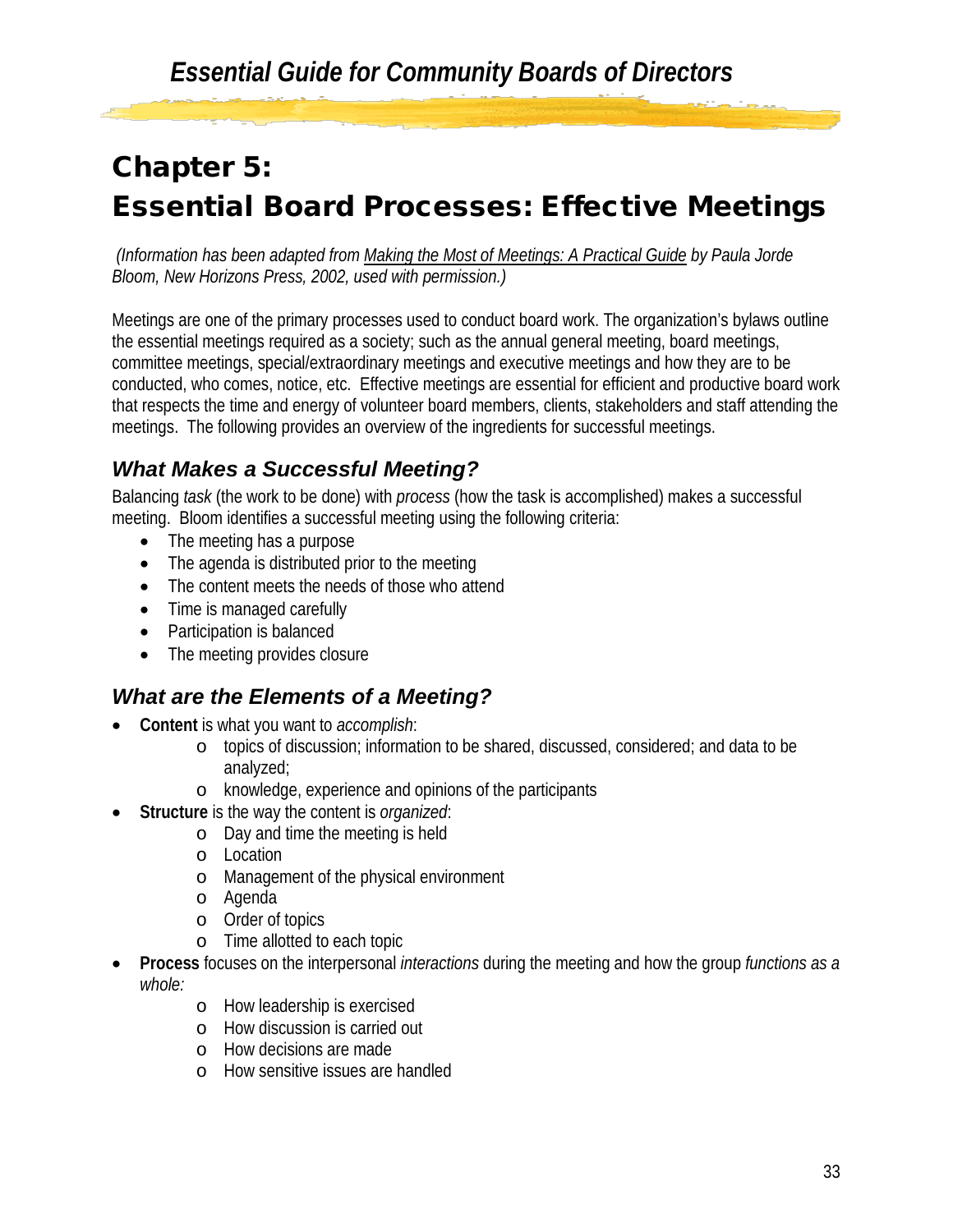- **Culture** is how members are influenced by the *history* of both the group and the organization:
	- o Climate or atmosphere of the event.
	- o Psychological investment of participants- open/formal; friendly/divisive; cooperative/competitive; trusting/adversarial.

## *Kinds of Meetings:*

Most meetings have multiple purposes and each purpose lies on a continuum from

## **Information oriented to Action oriented**

- There are four general categories of meetings:
	- o **Informationa**l with the purpose to transmit information;
	- o **Professional Development** with the purpose to transmit information, increase knowledge, change behaviour;
	- o **Problem Solving** with the purpose to define the problem, discuss potential solution and agree on a course of action;
	- o **Planning** with the purpose to plan and coordinate of events/activities who needs to do what, when and where.

Use this information to consider if a meeting is the most effective way to accomplish the task that has been identified.

- Consider the following when calling a meeting:
	- o **What** is to be accomplished a product (agreement; action plan, guidelines, list etc) or knowledge (better understanding, increased awareness, etc) and how will the board know it has been accomplished?
	- o **Who** should attend? People, number, roles
	- o **When** should you meet?
	- o **Where** should you meet? Room set up, size of group, etc.

## *Roles in a Meeting:*

- **Convener** This person decides whom to invite, the agenda, room set up, preparation, and participants
	- o Developing and distributing an agenda prior to the meeting depends on the type of meeting and number of participants - serious issues? With meetings of more than six persons, it helps to ensure that the persons coming to the meeting are ready.
		- **Get input-choose items which will keep the meeting focused**
		- Determine outcomes and methods for covering each item
		- Decide on the appropriate amount of time for each topic
		- **Determine the appropriate sequence of items to be covered**
		- Determine roles
		- Prepare a draft
		- Distribute the agenda
- **Facilitator/chair** This person ensures that what needs to get done gets done.
	- o Consider the group dynamic, how they relate to each other and the board:
		- **Use inclusive language**
		- Make evident the group's shared values
		- Reinforce independence
		- **Encourage folks to be direct with one another**
		- Acknowledge those who are not present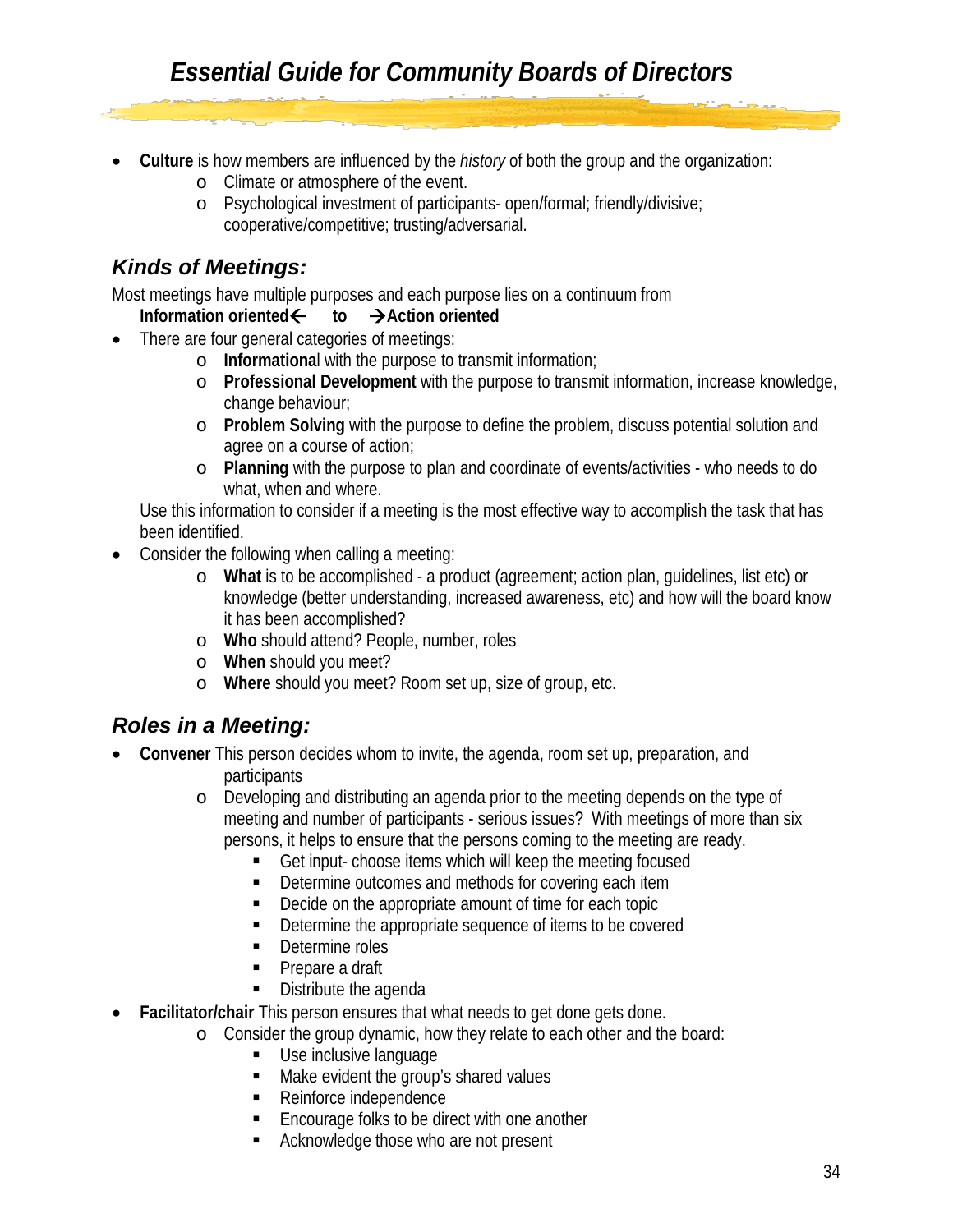- **Provide specific feedback to participants**
- **Promote respectful dialogue**
- o Establish ground rules what is expected of board members or can be expected regarding:
	- Attendance
	- $\blacksquare$  Time
	- Participation
	- **Confidentiality**
	- **Interruptions**
	- **Preparation**
	- **Meeting roles**
	- **Flexibility**
	- Decision making
	- **Exaluation**
	- **Violation of ground rules**
- o Meeting Process:
	- **Introduce the agenda item**
	- Cover only one agenda item at a time
	- Set a comfortable pace
	- **Ensure broad participation**
	- **Encourage good listening**
	- Respect silence
	- **Tune into non-verbal cues**
	- **Monitor the group energy level**
	- $\blacksquare$  Keep an eye on the clock
	- **Provide closure for each item**
	- Wrap up the meeting:
		- $\checkmark$  Review the outstanding items
		- $\checkmark$  Review all decisions and action plans
		- $\checkmark$  Draft your agenda for the next meeting
		- $\checkmark$  Celebrate the group's accomplishments
		- $\checkmark$  Celebrate individual learnings
		- $\checkmark$  Thank everyone for their contributions & participants
		- $\checkmark$  Evaluate the meeting
- **Recorder** This person records key points; decisions made; ideas to pursue at another time. The recorder keeps the "group memory".
	- They chart ideas on big pieces of paper that all can see
	- They write and distribute minutes
- **Timekeeper** This person informs meeting participants of the time allotted for an agenda item, time that is left for that item, and when time is up. Also, the timekeeper tells the group when it is time to break and time to wrap up.
- **Participants** The board member's role is be fully engaged and committed to a productive meeting.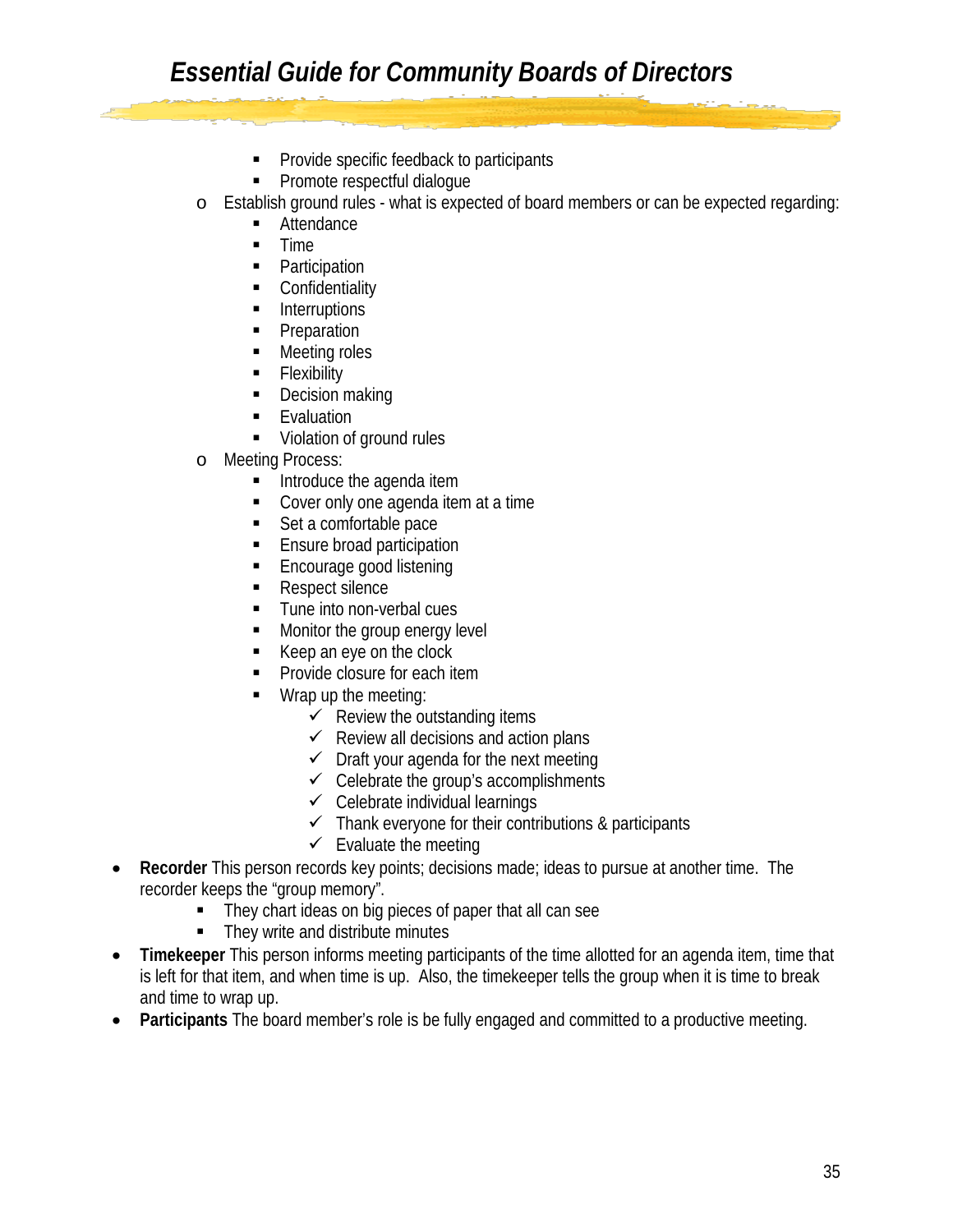## *Setting Up the Physical Environment:*

- Eliminate distractions
- Consider comfort with each other and ways to increase rapport
- Arrange the room for interaction; all can see the chair and other participants; keep folks together; consider the purpose of the meeting in seating
- Chair/Facilitator has good eye contact with all participants
- Recorder near flip chart/where they can hear and participants can see what is being recorded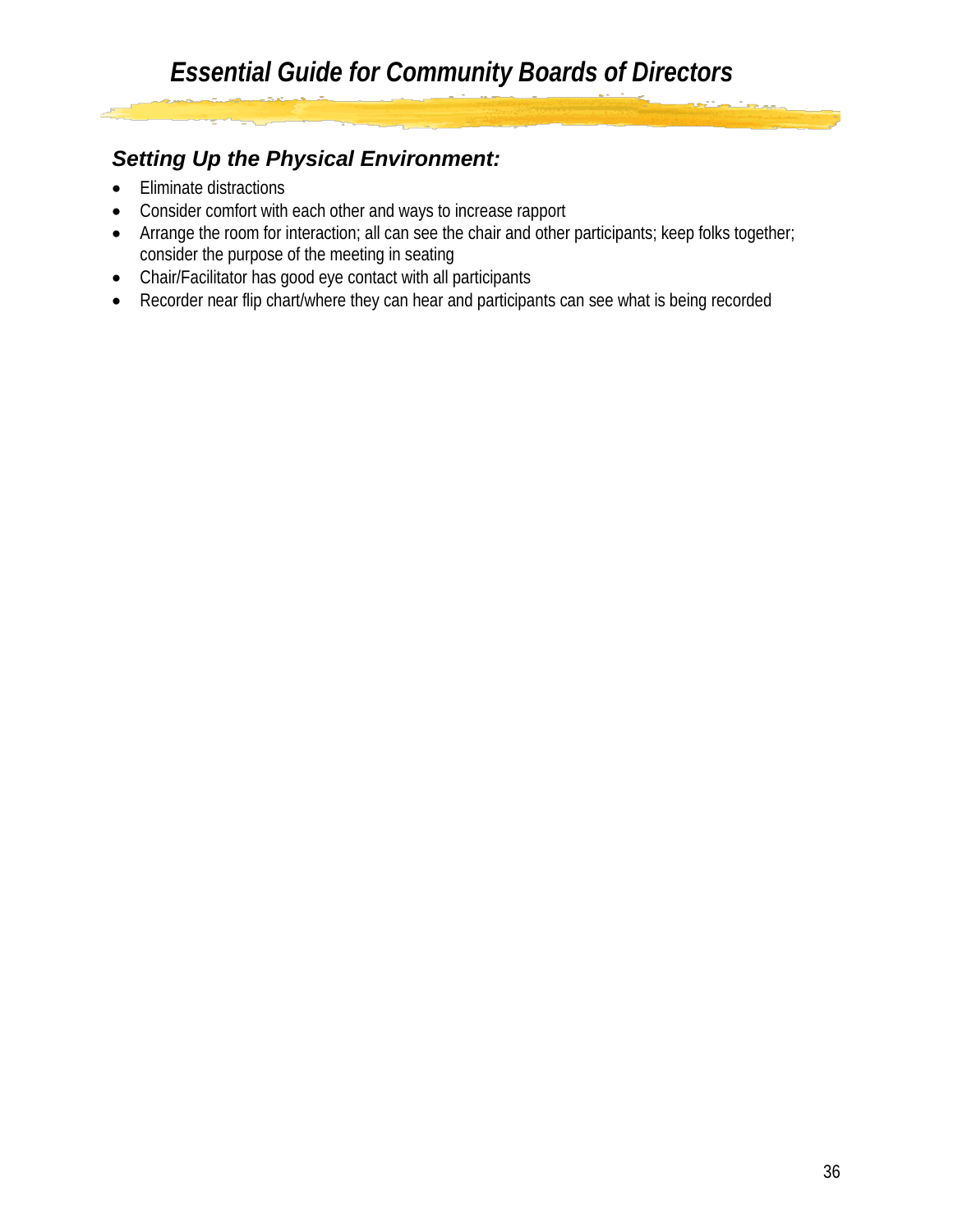## Appendices for Community Boards of Directors:

## **Chapter 3**

Three documents follow that can be very useful to Community Boards of Directors in reviewing/revising/ creating the "responsibility" components of the Organization Administrator's job description. Boards can review these documents and identify the responsibilities applicable to their child care Center/community based organization. Aspects of any of these work descriptions can be used to assist in developing the responsibility component of the Organization's Administrator job description.

## **Appendix A**

Table of Specifications- Child Care Administrator Management Area **Responsibilities** 

## **Appendix B**

Universal Classification Standard Work Description for Early Childhood Care Organization's Administrator/Director

**Appendix C** Occupational Standards for Child Care Administrators (2013)

## **Chapter 4**

**Appendix A**  Ethical Decision Making Case Study

**Appendix B** Ethical Decision Making Work Sheet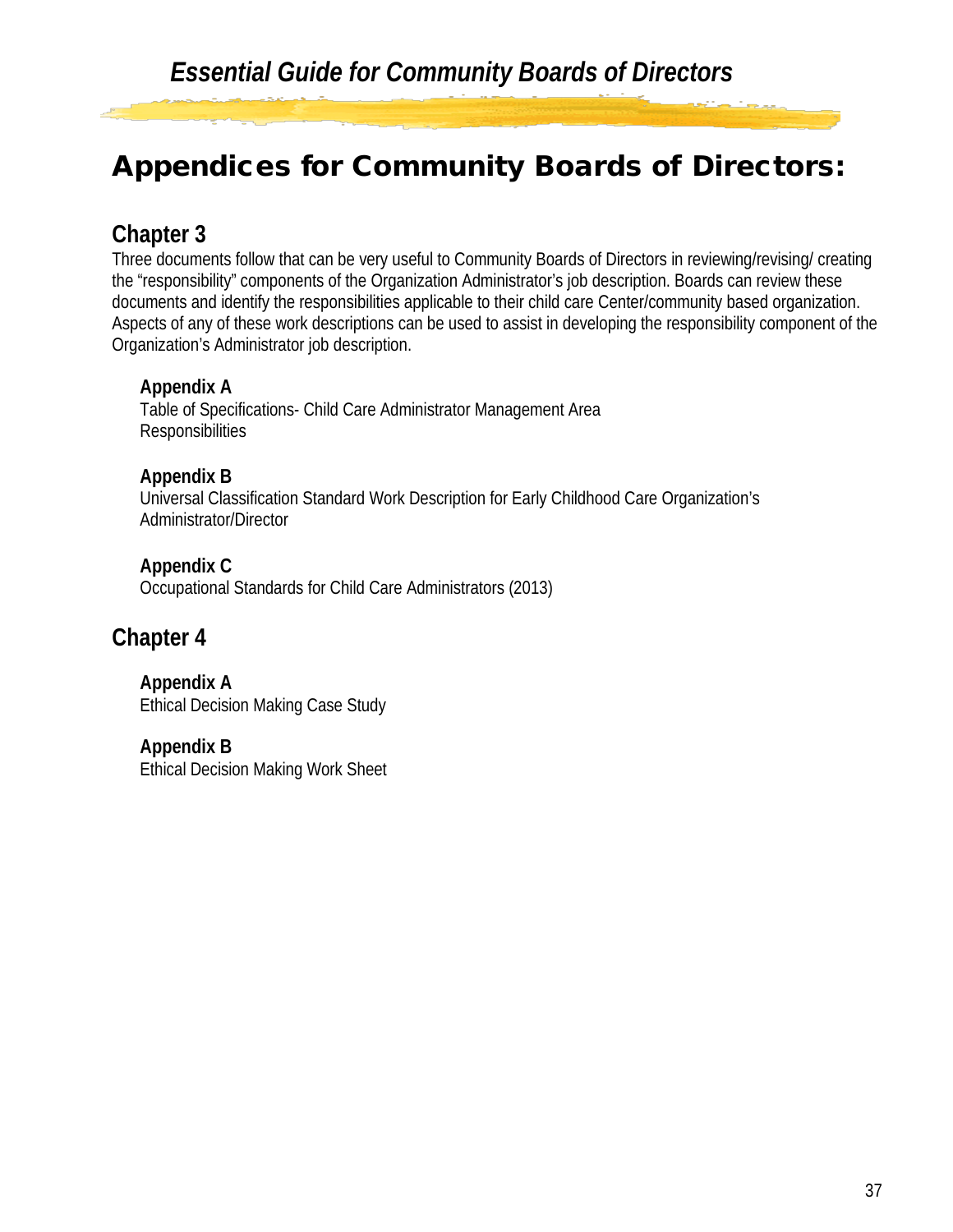## <span id="page-39-0"></span>Chapter 3:

## Appendix A: Table of Specifications - Child Care Administrator Management Area Responsibilities (1997)

| Practice                  | A. Systems                                                                                                                                                                                                                                                                                                                                                                                                                                                                         | <b>B. Policy</b>                                                                                                                                                                                                                                                                                                                                                                                                                                     | C. Services & Programs                                                                                                                                                                                                                                                                                                                                                                                                                                                                                                                                                                                            | D. Legal/<br>Professional<br><b>Sanctions</b>                                                                                                                                                                                                                                                                                                               | E. Planning                                                                                                                                                                                                                                                                                                  | F. Finances                                                                                                                     |
|---------------------------|------------------------------------------------------------------------------------------------------------------------------------------------------------------------------------------------------------------------------------------------------------------------------------------------------------------------------------------------------------------------------------------------------------------------------------------------------------------------------------|------------------------------------------------------------------------------------------------------------------------------------------------------------------------------------------------------------------------------------------------------------------------------------------------------------------------------------------------------------------------------------------------------------------------------------------------------|-------------------------------------------------------------------------------------------------------------------------------------------------------------------------------------------------------------------------------------------------------------------------------------------------------------------------------------------------------------------------------------------------------------------------------------------------------------------------------------------------------------------------------------------------------------------------------------------------------------------|-------------------------------------------------------------------------------------------------------------------------------------------------------------------------------------------------------------------------------------------------------------------------------------------------------------------------------------------------------------|--------------------------------------------------------------------------------------------------------------------------------------------------------------------------------------------------------------------------------------------------------------------------------------------------------------|---------------------------------------------------------------------------------------------------------------------------------|
| Relationships<br>I. Staff | 1.Medicals<br>2. Compensation-salary<br>scales, payroll<br>3. Recruitment<br>4. Hiring<br>5. Termination<br>6.Scheduling<br>7. Evaluation<br>8. Record, store & secure<br>personnel information.<br>9. Record & store<br>anecdotal behavioural<br>and medical information<br>regarding children<br>10. Orientation<br>11. Professional<br>development<br>12. Rewards and<br>recognition<br>13. Communication<br>14. Evaluate and<br>document program<br>effectiveness<br>continued | 1. Personnel<br>2. Program-outing,<br>discipline,<br>philosophy,<br>curriculum, etc.<br>3. Procedural<br>guidelines re health,<br>safety, emergency,<br>including<br>medications,<br>serious incident,<br>accident<br>4. Confidential<br>information policy<br>5.Job descriptions<br>6.Anti Bias<br>7. Parent - staff<br>8. Evaluation<br>9. Accepting and<br>releasing children<br>10. Benefits<br>11. Criminal / child<br>abuse registry<br>checks | 1. Resources<br>2. Team building-professional<br>development, coaching<br>3. Supervision-mentoring,<br>evaluation, discipline, mediation<br>4.Advocacy<br>5. Curriculum development<br>a) Programs respect diversity in<br>family dynamics, culture, abilities,<br>etc.:<br>b) Reflect Organization's<br>philosophy;<br>d) Ensure materials and resources<br>are age appropriate<br>e) Ensure adherence to safety<br>procedures<br>f) Ensure nutritional needs are met<br>6. Ensure adequate resources are<br>available to implement quality<br>programming (stimulation,<br>protection & building relationships) | 1.Labour<br>Standards Code<br>2. Children and<br><b>Family Services</b><br>Act<br>3. Day Care Act<br>4. Insurance-<br>malpractice<br>liability<br>5.Document-<br>ation<br>6.Child Care<br><b>Practitioners</b><br>Code of Ethics<br>7.Criminal<br>Reference<br>Check and Child<br>Abuse Registry<br>Check <sup>1</sup><br>8.Health<br><b>Protection Act</b> | 1. Input to strategic<br>planning from staff re<br>program, facility, policy<br>etc.<br>2. Assess available<br>resources and<br>identified needs for new<br>& existing programs<br>3. Curriculum planning<br>consistent with program<br>philosophy<br>4. Operations /<br>management plan<br>5. Staffing plan | 1. Payroll<br>2. Purchasing<br>program materials,<br>resources and<br>supplies<br>3. Enrollment/<br>attendance<br>4. Petty cash |

<sup>1.</sup> Where required by law.

 $\overline{a}$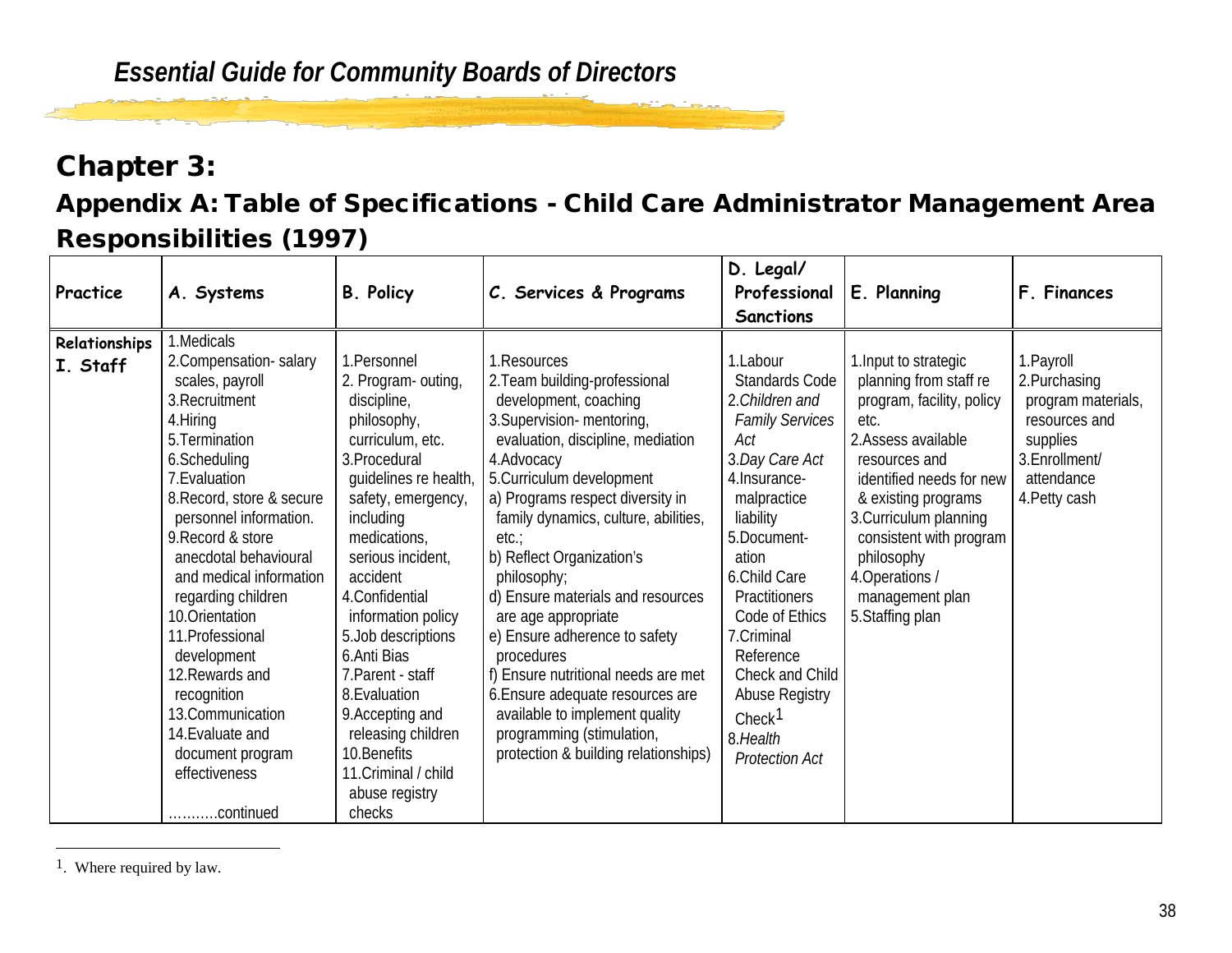| Practice                  | A. Systems                                                                                                                   | <b>B. Policy</b> | C. Services &<br>Programs                                                                                                                                                                                                                                                                                                                                                                                             | D. Legal/<br>Professional<br><b>Sanctions</b> | E. Planning | F. Finances |
|---------------------------|------------------------------------------------------------------------------------------------------------------------------|------------------|-----------------------------------------------------------------------------------------------------------------------------------------------------------------------------------------------------------------------------------------------------------------------------------------------------------------------------------------------------------------------------------------------------------------------|-----------------------------------------------|-------------|-------------|
| Relationships<br>I. Staff | 15. Ensure an adequate<br>supply of qualified<br>substitutes<br>16. Decision making with<br>clear lines of<br>responsibility |                  | 7. Consults with health<br>professionals<br>regarding health and<br>developmental issues<br>and initiates<br>interventions as<br>required by external<br>agencies <sup>2</sup><br>8. Timely and regular<br>staff meetings<br>9. Represent licensed<br>operator to staff and<br>liaises<br>10. Shares information<br>with staff re: control of<br>infectious diseases<br>and workplace health<br>and safety procedures |                                               |             |             |

<span id="page-40-0"></span>سيهدف

**Table of Specifications - Child Care Administrator Management Area Responsibilities** 

 $\overline{a}$ 

<sup>&</sup>lt;sup>2</sup>. Grant MacEwan Community College, Early Childhood Administrator, Occupational Analysis and Validation Survey Results, 1992, GMCC: Edmonton, 1992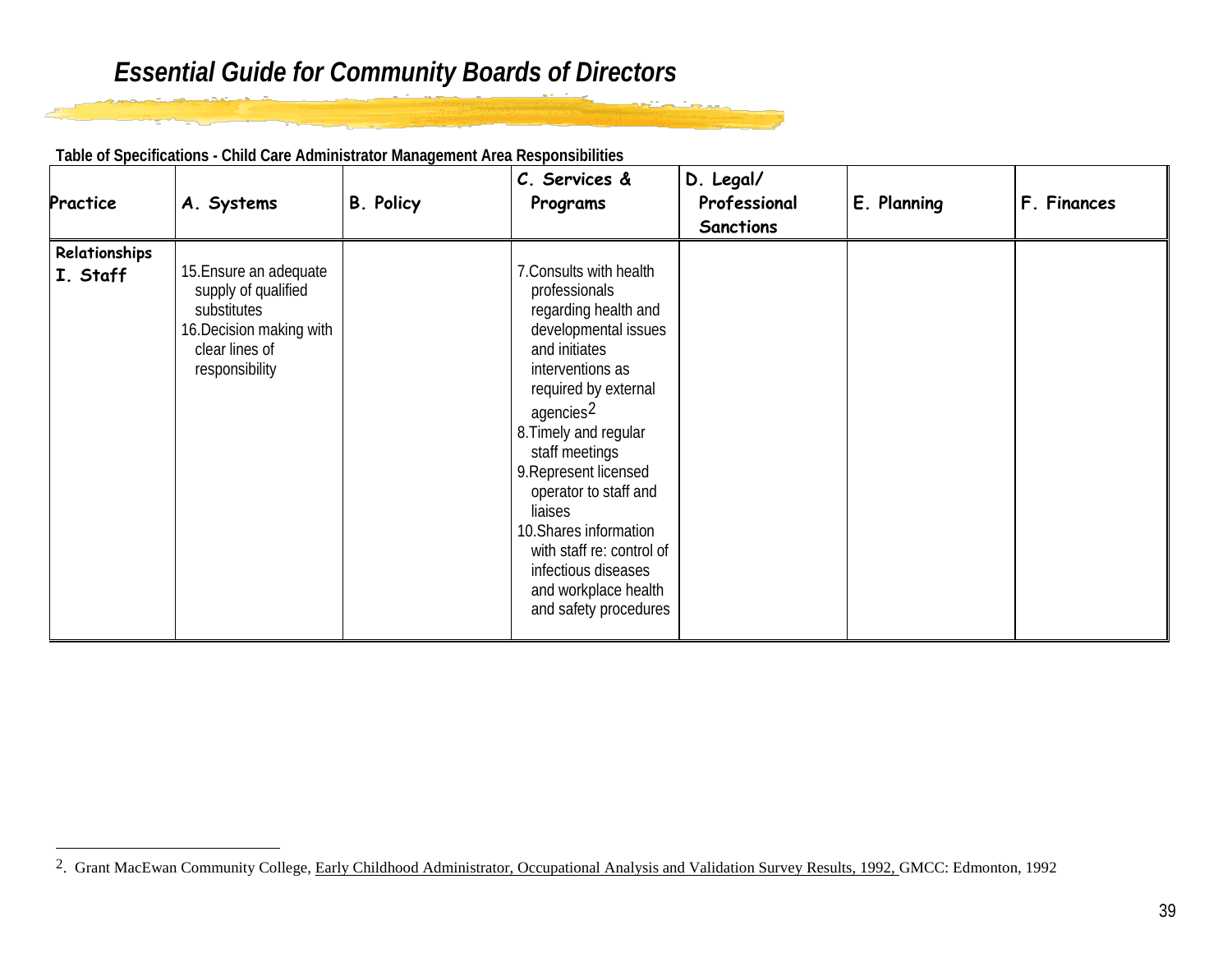| Practice                      | A. Systems                                                                                                                                                                                                                                                                                                                                                                        | <b>B. Policy</b>                                                                                                                                                                                                                                                                                                                                                                                                                  | C. Services &<br>Programs                                                                                                                                                                                                                                                                                                                                                                | D. Legal/<br>Professional<br><b>Sanctions</b>                                                                                                                                                                                                                                                                             | E. Planning                                                                                           | F. Finances                                                      |
|-------------------------------|-----------------------------------------------------------------------------------------------------------------------------------------------------------------------------------------------------------------------------------------------------------------------------------------------------------------------------------------------------------------------------------|-----------------------------------------------------------------------------------------------------------------------------------------------------------------------------------------------------------------------------------------------------------------------------------------------------------------------------------------------------------------------------------------------------------------------------------|------------------------------------------------------------------------------------------------------------------------------------------------------------------------------------------------------------------------------------------------------------------------------------------------------------------------------------------------------------------------------------------|---------------------------------------------------------------------------------------------------------------------------------------------------------------------------------------------------------------------------------------------------------------------------------------------------------------------------|-------------------------------------------------------------------------------------------------------|------------------------------------------------------------------|
| Relationships<br>II. Families | Recording & informing<br>parents of information<br>regarding children-<br>anecdotal,<br>developmental<br>2. Documentation-<br>medical, behavioural,<br>key<br>events/happenings<br>related to the health<br>and well-being of<br>children, other<br>information regarding<br>children<br>3. Wait list maintenance<br>and cultivation<br>4. Enrollment, orientation<br>& discharge | 1. Program policy<br>2. Payment policy<br>3. Parent/client policy-<br>a)Medical<br>b)Suspected child<br>abuse (parent/<br>other/ staff)<br>c) Arrival/Departure<br>(acceptance/<br>releasing)<br>d) III child<br>e)Accident/serious<br>incident<br>f)Enrollment<br>q)Orientation<br>h)Discharge<br>i)Nutrition<br>4. Wait List policy<br>5. Confidential<br><b>Information Policy</b><br>6. Parents role in the<br>organization's | 1. Regular and timely<br>communication re<br>children &<br>organization's events,<br>activities and plans<br>2. Liaison with<br>community services<br>and families where<br>appropriate<br>3. Parenting resources<br>4. Programs respect<br>diversity in family<br>dynamics, culture etc.<br>5. Engage parents in<br>program<br>6. Interprets<br>organization's<br>philosophy to parents | 1.Day Care Act and<br>Regulations<br>2. Children and Family<br>Services Act<br>3. Documentation<br>4. Child Care<br>Practitioners Code of<br><b>Ethics</b><br>5. Freedom of<br>Information and<br>Protection of Privacy<br><b>Act and Personal</b><br><b>Information Protection</b><br><b>Electronic Documents</b><br>Act | 1. Input to strategic<br>planning by families<br>2. Client satisfaction<br>evaluation<br>3. Wait list | 1. Invoicing<br>2.Collections<br>3. Fee structure<br>4. Receipts |

متعقف

**Table of Specifications - Child Care Administrator Management Area Responsibilities**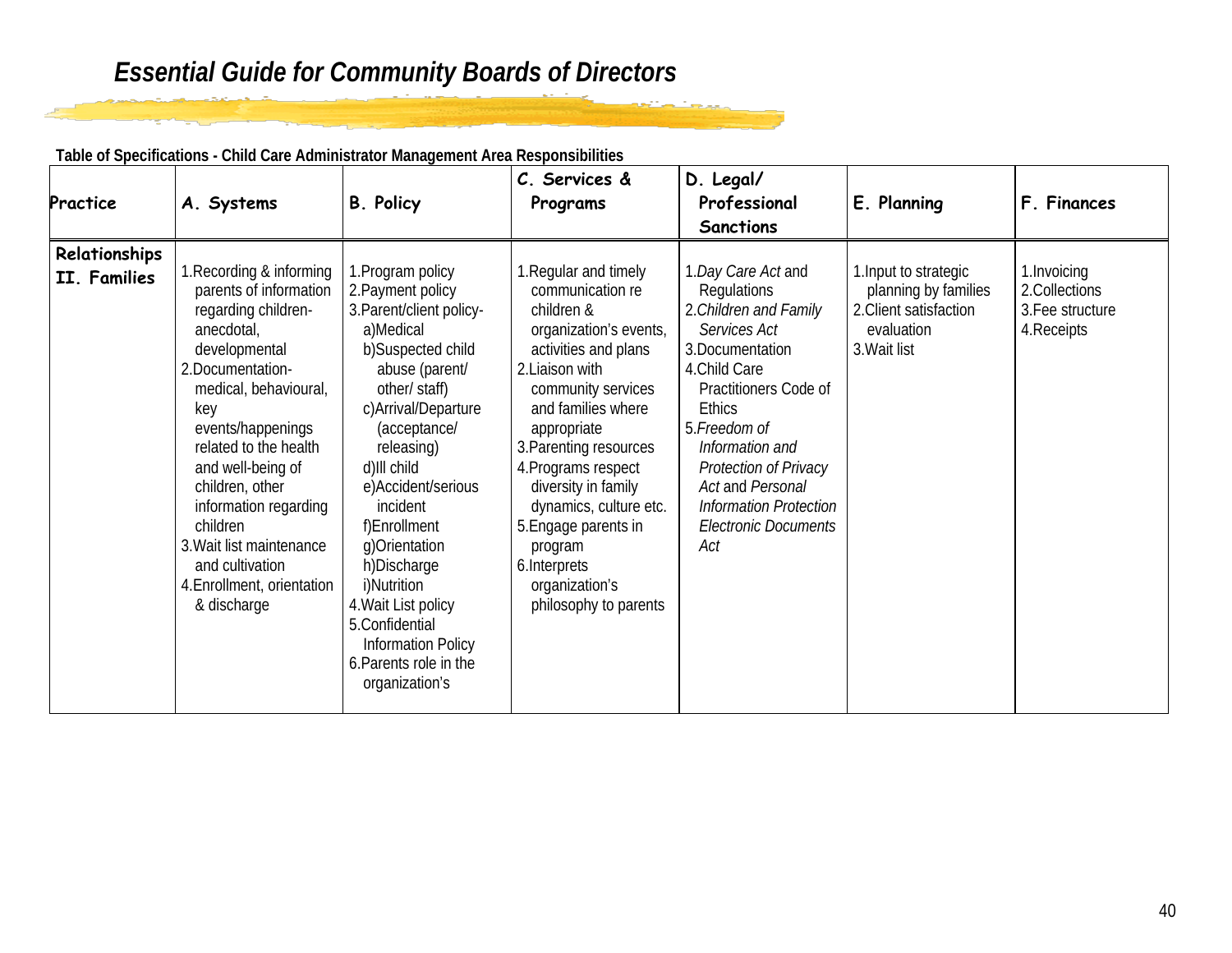**Practice A. Systems B. Policy C. Services & Programs D. Legal/ Professional Sanctions E. Planning F. Finances Relationships III. Licensed Operator-Owners /Boards of Directors** 1.Regular & timely status reports on all aspects of organization's management to the licensed operator 2.Access licensed operator as a resource and support 3.Evaluated annually by licensed operator 4.Archives and maintains historical perspective of organization's and its programs 5.Systems to manage information and document quality of organization's services 6.Handle correspondence 1.Operations policy manual 2.Job description 1.Quarterly reports and documentation 2.Timely & regular management meetings 3.Serve as a resource & support to organization's committees and licensed operator 4.Advocacy 5. Implement policies and procedures established by the licensed operator (Owners/Boards) 1.Registry of Joint Stocks (Incorporation) 2.Child Care Practitioners Code of **Ethics** 3.*Day Care Act* and **Regulations** 1.Identify and represent areas for organization's development to licensed operator 2.Develop operations plan to implement licensed operator's strategic plan 1.Budget-develop, monitor evaluate & adjust 2.Accounts payable 3.Accounts receivable 4.Cash flow- deposits, payables, petty cash 5.Audit 6.Reporting financial status to licensed operator

**Table of Specifications - Child Care Administrator Management Area Responsibilities**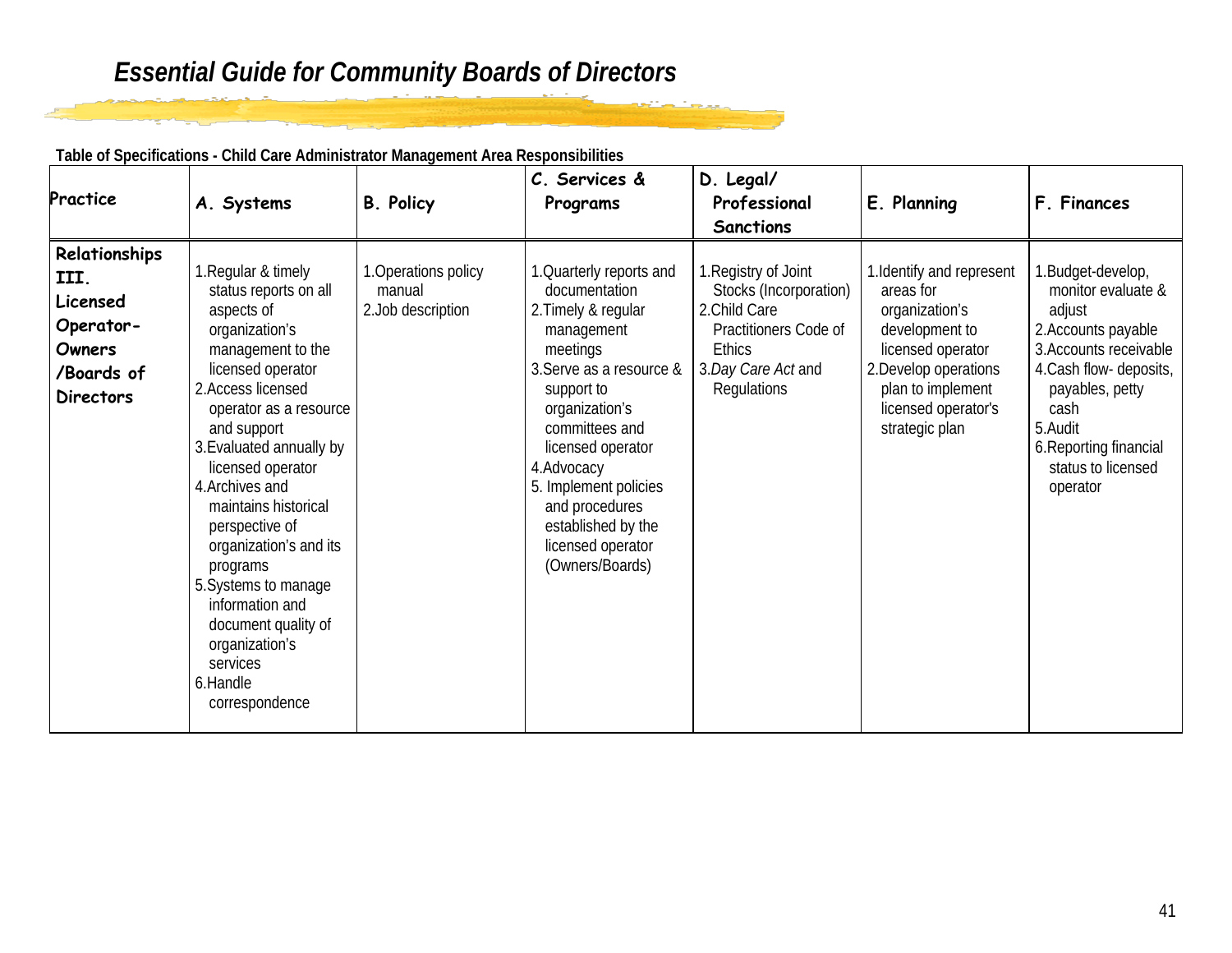| Practice                      | A. Systems                                                                                                                                                            | <b>B. Policy</b>                                                                                                          | C. Services &<br>Programs                                                                                                                                                                                                                                                                                                                                                                                                                       | D. Legal/<br>Professional<br><b>Sanctions</b>                                                                                                        | E. Planning                                                                                                                                                                                       | F. Finances                                                                             |
|-------------------------------|-----------------------------------------------------------------------------------------------------------------------------------------------------------------------|---------------------------------------------------------------------------------------------------------------------------|-------------------------------------------------------------------------------------------------------------------------------------------------------------------------------------------------------------------------------------------------------------------------------------------------------------------------------------------------------------------------------------------------------------------------------------------------|------------------------------------------------------------------------------------------------------------------------------------------------------|---------------------------------------------------------------------------------------------------------------------------------------------------------------------------------------------------|-----------------------------------------------------------------------------------------|
| Relationships<br>IV. Facility | I. Inventory control<br>2. Requisition, repair,<br>replacement of<br>materials and<br>equipment<br>3. Contracting<br>4.Leases<br>5. Security<br>6 Optimal space usage | 1. Program policy re fire,<br>health, safety &<br>program procedures<br>2. Facility review<br>3. Contracting<br>4. Leases | 1. Maintenance<br>2.Design<br>3. Layout<br>4. Outdoor space<br>5.Office space<br>6. Consultation space for<br>private meetings<br>7. Kitchen facilities<br>8.Classrooms<br>9. Distribution of<br>materials, equipment<br>& supplies<br>10. Washrooms<br>11. Meeting with<br>authorities regarding<br>the facility as required<br>12. Ensure that the<br>environment is healthy<br>and safe for all who<br>are involved in the<br>organization's | 1. Day Care Act and<br><b>Regulations</b><br>2. Acts and regulations<br>respecting fire<br>protection safety,<br>health and sanitary<br>requirements | 1. Input to strategic<br>planning regarding<br>facility<br>2. Resource<br>development planning<br>3. Upkeep / replacement<br>additions plan<br>4. Review and project<br>future needs for facility | 1. Purchasing<br>services, equipment<br>for facilities<br>2. Tendering<br>3.Job costing |

<u>is bean</u>

**Table of Specifications - Child Care Administrator Management Area Responsibilities**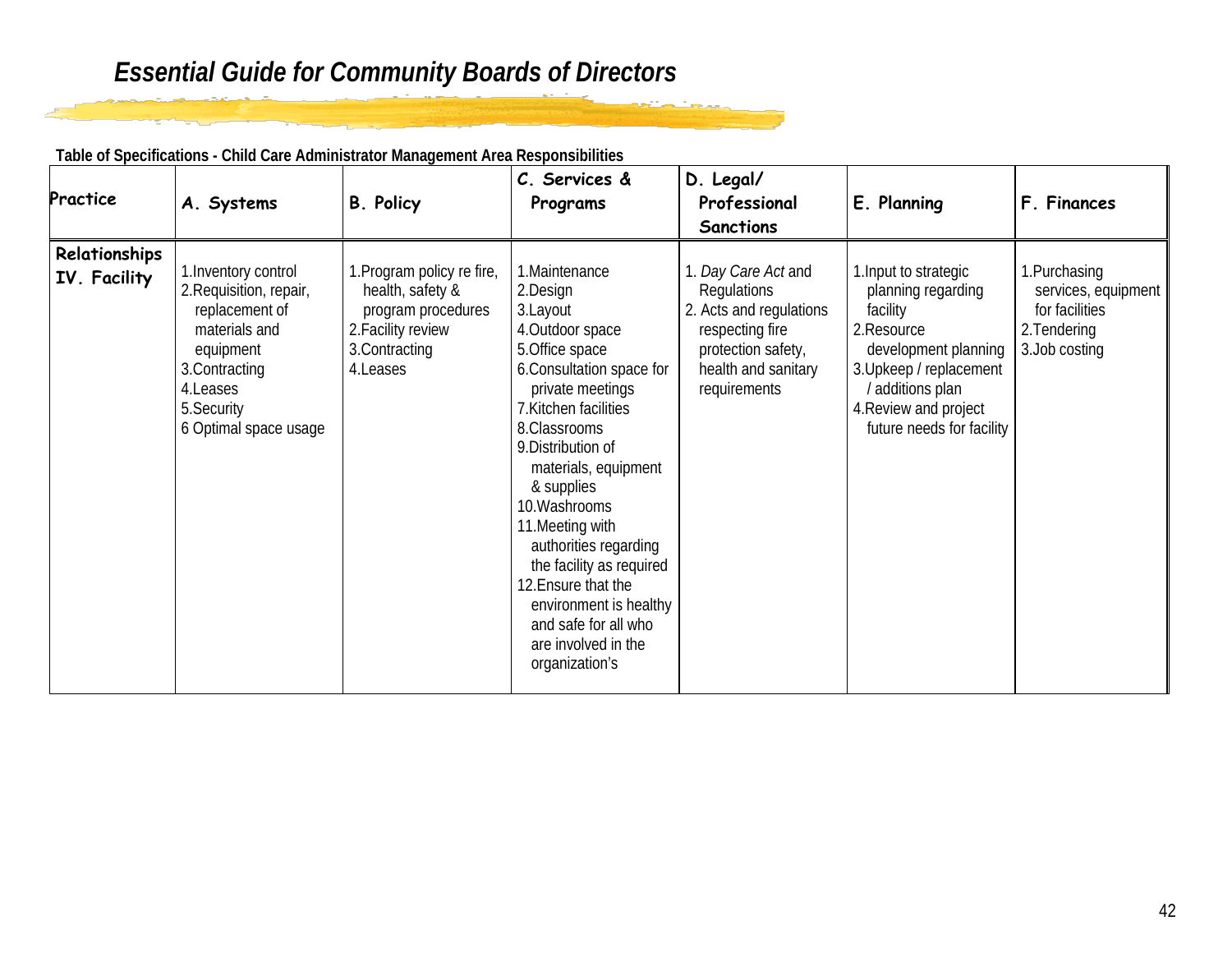| Table of Specifications - Child Care Administrator Management Area Responsibilities |  |
|-------------------------------------------------------------------------------------|--|
|                                                                                     |  |

|                               |                                                                                                                                                                                                                                                                                                        |                                                                                                                                                                                 | C. Services &                                                                                                                                                                                                                                                                                                                                                                                                                                                                                                                                                                    | D. Legal/                                                                                                                                                                                                                                                                                                                                    |                                                                                                                                           |                                                                                                                                                     |
|-------------------------------|--------------------------------------------------------------------------------------------------------------------------------------------------------------------------------------------------------------------------------------------------------------------------------------------------------|---------------------------------------------------------------------------------------------------------------------------------------------------------------------------------|----------------------------------------------------------------------------------------------------------------------------------------------------------------------------------------------------------------------------------------------------------------------------------------------------------------------------------------------------------------------------------------------------------------------------------------------------------------------------------------------------------------------------------------------------------------------------------|----------------------------------------------------------------------------------------------------------------------------------------------------------------------------------------------------------------------------------------------------------------------------------------------------------------------------------------------|-------------------------------------------------------------------------------------------------------------------------------------------|-----------------------------------------------------------------------------------------------------------------------------------------------------|
| Practice                      | A. Systems                                                                                                                                                                                                                                                                                             | <b>B. Policy</b>                                                                                                                                                                | Programs                                                                                                                                                                                                                                                                                                                                                                                                                                                                                                                                                                         | Professional                                                                                                                                                                                                                                                                                                                                 | E. Planning                                                                                                                               | F. Finances                                                                                                                                         |
|                               |                                                                                                                                                                                                                                                                                                        |                                                                                                                                                                                 |                                                                                                                                                                                                                                                                                                                                                                                                                                                                                                                                                                                  | <b>Sanctions</b>                                                                                                                                                                                                                                                                                                                             |                                                                                                                                           |                                                                                                                                                     |
| Relationships<br>V. Community | 1. Regular audits of<br>systems, programs,<br>accounts<br>2. Communications plan<br>for projecting an<br>effective public image<br>3. Marketing<br>4. Gather relevant<br>social/political<br>information that will<br>affect the<br>organizational<br>assessment of<br>community needs<br>5. Licensing | 1. Communications<br>policy<br>2. Sponsorship policy<br>3. Volunteer policy<br>4. Student placement<br>policy<br>5. Grant policy<br>6. Community<br>involvement<br>7. Licensing | 1. Marketing & analysis<br>strategy that reflects<br>honest best practices<br>in carrying out the<br>organization's<br>philosophy<br>2. Public education &<br>awareness of child<br>growth & development<br>& benefits of child<br>care services<br>3. Promotion of quality<br>child care<br>4. Referral<br>5. Volunteer<br>6.Advocacy<br>7. Develop materials to<br>promote the<br>organization<br>8. Establish partnerships<br>with community<br>services/<br>organizations<br>9. Liaison with<br>community services /<br>organizations<br>regarding the child<br>care service | Children and Family<br>Services Act<br>2. Day Care Act and<br>regulations<br>3. Code of Ethics<br>4. Freedom of<br>Information and<br>Protection of Privacy<br>Act and Personal<br><b>Information Protection</b><br><b>Electronic Documents</b><br>Act<br>5. Criminal Reference<br>Check and Child<br>Abuse Registry Check<br>where required | 1. Community input to<br>strategic planning<br>2. Resource/ service<br>development in<br>response to<br>community needs<br>3. Fundraising | 1. Fundraising<br>2.Funding/<br>investment<br>partners<br>3.In kind<br>donations<br>4. Deal with<br>financial<br>institutions and<br>funding bodies |

<u>i statu</u>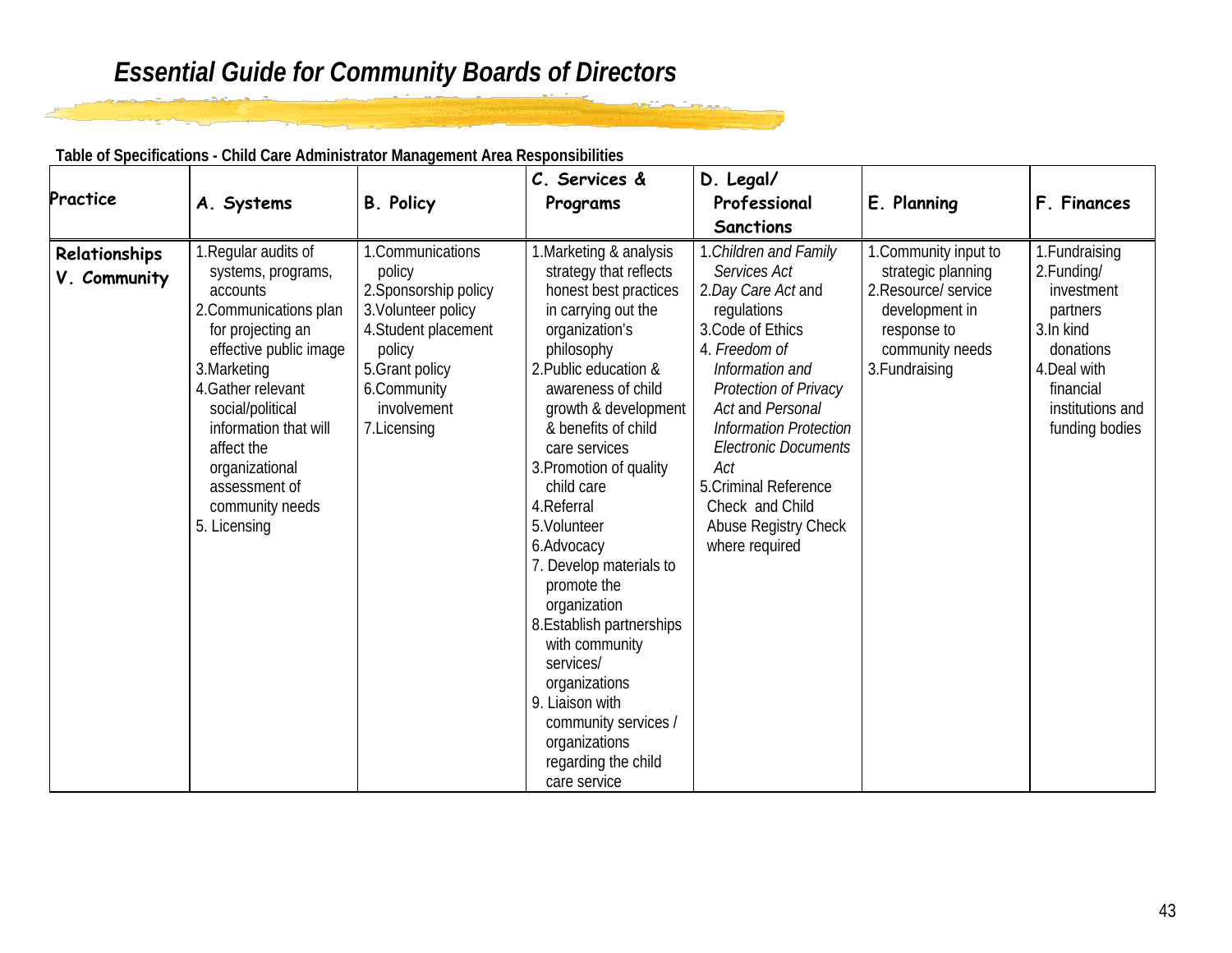## Appendix B: Universal Classification Standard Work Description for Early Childhood Care Organization's Administrator/Director (2000)

**Developed by: Child Care Connection's Nova Scotia** 

*This work description was developed as part of Child Care Connection's Retention and Recruitment of Qualified Early Childhood Care Centers in Nova Scotia Project. The project was jointly funded by Connections and the Local Labour Market Partnerships Programs of Human Resources Development Canada.* 

#### What is a work description?

A document that describes work in terms of the results achieved, the key activities carried out, and the demands and conditions of the work.

It does not evaluate or appraise the competence or the contribution of the individuals who do the work.

The Universal Classification Standard (PS 2000 Classification Simplification Task Force, 1992) was used in developing the work description for the administrator position, utilizing the expertise of administrators and a Universal Classification Standard Consultant.

## **Early Childhood Care Organization's Administrator/Director**

## *CLIENT-SERVICE RESULTS*

Childhood development and early childhood care services to parent, children, employees and the community.

## *KEY ACTIVITIES*

- Leads and manages center services, programs and business functions
- Creates center policies, practices and procedures
- Develops and implements marketing strategies for the center
- Generates and secures funding requests and proposals
- Manage the center's human and financial resources
- Ensures well-being of children
- Liaises with other professional and community services and agencies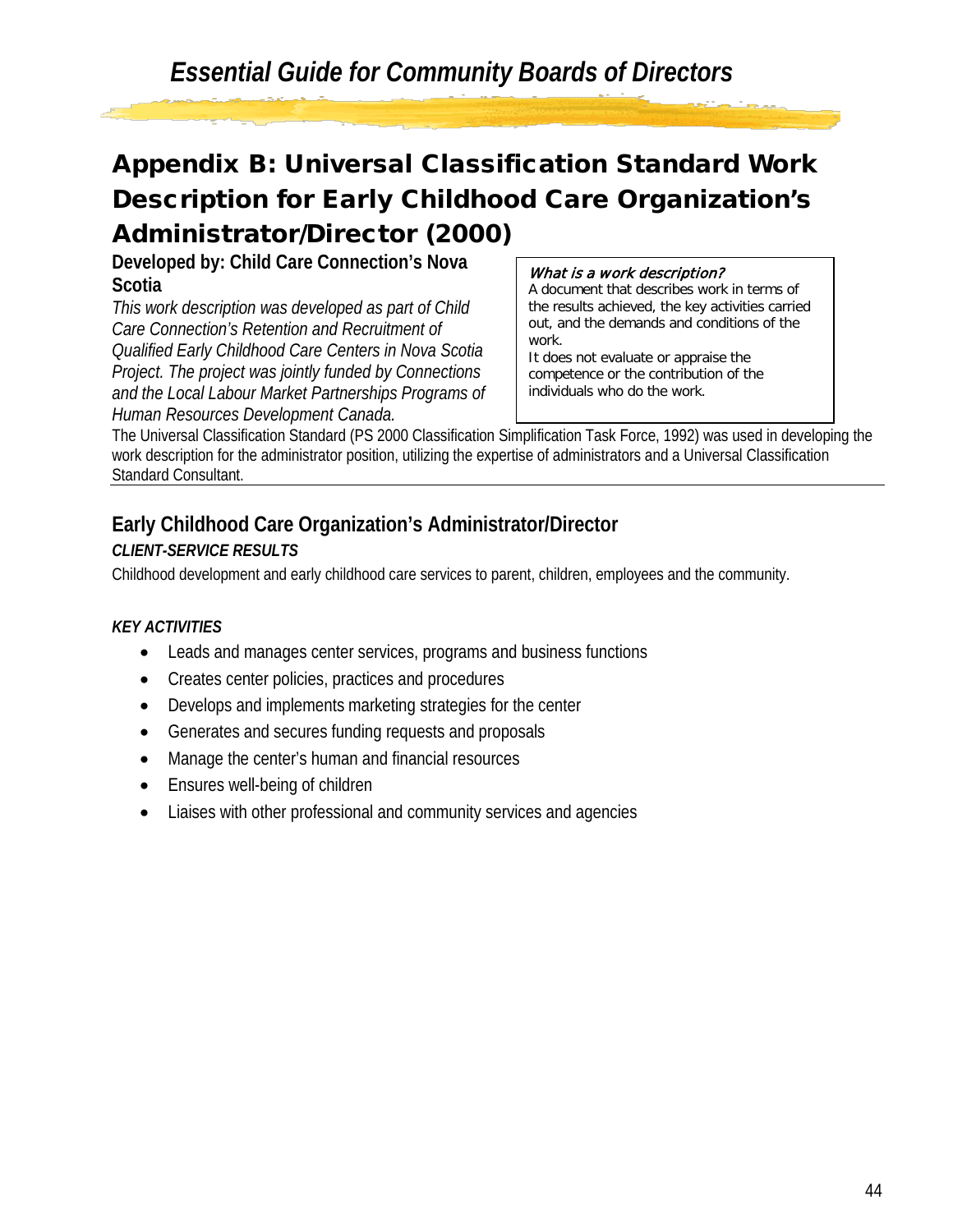## **Early Childhood Care Organization's Director/Administrator Work Characteristics**

### **Factor 1: Responsibility**

#### *Element 1: Information for Use of Others*

- Researches, creates and presents promotional/educational materials for center, general public, government and community. These materials are used to increase awareness of childcare and for use of public, government, agencies and other centers in promotional, advocacy and educational activities.
- Researches, develops position papers and represents the center at meetings with community representatives, government and other agencies on significant childcare and development issues. Information and position papers are used by other centers, boards, government and agencies to facilitate input into child development strategies and initiatives.
- Develops and creates center responses to childcare inquiries from general public and potential clients in order to facilitate informed decision making processes and to disseminate data on specific programs and services.
- Researches, creates and presents reports to government and other agencies in order to facilitate funding requests and proposals. This information is used by government and agencies for action, planning or compliance.
- Reviews and analyses data, evaluation reports and audit findings related to childcare projects and child development programs. Information is used by center staff, boards and related agencies to make and implement decisions, develop strategies or to determine corrective action.
- Develops, creates and presents reports and briefing notes on child development concerns for various child related agencies including children with special needs or cases of suspected child abuse in order to meet compliance legislation and to facilitate decision making for appropriate corrective action.
- Develops frameworks for the evaluation of child development programs and projects. The information is used by center staff, boards, government and other related agencies to facilitate input into strategic decisions and directions in early childhood care and child development programs.
- Develops administrative polices and procedures for parents/guardians, center staff and related interested parties in order to facilitate operational activities of the center; decision making and assessment for use by current and potential clients and for use by center staff. Policies and procedures include center philosophy, approaches to discipline, release of children to authorized individuals, use of equipment, health and safety of children, emergency procedures, handbooks, application forms, program plans, fee schedules, wait lists, orientation, and enrolment.
- Creates newsletters, brochures and notices for parents/guardians, staff, community and government in order to increase awareness of child development programs, policies, events and activities within the center and the community.
- Plans and prepares agendas for parents/guardians, staff and community meetings in order to address child development program issues.
- Selects, validates and inputs information related to early childhood care delivery to an electronic or written database for early childhood care agencies, government, and center. This information is used to generate reports, statistics, and center operating activities and to assist in strategic planning and monitoring of decision making processes.
- Establishes frameworks for the creation of program curriculum in order to permit appropriate delivery of child development programs and to ensure consistency with the center philosophy. This information is used by staff and other centers to plan and conduct early childhood classroom learning programs.
- Plans, prepares and interprets reports and financial information in order to ensure center compliance with requirements of government organizations and other related agencies. This information is used by governments, centers, boards and other related agenices to monitor activities and permit planning and decision making.
- Participates in center committees and various external committees to provide expertise and exchange information in order to keep current on professional development and related professional sector issues.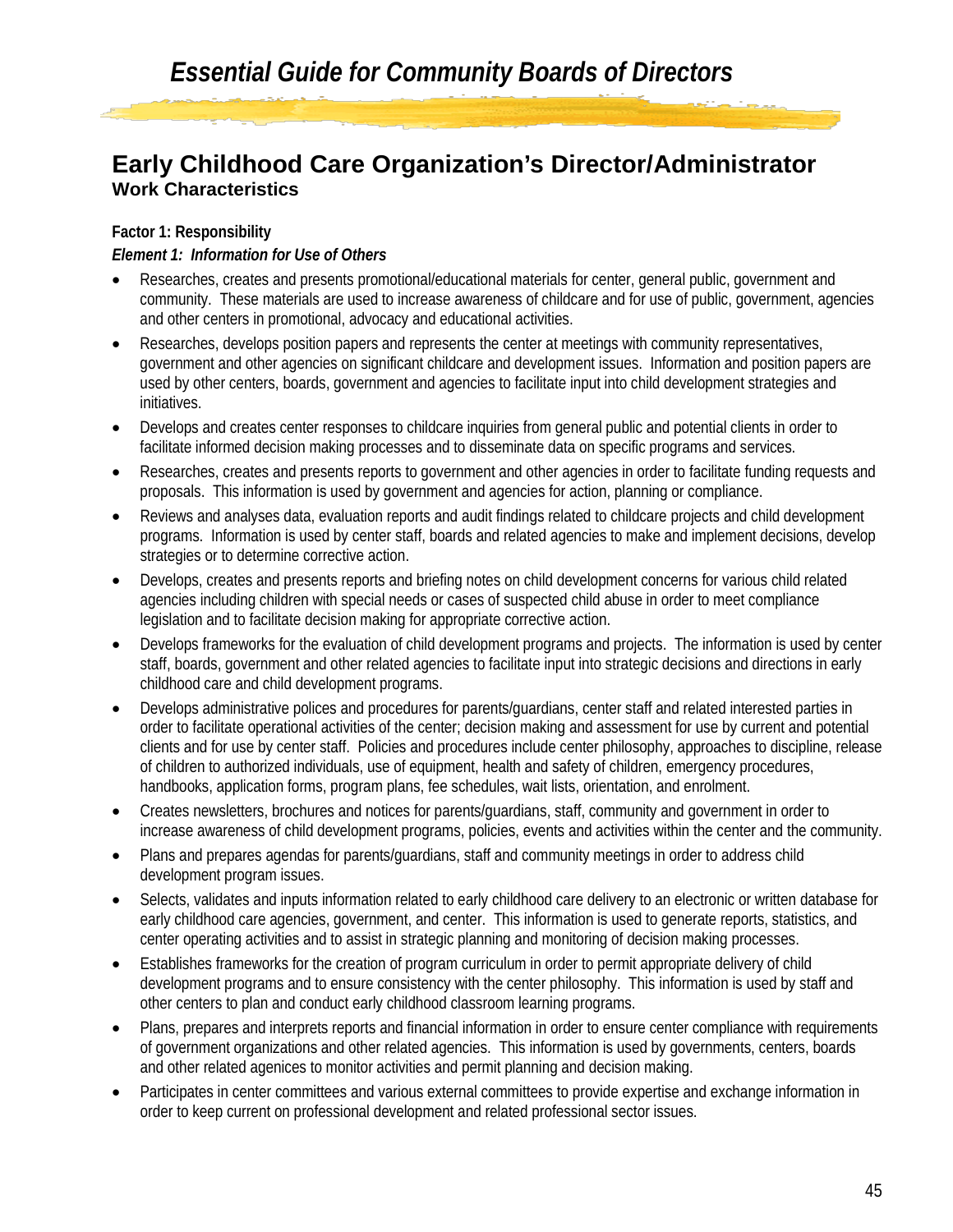- Develops written and verbal briefings on individual children for parents/guardians, colleagues, professional associates, hearing/speech pathologists, child psychologists and government community services in order to aid in the monitoring and decision making of the child's development.
- Develops and negotiates tenders, contracts and leasing agreements for use with governments, private sector companies and individual service contracts in order to obtain products and services.

#### **Factor 1: Responsibility**

#### *Element 2: Responsibility for the Well-Being of Individuals*

- Custody, professional care, physical and psychological safety and security of children on a daily basis. Assesses and determines the appropriate release of children to authorized individuals.
- Facilitates the psychological, emotional, social and cognitive areas of child development. This is a continuous requirement and is a team effort.
- Monitors the total program and center environment to ensure protection, care and safety of each child's needs to food allergies, sensitivities and exposure to various products used throughout the center and in the learning programs.
- Provides a continuous enriched environment to stimulate and promote positive physical, emotional, social, cognitive, expressive and receptive language skills.
- Administers emergency first aid to the children using skilled, current first aid techniques. This responsibility, when required is intense.
- Conducts fire drills to provide for the health, safety and protection of the children. These are conducted in accordance with the center policies and legislative requirements.
- Maintains confidentiality of children's medical information to ensure individual child protection.
- Monitors the health and well-being of the children's physical, emotional and psychological signs and behavior to alert appropriate authorities and caregivers of possible health issues and potential physical/psychological child abuse. Contact with the child is on a case by case basis.
- Reporting is a direct legislative requirement for the well-being of the child.
- Advice and counseling, on a case by case basis to parents/guardians in order to establish a relationship with the parent/guardian. Advice may be provided as a remedial measure for specific personal development issues of the child. Counseling times vary and may take one to several hours each session.

#### **Factor 1: Responsibility**

#### *Element 3: Leadership of Human Resources*

- Evaluates the performance of staff and provides feedback, sets goals, develops and approves staff training and development plans and provides on-the-job coaching.
- Shared responsibility for orientation and adaptation of new staff to the center including understanding and upholding codes of conduct.
- Plans, coordinates and evaluates work of volunteers, interns, students and external contractors involved in center related activities.
- Provides leadership to staff in developing center's vision, mission and priorities and in the development of center service standards.
- Creates and facilitates a positive working environment for the center staff in order to achieve greater operational efficiency and to contribute to the professional growth of staff.
- Provides direction to interns, volunteers and students in order to adapt to the center. This is shared responsibility.
- Chairs and/or facilities committees and meetings with colleagues to enhance professional development. This is a shared responsibility.
- Participates and represents the center as a member of working groups, committees and meetings with various community groups.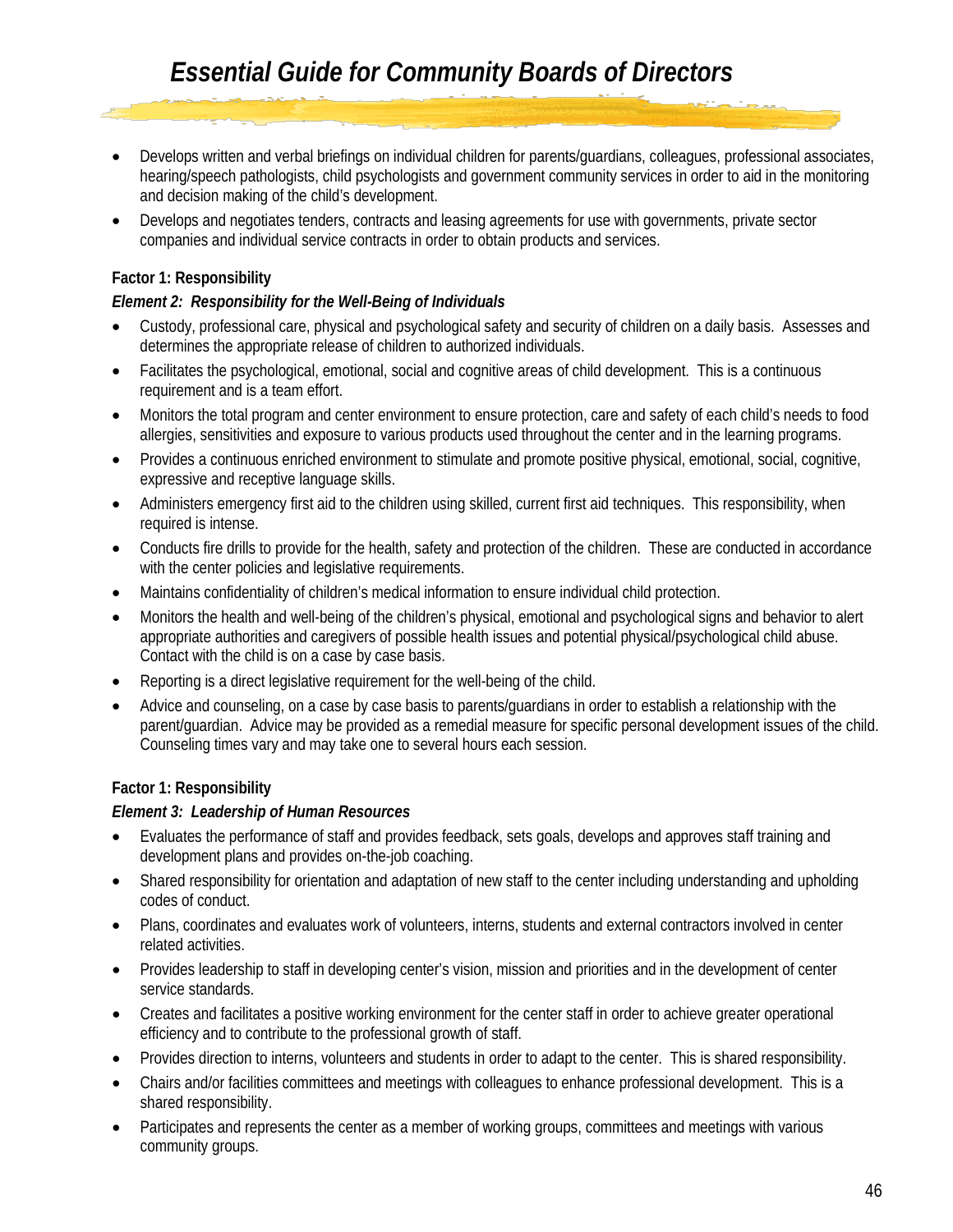- Plans parent/teacher meetings, interviews, special events to motivate and promote involvement of parents/guardians and other client users to the center environment and culture.
- Motivates and contributes to maintaining morale of staff, boards, private and public sector organizations within a team environment. This is a shared responsibility.
- Ensures the environment is safe and healthy for staff, children, external contractors, volunteers, interns and students.
- Identifies staff recruitment needs for the center, creates work descriptions, plans and establishes goals and work plans.
- Coordinates, schedules, assigns and monitors and evaluates the work of staff, students, interns, contractors and students.
- Mentors colleagues using a team approach. This is a shared responsibility.

#### **Factor 1: Responsibility**

#### *Element 4: Responsibility for Finances*

*Planning and Controlling*

- Assesses budgetary operational needs for the center. Plans, controls budget allocations and monitors expenditures of salary, operations and maintenance costs.
- Establishes priorities and budget allocation levels for all operating center budgets.
- Provides financial planning, forecasting, reporting and advice.
- Prepares cost benefit and risk analysis for the development of new programs; purchase of equipment, upgrading of current existing programs and equipment.

*Managing Cash Flow*

- Manages the negotiation of fees for services and manages the recovery of costs and fees from clients for childcare services.
- Prepares and makes bank deposits for the center.
- Acquires funds from fund raising activities and solicits funds from other funding agencies or organizations.
- Processes accounts payable and receivable.

*Spending Funds*

- Calculates and makes payments for staff payroll including payments such as employment insurance deductions for the federal and provincial governments.
- Creates financial documents, verifies authorization and payment for services.
- Verifies that goods and services are received and that the price is correct.
- Tendering and contracting for goods and services.
- Negotiates discounts and negotiates for obtaining goods and services at the highest quality and best price.
- Ensures facility and equipment liability is adequate to full replacement value.
- Commits and expends funds for equipment, operations and maintenance, supplies, staff, students and contract work.

#### **Factor 1: Responsibility**

#### *Element 5: Physical Assets and Products*

- Operates, maintains and cares for computer and related equipment, software, telephones, reference texts to perform own work and computer and related equipment used by center staff. These items can be easily replaced but at considerable cost.
- Maintains active hard copy of children's files in accordance with the *Freedom of Information and Protection of Privacy*  Act and Regulations, that are used for reference by all teaching staff and contain original documentation that cannot easily be replaced.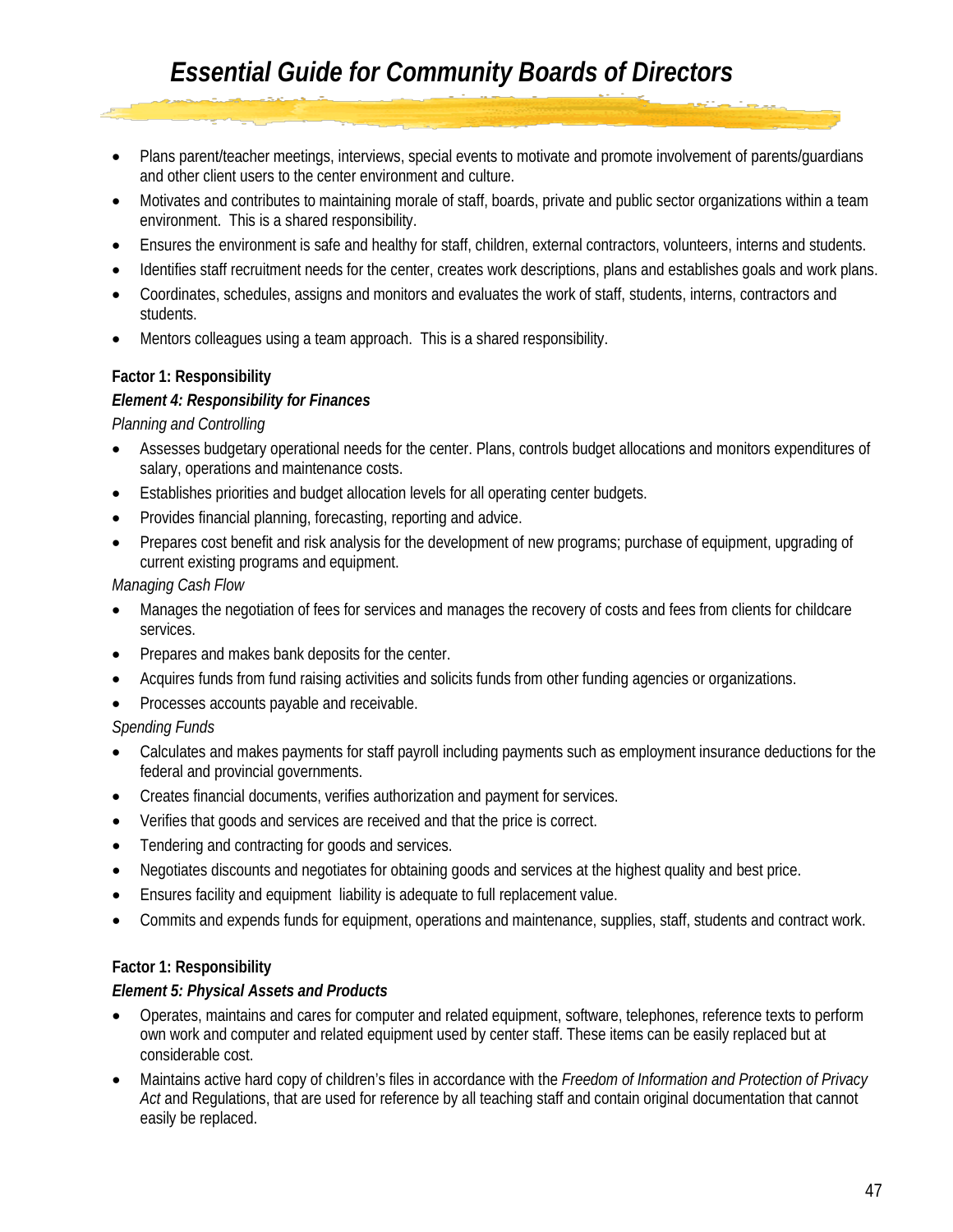- Custody and safeguards active hard copy staff files in accordance with the *Freedom of Information and Protection of Privacy Act* and Regulations, used by the center director. Some items can be replaced but would be time-consuming to do so.
- Custody and safeguards active hard copy databases in accordance with the *Freedom of Information and Protection of Privacy Act* and Regulations, of financial documents, files, reports, budgets. These are replaceable but would be timeconsuming to do so.
- The work requires responsibility for the custody, care, maintenance, servicing and cleaning of classroom equipment and related learning aids and products. This includes and is not limited to furniture, art supplies, toys, books which are used to provide learning programs and services to clients. These items can be easily replaced but at considerable cost.
- Custody and care for maintenance, servicing, and cleaning of center motor vehicle used by the center staff for services to children. Vehicle can be replaced but at considerable cost.
- Custody, care and accountability for maintenance, servicing of kitchen equipment. Equipment can be replaced but at considerable cost.
- Custody, delivery and storage of food goods for use of the clients. Some specific food products for clients are difficult to replace.
- Custody of databases used by the center for client registration and teaching resources. Some original documents cannot easily be replaced.
- The work requires custody of medications and related medical supplies. Certain medications may be difficult and costly to replace.

## **Factor 1: Responsibility**

#### *Element 6: Ensuring Compliance*

- Reviews contract and related goods or services provided to the center and ensures the contractor has compiled with the terms and conditions of the contract in order to authorize financial commitment and payment. Full authority to approve or deny payment or to request further action.
- Mediates issues or disputes with parents/guardians, agencies or governments.
- Performs compliance reviews on payment agreements to ensure payment fees and schedules for services performed and received are adhered to by parents/guardians.

#### **Factor 2: Skill**

#### *Element 7: Job Content Knowledge*

- Theories, principles, policies and practices of early childhood development in order to manage delivery of early child care programs.
- Program evaluation and techniques to manage the development, implementation and effectiveness of the programs.
- Conflict resolution and problem-solving techniques to manage program delivery and for effective consultations with staff.
- Principles and techniques of group dynamics to provide leadership and to facilitate an effective team-based working environment.
- Negotiation techniques for dealing with parents/guardians, government and other agencies in order to foster and create positive resolution and directions of issues.
- Fund raising techniques and practices to generate supplementary funding resources.
- Financial administration including budgeting, forecasting and monitoring of expenditures to manage the operations of the center.
- Recruitment, interviewing skills and performance evaluation in order to carry out human resources activities.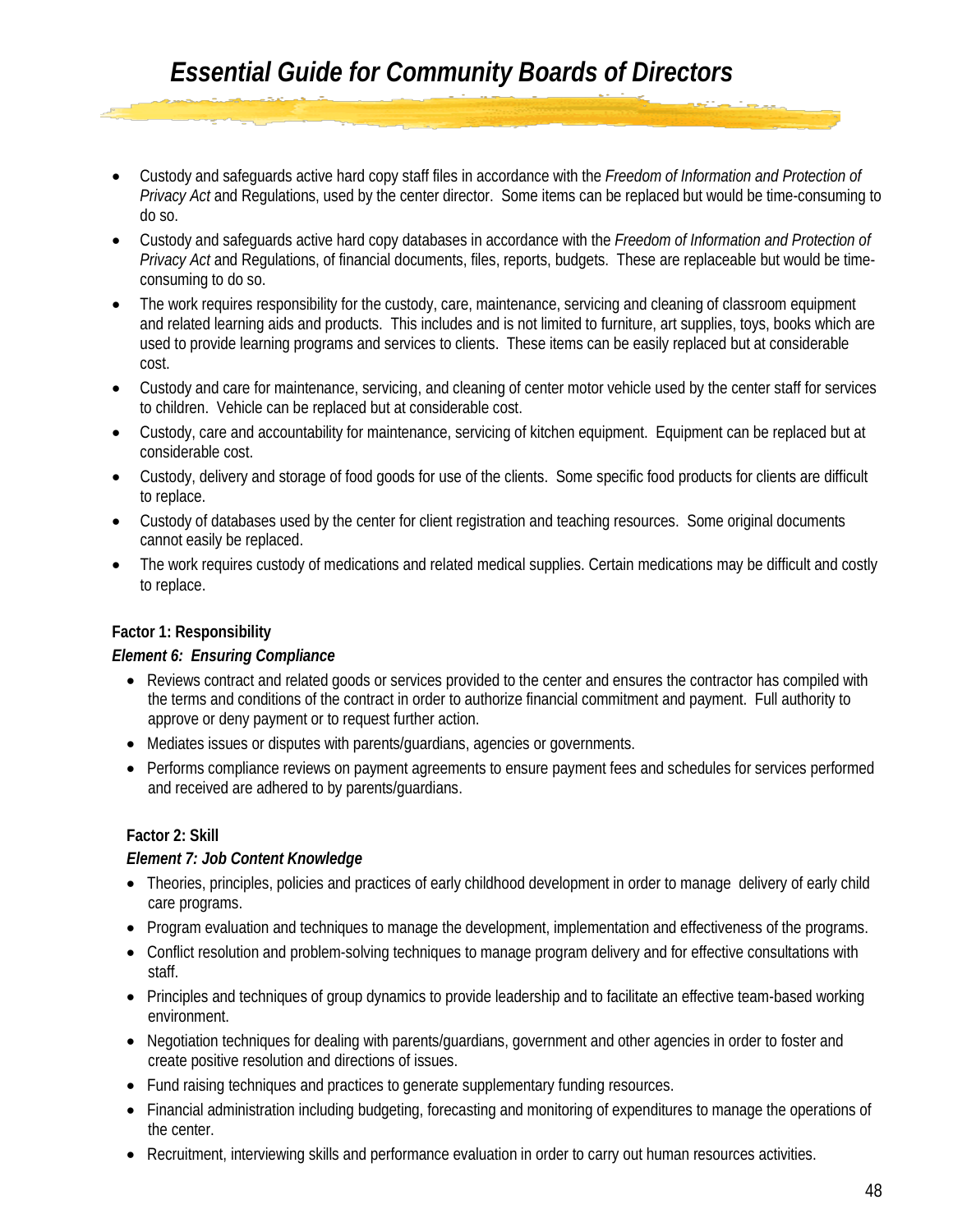- Computer skills (databases, email) to produce documents, to input and access data and to communicate with staff, other centers, boards, governments and agencies.
- Presentation methods and techniques to represent the center at meetings for early childhood care development issues and concerns. This knowledge is required to deal with government, boards, and other related groups.
- Marketing theories and practices to create awareness of childcare and to promote the services and programs of the center.

#### **Factor 2: Skill**

#### *Element 8: Contextual Knowledge*

*Own Work Unit*

- Knowledge of roles and responsibilities of staff within the center in order to delegate work and to implement changes. *Own Center*
- Mandate, programs, mission statements, philosophies, policies of the center to ensure effective management and delivery of programs.
- Knowledge of community demographics, cultural climate, other community facilities and programs in order to maximize planning for client services and needs.

#### *Other/Legislation/Regulations*

- Mandate, roles and responsibilities of other agencies and government services to obtain assistance when dealing with childcare issues and in order to provide a comprehensive service to clients.
- Knowledge of community, cultural components to provide programs respecting diversity.
- Knowledge of provincial, municipal *Day Care Act* and Regulations respecting fire, employment, labour, child welfare in order to adhere to required government legislation.
- Knowledge of academic institutions in order to participate in internship programs and to provide input into focus groups on curriculum and practicum requirements.

#### **Factor 2: Skill**

#### *Element 9: Communication*

*External Communication*

- Written and verbal skills are required to prepare briefing notes and provide advice and direction on center programming to staff, parents/guardians and organizations and agencies.
- Verbal and written skills to make presentations to staff and outside childcare organizations.
- Interviewing skills to elicit information from the children and to adapt messages to the children.
- The work requires transforming and adapting language to the capability of children who have difficulty expressing their needs and who have varying levels of receptive-ness and attention spans.
- Verbal and conflict resolution skills to facilitate problem resolution with parents/guardians related to center operating policies and procedures and on specific child development concerns.
- Skills are required to adapt communication to ensure understanding with individuals who have differing views and interpretations of the issues.
- Verbal and writing skills to provide interpretation of legislation, policies and guidelines to staff, parents/guardians and to the general public.
- Verbal and writing skills to convey client information to other professionals, agencies, speech therapists, child psychologists, parents/guardians and colleagues.
- Writing skills to document observations of the children in order to meet regulatory requirements.
- *Internal Communication*
- Observation of verbal, non-verbal cures and active listening to interpret messages and needs of the children. This is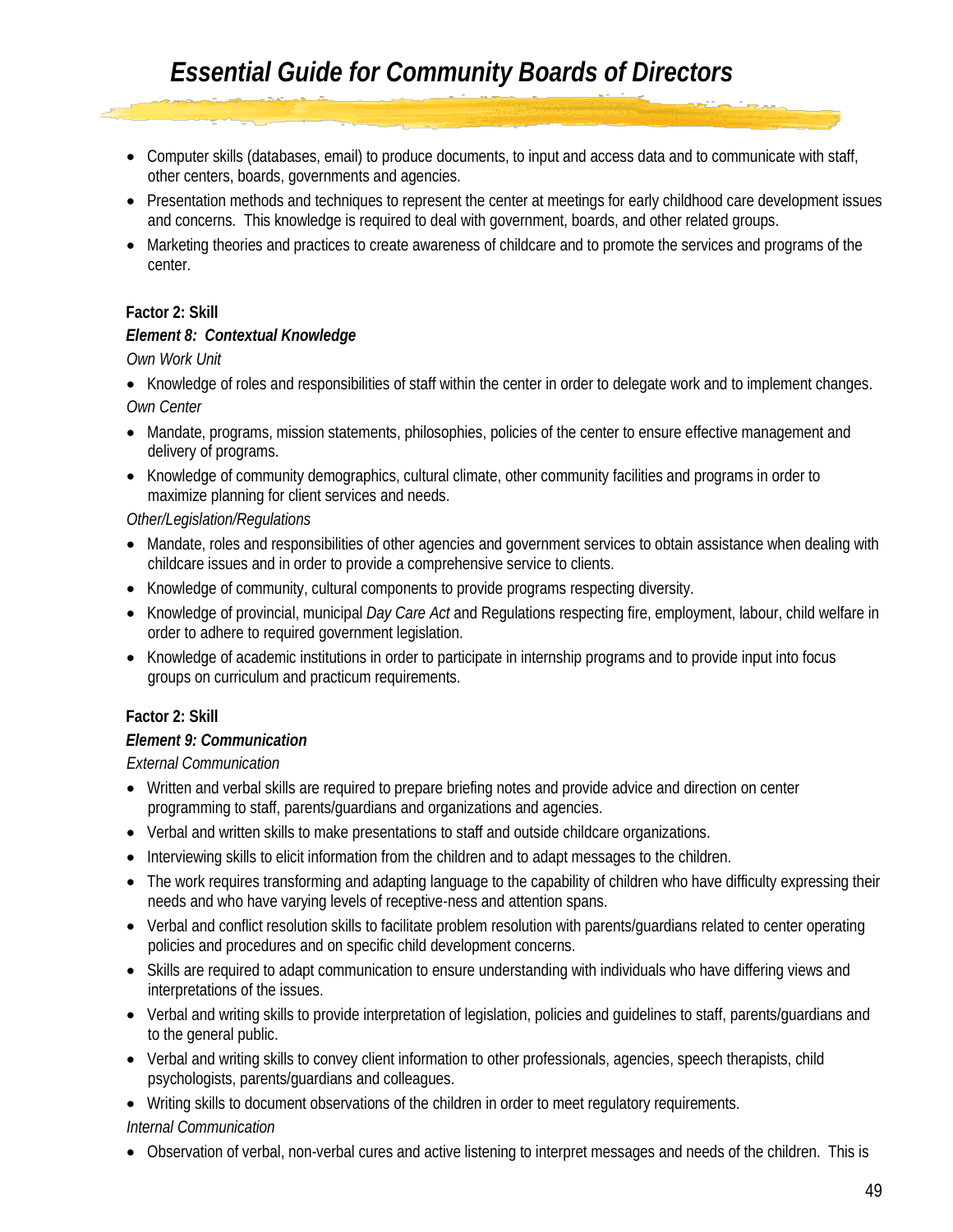very difficult particularly with the various age groups and capabilities of the children. Reading the body language is also required in order to understand and meet the needs of the children.

- Observation and active listening and interpretation skills to understand and determine enquiries and requests from parents/guardians. This can be difficult with clients who cannot articulate their requests or needs particularly in sensitive situations and cultural differences. Reading the body language of clients is required in order to provide assistance or guidance in dealing with a particular issue.
- Reading and interpretation skills to comprehend and assimilate information in legislative, reports and correspondence in order to determine specific information that is required to address issues or requests which require a response to boards, government, colleagues and clients.
- Listening and interpretation skills to understand multiple staff concerns. Difficulty may be encountered by lack of clarity or conflicting needs.

#### **Factor 2: Skill**

#### *Element 10: Motor and Sensory Skills*

- Dexterity and co-ordination skills are required to operate a computer keyboard and calculator for input of center related data for the preparation of reports, documents, letters, memos, and electronic communication.
- Auditory discrimination is required to respond to the emotional climate, discern messages of stress in children and staff voices. The work requires fast and immediate response in potentially hazardous situations.
- Equilibrium and co-ordination are required when lifting children in order to ensure safety of child and self.

#### **Factor 3: Effort**

#### *Element 11: Intellectual Effort*

- Effort is required in preparing the center's working plans including staff consultations, determining time frames, calculating financial and human resources and developing budgets.
- Effort increases when working with conflicting demands, expectations and deadlines.
- Effort is required to develop plans for program delivery by consulting stakeholders (parents/guardians, staff, boards, community, government departments and agencies) with the added difficulty of budget, time constraints, priorities and differing agendas of stakeholders.
- Effort is required to provide an information retrieval service to clients and potential clients, staff and external stakeholders. Time pressures, constant interruptions and distractions from telephone calls, staff, client demands increase the effort.
- Effort is required to determine options for delivery of child development programs. This involves evaluating current programs, assessing new trends, consulting with stakeholders, and creating new programs and center initiatives. Time, financial constraints contribute to the challenge and increase the effort.
- Effort is required in managing human resources. Selecting staff, budget constraints and turnover levels contribute to increase this effort to achieve optimal human resources management.
- Effort is required to solve ethical dilemmas within the center by adhering to a code of ethics and center philosophy with concurrent demands.
- Effort is required to verify records (attendance, financial status) to respond appropriately and accurately to stakeholders. Interruptions, time pressures, limited resources and concurrent demands contribute to increase this effort.
- Manages staff, children and parent/guardian relations. This requires an understanding of individual and group dynamics and the development of strategies to foster and strengthen these relationships. Effort is required to assess the differing perspectives and facilitate mutually beneficial solutions.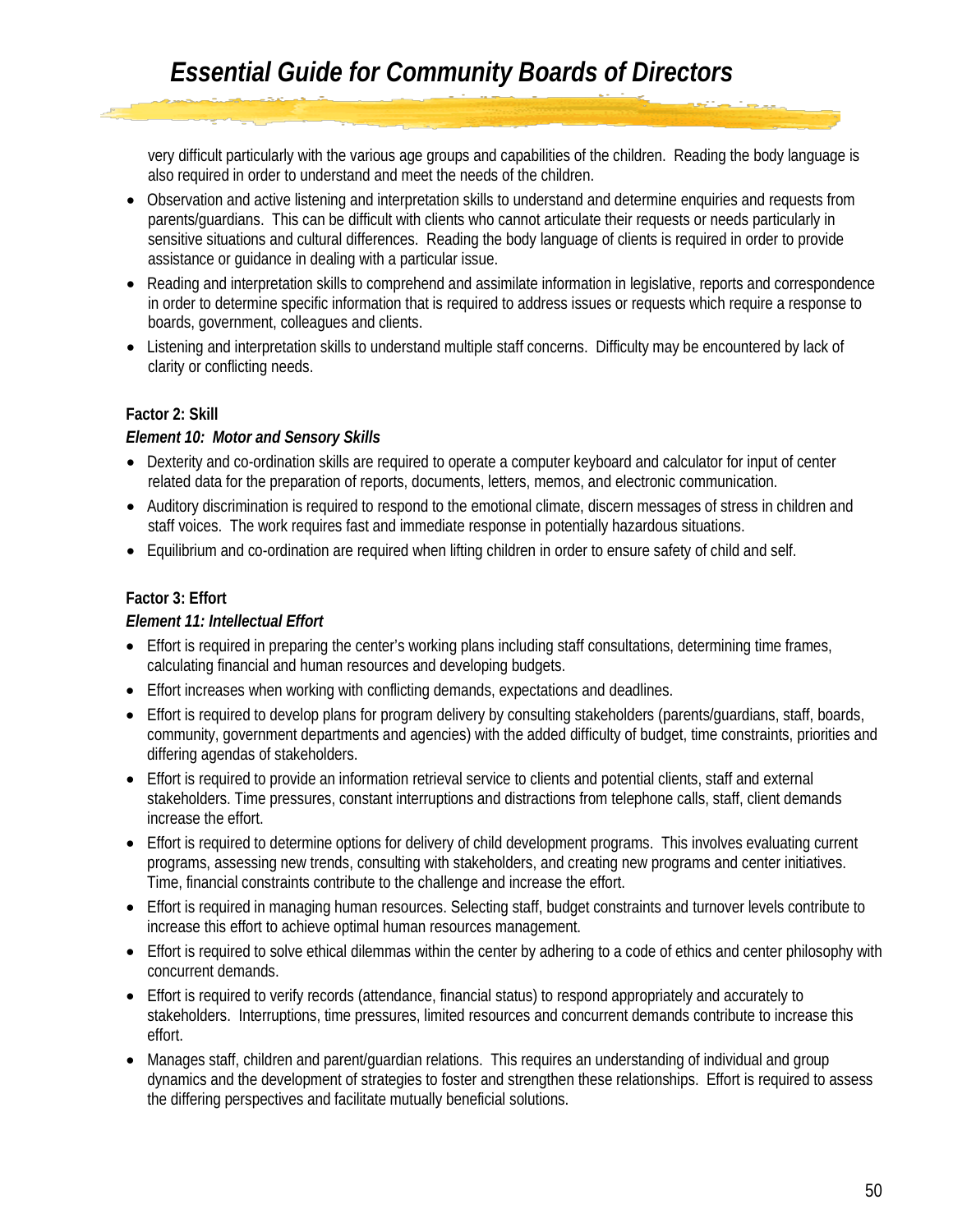### **Factor 3: Effort**

#### *Element 12: Sustained Attention*

- Chairs or participates in lengthy committee meetings and stakeholder consultations. Sustained attention is required when dealing with admissions and the child's progress. Lack of attention or distractions from telephone calls, colleagues, urgent situations may lead to gaps in the analytical process and loss of goodwill with the clients. This activity takes up to 25 % of total work time.
- Sustained attention is required in preparing reports and inputting data to ensure accuracy of the data/content of the documents. There are continuous interruptions from telephone calls, colleagues, stakeholders, drop-in clients and center conversations. This represents about 20 % of the total work time.

#### **Factor 3: Effort**

#### *Element 13: Psychological/Emotional Effort*

- Mental effort and composure is required to manage emotional reactions and to maintain professional demeanor when dealing with parent/guardian meetings and interviews when there is disagreement with center philosophy, program methodologies or child evaluations. Some control can be exercised on the frequency and durations of these instances.
- Mental exertion is required to maintain composure while providing support to children under duress. There is not control over the frequency or duration of these incidents.
- Effort is required to maintain composure and impartiality when chairing or facilitating committees or meetings dealing with contentious operational issues. Little control can be exercised over the reactions of others in these circumstances.

## **Factor 3: Effort**

#### *Element 14: Physical Effort*

- Sits for prolonged and sustained periods (up to four hours) before a computer when reviewing documents either in hard copy format or at a computer screen or keyboarding at a computer terminal. Managing files requires standing for prolonged periods while filing, bending and stretching to put files away on a daily basis.
- Bending, lifting, kneeling, standing, stretching, pushing, pulling is required for classroom setup and cleaning, approximately 2 hours per week.
- Bending and lifting of children to aid and comfort. Sitting at child's eye level for extended periods of time on child size chairs or on the floor.

## **Factor 4: Working Conditions**

#### *Element 15: Work Environment*

*Psychological Environment*

- Work requires continuous exposure to multiple and conflicting demands, shifting priorities and short time frames to meet the demands of the children, staff, parents/guardians and other stakeholders. This occurs on a daily basis and specific issues cannot be predicted resulting in lack of control over the pace of work.
- Work requires addressing complaints from difficult clients about the programs and services provided by the center to their specific child. Clients may have unrealistic requests or expectations that contribute to the stress factors in the center and some issues can be ongoing.
- The work requires dealing with contentious, sensitive issues dealing with potential child abuses situations. This situation may occur intensely for a period of time until the case has been dealt with by the appropriate authorities.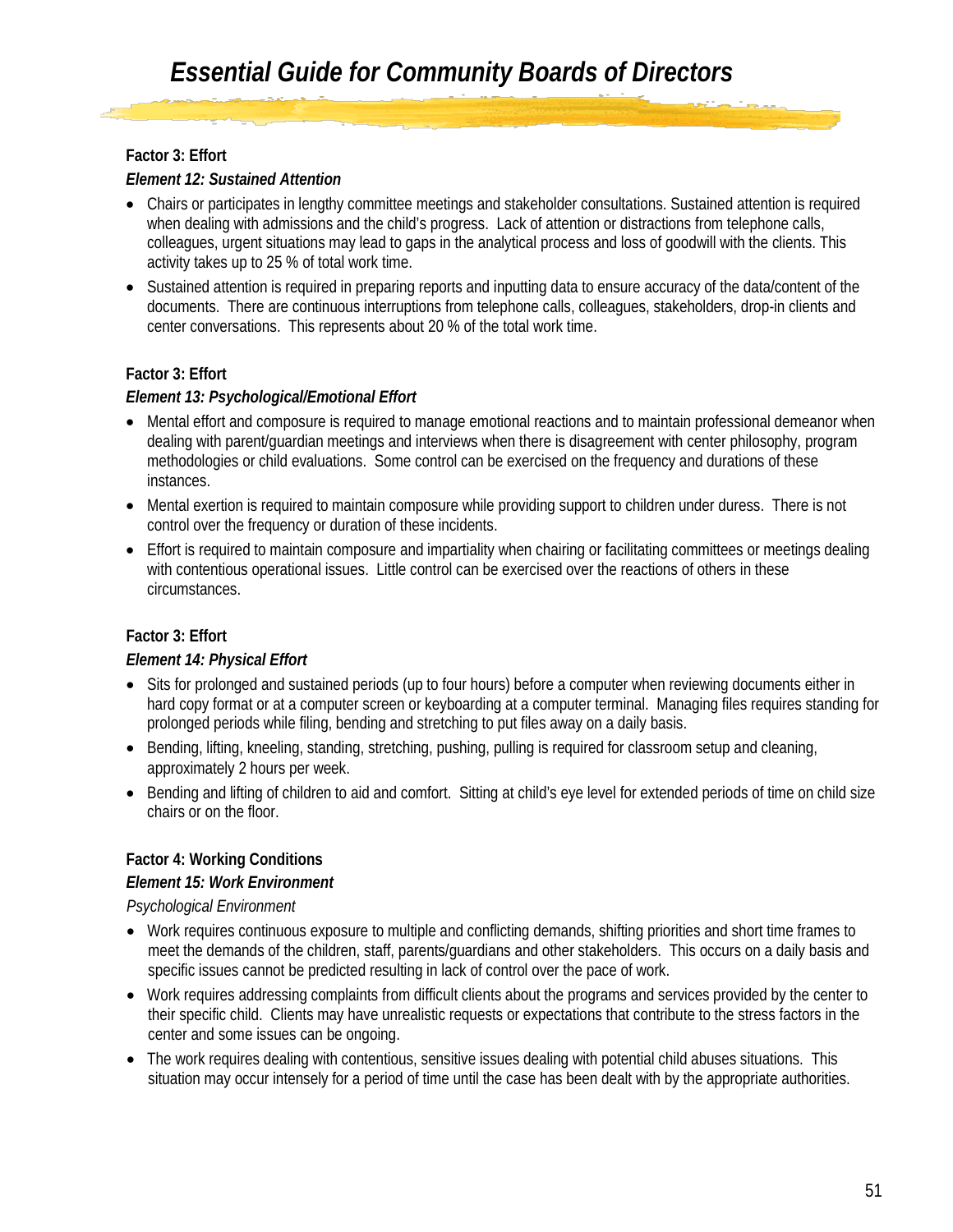### *Physical Environment*

- The work involves continuous exposure to center noise and constant interruptions in an open work environment.
- The work requires exposure to glare from computers when accessing or keyboarding information and data for periods of 2-3 hours per day.
- There is a lack of control over the demands of children and pace of work in the center. Emergency situations can occur requiring immediate and intense attention.

#### **Factor 4: Working Conditions**

#### *Element 16: Risks to Health*

- High stress levels resulting from the need to constantly deal with multiple demands from children, staff, parents/guardians and other stakeholders. Exposure is continual throughout the day.
- Exposure to children's communicable diseases may lead to contracting these diseases. Exposure is continuous throughout the day.
- Exposure to potential of blood borne/infected bodily fluids can lead to life threatening illness.
- Lifting, bending, and carrying children, equipment and furniture may result in back injury.
- Sitting at a desk, keyboarding for several hours may cause eyestrain and muscular pain.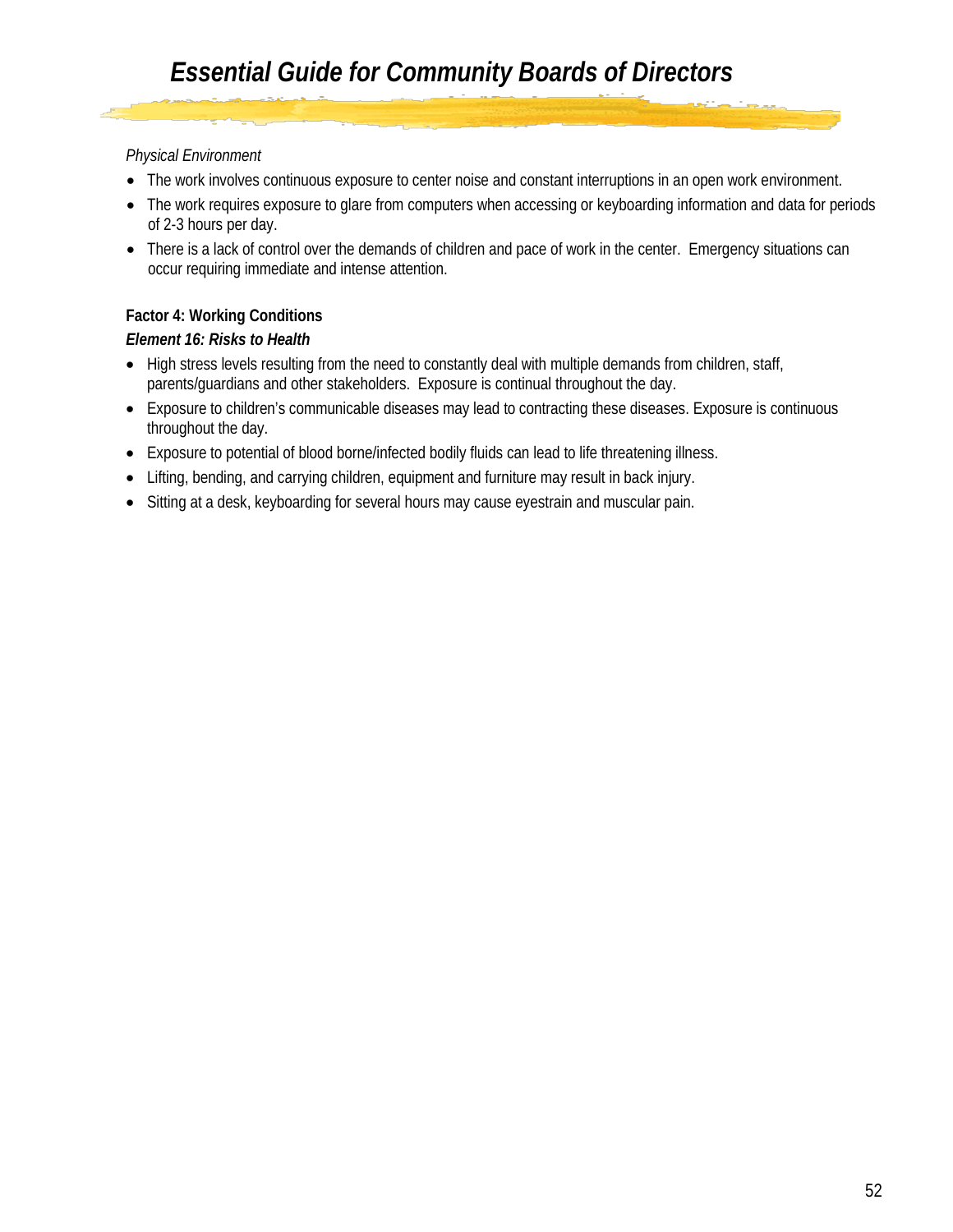## Appendix C:

## Occupational Standards for Child Care Administrators

## **(CCHRSC, 2013)**

[<http://www.ccsc-cssge.ca/sites/default/files/uploads/Projects-Pubs-Docs/EN%20Pub%20Chart/OS\\_Admin\\_Web%28final%29.pdf>](http://www.ccsc-cssge.ca/sites/default/files/uploads/Projects-Pubs-Docs/EN%20Pub%20Chart/OS_Admin_Web%28final%29.pdf) 

| <b>Section</b>     | <b>Task</b>                          | <b>Sub tasks</b>                                                                     |
|--------------------|--------------------------------------|--------------------------------------------------------------------------------------|
| <b>SECTION A:</b>  | TASK 1: Develop and                  | 1.1: Implement a philosophy of early childhood education and care                    |
| <b>CHILD</b>       | <b>Implement Children's Programs</b> | 1.2: Implement a curriculum                                                          |
| <b>DEVELOPMENT</b> |                                      | 1.3: Provide a child-centered learning environment                                   |
| <b>AND CARE</b>    |                                      | 1.4: Provide programming support to staff                                            |
|                    |                                      | 1.5: Evaluate programs                                                               |
|                    | <b>TASK 2: Protect and Respect</b>   | 2.1: Protect and respect the rights of children.                                     |
|                    | the Rights of Children               |                                                                                      |
| <b>SECTION B:</b>  | <b>TASK 3: Collaborate with</b>      | 3.1: Work in partnership with families                                               |
| COLLABORATE        | <b>Others</b>                        | 3.2: Work with external agencies and resources                                       |
| <b>WITH OTHERS</b> |                                      | 3.3: Work with schools                                                               |
|                    |                                      | 3.4: Build community awareness and relationships                                     |
|                    |                                      | 3.5: Collaborate with employer                                                       |
| <b>SECTION C:</b>  | <b>TASK 4: Hire Staff</b>            | 4.1: Determine staffing needs                                                        |
| <b>HUMAN</b>       |                                      | 4.2: Recruit staff                                                                   |
| <b>RESOURCES</b>   |                                      | 4.3: Interview prospective staff                                                     |
|                    |                                      | 4.4: Screen prospective staff                                                        |
|                    |                                      | 4.5: Offer position to best candidate                                                |
|                    |                                      | 4.6: Provide orientation to new staff                                                |
|                    | TASK 5: Manage Staff                 | 5.1: Supervise staff                                                                 |
|                    |                                      | 5.2: Motivate staff                                                                  |
|                    |                                      | 5.3: Evaluate staff                                                                  |
|                    |                                      | 5.4: Address significant performance issues or concerns                              |
|                    |                                      | 5.5: Facilitate professional development                                             |
| <b>SECTION D:</b>  |                                      | 5.6: Process terminations, resignations and leaves of absence<br>6.1: Develop budget |
| <b>FINANCIAL</b>   | TASK 6: Prepare Budget               | 6.2: Manage budget                                                                   |
| <b>MANAGEMENT</b>  |                                      | 6.3: Develop funding proposals                                                       |
|                    |                                      | 6.4: Develop fundraising strategy                                                    |
|                    | TASK 7: Manage Revenues and          | 7.1: Manage accounts receivable                                                      |
|                    | Expenditures                         | 7.2: Manage accounts payable                                                         |
|                    |                                      | 7.3: Manage payroll                                                                  |
|                    |                                      | 7.4: Participate in audit process                                                    |
| <b>SECTION E:</b>  | TASK 8: Manage Legal                 | 8.1: Comply with legislation and regulatory requirements                             |
| <b>OPERATIONS</b>  | Requirements                         | 8.2: Develop policies and procedures                                                 |
|                    |                                      | 8.3: Manage home-based child care contracts                                          |
|                    | TASK 9: Participate in Planning      | 9.1: Develop plans                                                                   |
|                    | <b>Activities</b>                    | 9.2: Implement plans                                                                 |
|                    | TASK 10: Manage                      | 10.1: Monitor day-to-day operations                                                  |
|                    | Administration                       | 10.2: Manage enrolment                                                               |
|                    |                                      | 10.3: Manage information                                                             |
|                    | TASK 11: Manage Equipment            | 11.1: Manage program materials, supplies and equipment                               |
|                    | and Facilities                       | 11.2: Manage facilities, materials, supplies and capital equipment                   |
|                    |                                      | 11.3: Manage shared space                                                            |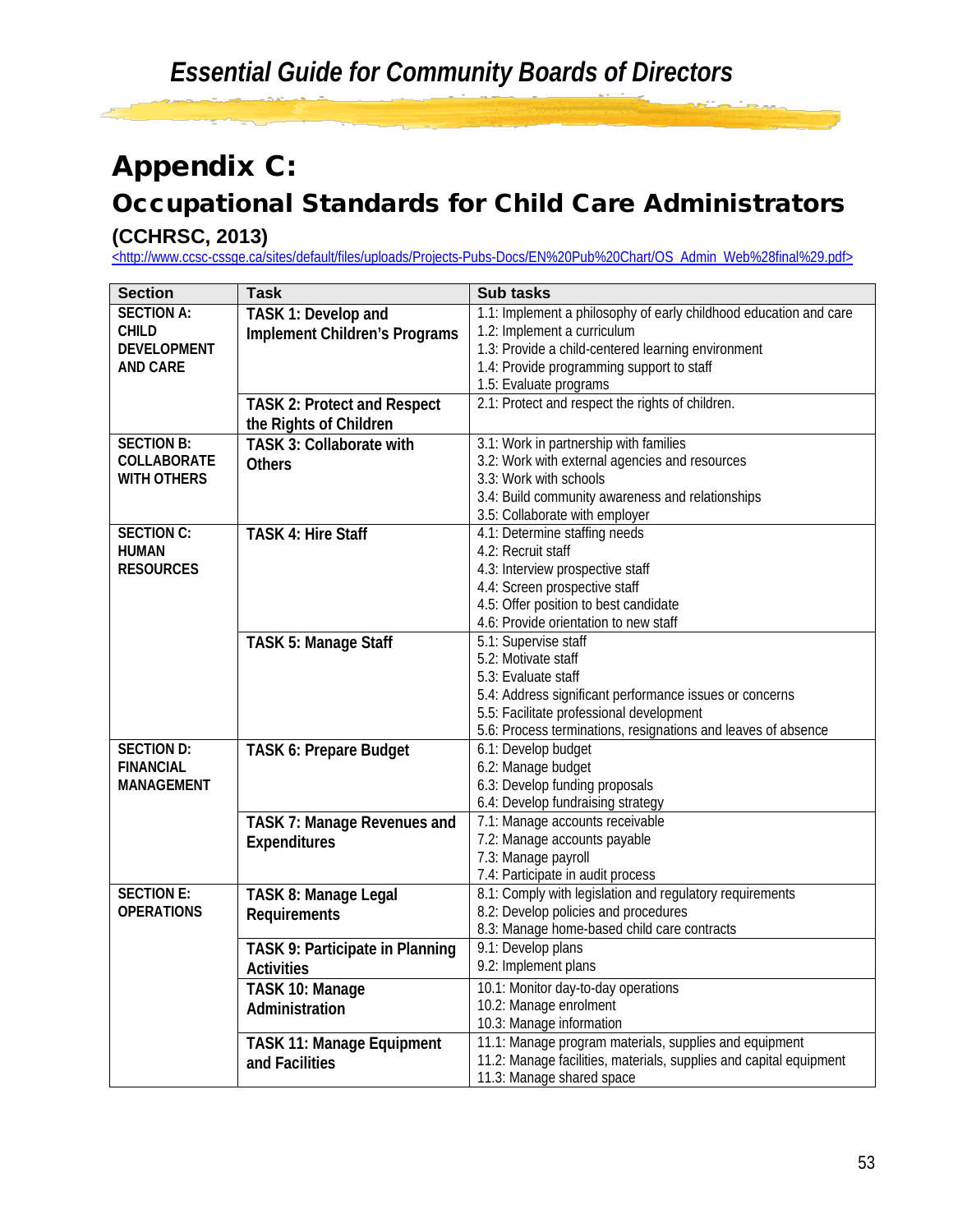$\frac{1}{\sqrt{2}}$ 

| <b>SECTION F:</b><br><b>HEALTH AND</b><br><b>SAFETY</b> | TASK 12: Create a Safe and<br><b>Healthy Environment</b> | 12.1: Maintain a safe workplace<br>12.2: Promote healthy living for staff, children and their families<br>12.3: Respond to illnesses |
|---------------------------------------------------------|----------------------------------------------------------|--------------------------------------------------------------------------------------------------------------------------------------|
|                                                         | <b>TASK 13: Oversee Nutrition</b>                        | 13.1: Oversee Menu Development                                                                                                       |
|                                                         | Program                                                  | 13.2: Supervise Purchasing, Receiving and Food Storage                                                                               |
|                                                         |                                                          | 13.3: Monitor Food Preparation                                                                                                       |
|                                                         | <b>TASK 14: Oversee Security and</b>                     | 14.1: Implement security measures                                                                                                    |
|                                                         | <b>Emergency Response</b>                                | 14.2: Prepare for emergency situations                                                                                               |
|                                                         |                                                          | 14.3: Respond to incidents and emergencies                                                                                           |
| <b>SECTION G:</b>                                       | <b>TASK 15: Provide Leadership</b>                       | 15.1: Model professionalism                                                                                                          |
| <b>LEADERSHIP</b>                                       |                                                          | 15.2: Exhibit ethical conduct                                                                                                        |
|                                                         |                                                          | 15.3: Manage time                                                                                                                    |
|                                                         |                                                          | 15.4: Model self-care                                                                                                                |
|                                                         |                                                          | 15.5: Participate in professional development activities                                                                             |
|                                                         |                                                          | 15.6: Advocate on behalf of quality early childhood education and                                                                    |
|                                                         |                                                          | care                                                                                                                                 |
|                                                         |                                                          | 15.7: Promote diversity                                                                                                              |
|                                                         |                                                          | 15.8: Support organizational change<br>15.9: Facilitate problem solving and conflict resolution                                      |
|                                                         |                                                          | 15.10: Address concerns and complaints                                                                                               |
| <b>SECTION H:</b>                                       | <b>TASK 16: Use Communication</b>                        | 16.1: Use active listening skills                                                                                                    |
| <b>COMMUNICATION</b>                                    |                                                          | 16.2: Demonstrate speaking skills                                                                                                    |
|                                                         | <b>Skills</b>                                            | 16.3: Use writing skills                                                                                                             |
|                                                         |                                                          | 16.4: Prepare reports                                                                                                                |
|                                                         |                                                          | 16.5: Use communication technology                                                                                                   |
|                                                         |                                                          | 16.6: Conduct meetings                                                                                                               |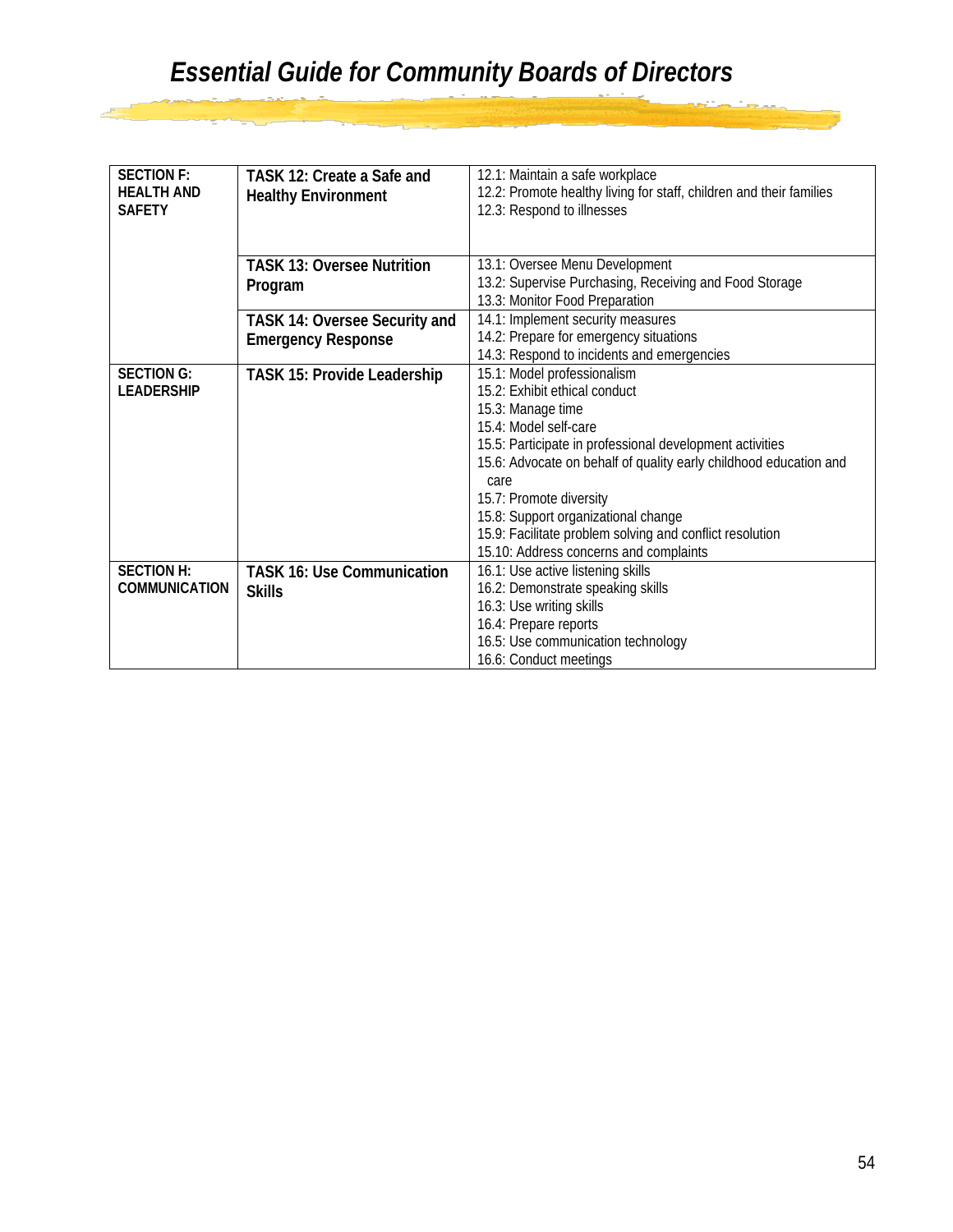## Chapter 4:

## Appendix A: Steps in Ethical Decision Making Worksheet

(adapted from *Griffin, S. & Rix, F., Taking Right Action, Vancouver: Early Childhood Educators of British Columbia , 1994.*)

## **Does this decision have ethical components?**

- Is anyone's welfare at stake?
- Will anyone be affected by this decision?
- Is the board member likely to make this decision on the basis of his or her ideas about how people ought to behave?
- Does the board member have an obligation to choose one alternative rather than another alternative?

If the response to any or all of the questions above is "yes", an ethical dilemma exists.

Steps to follow and document on the worksheet:

- 1. What is the issue or practice that is causing the problem? Write these down on the work sheet ,
- 2. Indicate which individuals or groups are to be considered in the solution for your dilemma (use the information you gathered in referring to the Code of Ethics, as well as legalities, personalities, legislation etc, ) Put in the "individual/group" column on the ethics work sheet,
- 3. Examine your Memorandum of Association & Bylaws; your Board Work Description and the Administrator-Board Relationship (Chapter 1-3) as well as the Code of Ethics for Licensed Child Care Centre Operators (Chapter 4:p.3). Use the information you gather in referring to legalities, personalities, legislation etc. and identifying the considerations owed.
- 4. Explain what considerations each person/group is owed and why, particularly in terms of rights and responsibilities, put in the "considerations" column,
- 5. Indicate the values that relate to the issue/practice and persons/group, put in the "values" column,
- 6. Develop alternative courses of action, put in "alternative actions" column on the work sheet,
- 7. Choose reasonable alternatives, check if reasonable in the "reasonable or no" column,
- 8. Evaluate the consequences of taking each reasonable alternative- short term/long term effects, psychological, social, & economical, put in the "evaluation" column on the worksheet,
- 9. Apply values and principles conscientiously,
- 10. Choose a course of action; write the "action you will be taking" on the work sheet,
- 11. Having decided on a course of action, act with a commitment to that action, assume responsibility for the course of action,
- 12. After a period of time, evaluate the action and assume responsibility for the consequences of the action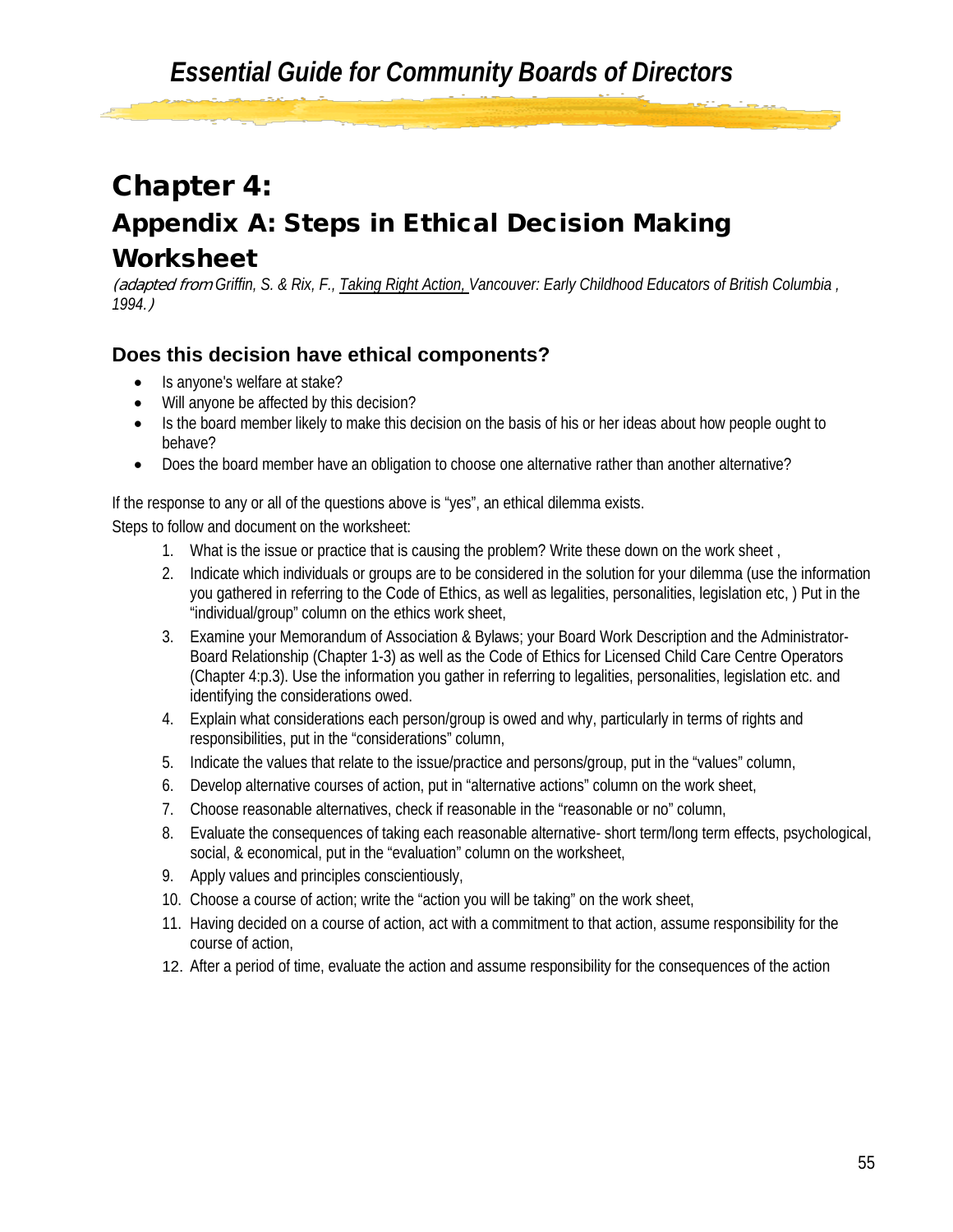## Appendix B: Ethical Decision Making Case Study

## Case Study:

You are a member of the Board of Directors of the Dragonfly Discovery Centre. Your child is in the Gecko (School age) group. You have been on the board for three years, since your child was in the Duckling group. You and three others are the more seasoned members of the board, the remaining five are new.

Your centre director has been in her position for the past 5 years. Her participatory management style of collaboration and openness with staff has built a strong team. Over the years, a social relationship has developed amongst the staff. Staff have a great deal of autonomy in organizing their classrooms and implementing their curriculum. Just last week the staff presented their curriculum approach at a provincial conference and it was received extremely well. The atmosphere of the centre is warm and relaxed for the staff and stimulating and nurturing for the children in their care. The centre has a strong and credible reputation, with a long waiting list for admission. Last year, it received the Early Childhood Care and Learning Award of Excellence for Program, an award juried by sector peers.

At the first meeting of the new board, the following comments were made:

- Parent representative (new board member): "The program is far too relaxed, these children aren't learning anything."
- New board member: "You (administrator) are too free and easy with information sharing with the staff... there's no way you should be sharing the budget... they do not need to see the whole picture, and do not understand the way finances are handled anyway, this if for the board alone to handle."
- Other board members said that work and social life should be kept separate.

No time was given to the administrator to respond to the comments in detail. The board directed the administrator that she could no longer share any financial information with the staff. Socializing between management and staff were to cease; and staff would no longer handle their own classroom's petty cash or choose their own equipment with the equipment grant money.

You were surprised at these comments and responded that for the past 5 years, you have been very pleased with the care that your child is receiving, the reputation of the centre in the community and your relationship with the centre staff. What was being done was working well. In spite of your objections, the changes were passed by the majority of board members. The administrator was to inform the staff of the changes at the staff meeting the following Tuesday.

When you pick up your son the next Wednesday, a staff member approaches you.

"This is outrageous, how can we understand the position of the centre, or the reasons why we can't spend money, get raises, if we are not privy to the budget? Doesn't the board trust us enough to handle petty cash? Do you think we are going to run off with it or something?" She was angry and walked away.

Another teacher came over and said: "one of the things that makes this a great place to work- or at least it used to be- is that we all have a great social relationship. Our director understands us because she really knows us! This place has a great atmosphere, the best I've ever worked in, and our program is good- what right does the board have to spoil that?" she too, walked away.

You tell your son that you have to speak to the administrator and you will be back in a few minutes. You knock on her office door. And say:

"Seems that staff are feeling strongly about the changes that came out of the board meeting"

She responded," We could live with some of this if we had to, but I am really worried that a parent representative at the board is criticizing our program at the board level, before we've even been approached at our level by her as a parent."

Communication between board parents and staff continues to be strained. The cozy and friendly atmosphere at the centre is quickly diminishing. The next board meeting is Monday.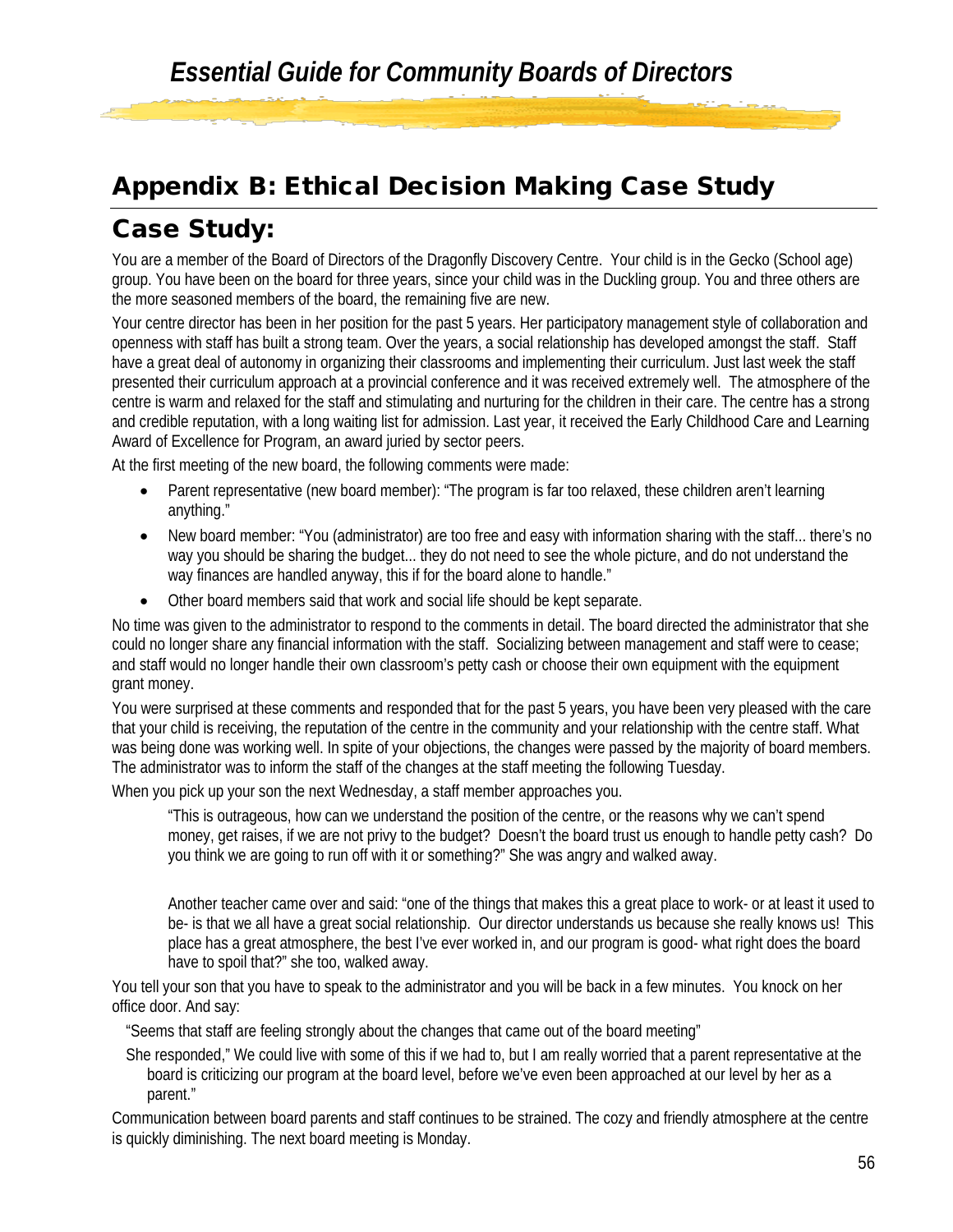## Case Study: Ethical Decision Making Worksheet

**Since Ethical Decisions are the "best" decision, each situation involves oneself, others and the environment (context) so a variety of definitions and solutions could emerge from one situation. Following is one interpretation of the case sturdy.**

#### **1. The issue or practice that is causing the problem is...**

Board made decisions on operations based on personal assumptions without consulting with the administrator or considering background information. Current and novice board members are not in agreement. The atmosphere of the centre is affected negatively by the direction given to the administrator by the board.

| 2.Individuals/Groups  | 3. Considerations                       | 4.Values                                              |
|-----------------------|-----------------------------------------|-------------------------------------------------------|
| Staff members         | Staff want to understand the budget     | Staff do not feel respected, trusted or a part of the |
|                       | (raises, equipment purchase etc.)       | decision making process.                              |
|                       | and have some discretion on what to     |                                                       |
|                       | spend petty cash.                       |                                                       |
| <b>Staff Members</b>  | The relationship between the staff      | The relationships within the centre are valued and    |
|                       | members and socializing makes the       | a key to doing good work                              |
|                       | centre a great place to work            |                                                       |
| Administrator         | Parent board member did not come        | Parents respecting staff as qualified professionals   |
|                       | to her first regarding concerns         | with expertise in programming, curriculum             |
|                       | regarding the program.                  | development and delivery of child care services       |
| Board Member in the   | Does not agree with the decisions,      | Respect and experience with the centre and the        |
| Case Study            | has confidence in the program, the      | people has built trust and a positive relationship    |
|                       | administrator, the centre's reputation, |                                                       |
|                       | and the staff.                          |                                                       |
| Board Member in the   | Your voice as a parent was not          | Parent representative represents all parents and      |
| Case Study            | incorporated into the parent            | has a responsibility to consult before evaluating.    |
|                       | representative's comments               |                                                       |
| Parent Representative | Children are not learning anything      | Definition of "learning" and how it is promoted is    |
| (new)                 |                                         | different from that of the administrator and staff.   |
| Parent Representative | Parent representative is speaking for   | Parent representative represents all parents and      |
| (new)                 | all parents                             | has a responsibility to consult before evaluating.    |
| Other new Board       | The budget, financial information,      | Staff do not understand the way finances are          |
| Member                | and other big picture information       | handled, they don't see the big picture; and only     |
|                       | should not be shared with staff         | the board should handle the budget.                   |
| Other Board members   | Staff should not socialize              | Work and social life should be kept separate          |
| Board as a Whole      | Board does not want the staff to        | The board is the boss                                 |
|                       | handle money or be a party to budget    | Staff cannot be trusted to make or understand         |
|                       | information.                            | money decisions                                       |
|                       |                                         | The board is responsible for finances                 |
| Board as a Whole      | Board is not speaking with one voice    | Majority rules                                        |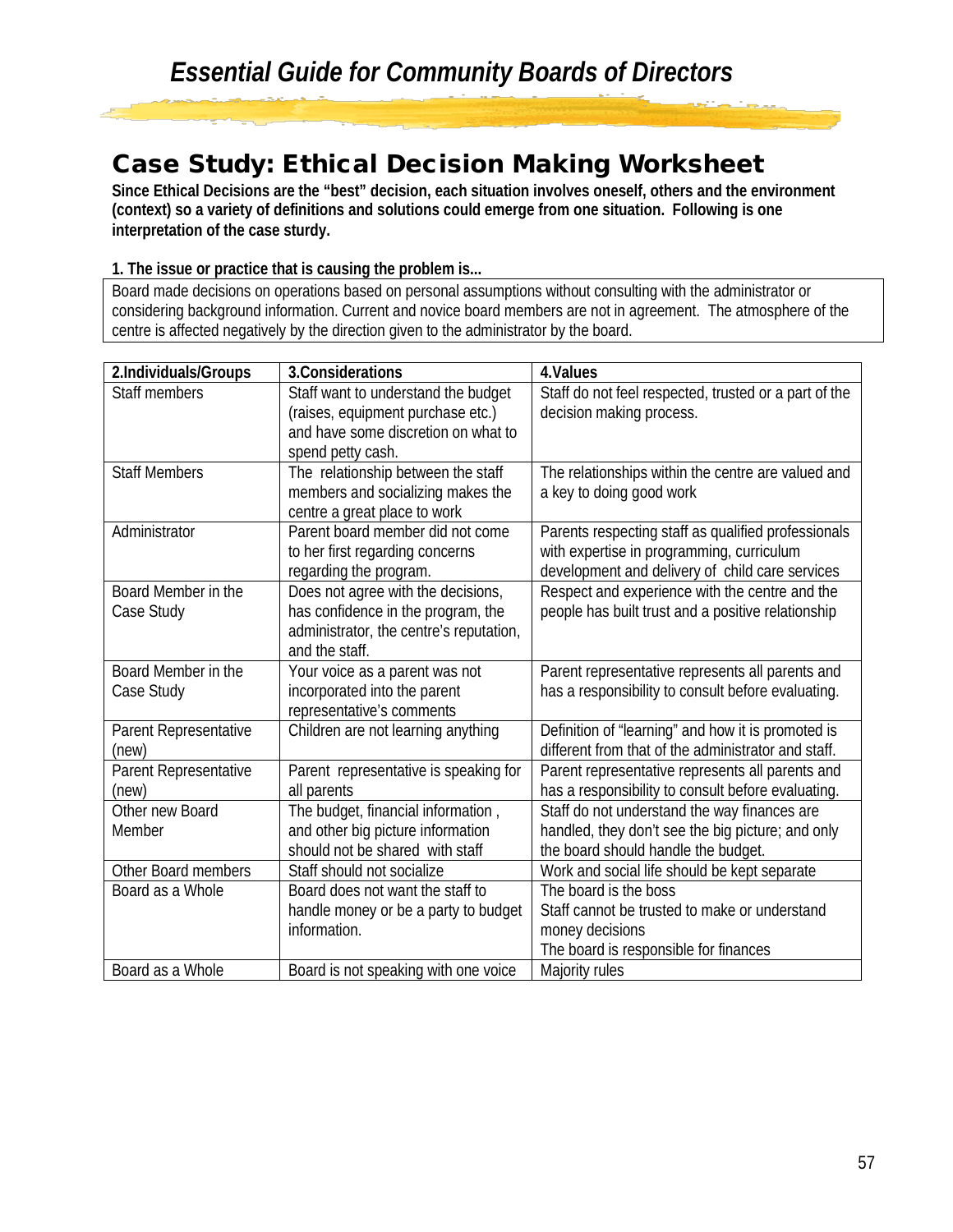| <b>5. Alternative Courses of Action</b>                                                                                                                                                                                                                                                         | 6. Reasonable        | 7. Evaluation of consequences                                                                                                                                                                                                                                                                                                                                       |
|-------------------------------------------------------------------------------------------------------------------------------------------------------------------------------------------------------------------------------------------------------------------------------------------------|----------------------|---------------------------------------------------------------------------------------------------------------------------------------------------------------------------------------------------------------------------------------------------------------------------------------------------------------------------------------------------------------------|
|                                                                                                                                                                                                                                                                                                 | Alternative?<br>Y/N? |                                                                                                                                                                                                                                                                                                                                                                     |
| Staff do a presentation to the board on their<br>program including how they make<br>decisions regarding equipment choices,<br>petty cash spending and the processes<br>they go through in making those decisions                                                                                | y                    | Board can gain an understanding of the expertise<br>of the staff in planning their program and outcomes<br>for the children and how discretion on equipment<br>choices and petty cash expenditures affect the<br>program and the confidence of the staff. Board<br>can gain an understanding the complexity that<br>exists under the "relaxed' face of the program. |
| Clarify the parent representative board<br>member role, including consultation<br>process with all parents process; reporting<br>to the board:                                                                                                                                                  | y                    | Parents know who to contact with comments,<br>concerns and considerations and how the<br>feedback will be used to inform the board. Parent<br>representatives know how to handle this feedback;<br>what reporting is required by the board;                                                                                                                         |
| Administrator or consultant presents to the<br>board on how team relationships contribute<br>to retention and recruitment and how that<br>has an impact on the quality of the<br>program. Include research.                                                                                     | y                    | Respect for the ability of staff to make decisions on<br>how they handle peer relationships professionally.                                                                                                                                                                                                                                                         |
| Consult the bylaws regarding how<br>decisions can be made by the board; and<br>the administrator-board relationship<br>including operations responsibility                                                                                                                                      | y                    | Understanding fiduciary trust- duty of care, duty of<br>due diligence; duty to avoid conflict of interest and<br>risk assessment.<br>Understanding the role of the administrator and<br>their areas of responsibility and how a board acts<br>in relationship with that.                                                                                            |
| Staff consult with Labour Standards Code<br>regarding the legality of the board's<br>decision to forbid staff from socializing.<br>Staff bring in a mediator to negotiate with<br>the board regarding petty cash discretion;<br>budget disclosure; and socializing with<br>other staff members. | y                    | Possibly adversarial relationship will be magnified.<br>Cost for a mediator.<br>Board and staff come to a mutual agreement and<br>respect.                                                                                                                                                                                                                          |

#### **8. The action I/we will take is: (note: the "I" refers to the board)**

I will urge the board to meet with staff to discuss the decisions regarding financial information and petty cash discretion. I will research the bylaws for decision making process and board-administrator relationship and put that on the agenda for the next board meeting.

I will put discussion of the role of the parent representative on the agenda.

I will suggest that the board have the staff prepare a presentation on their program planning; including outcomes and implementation costs.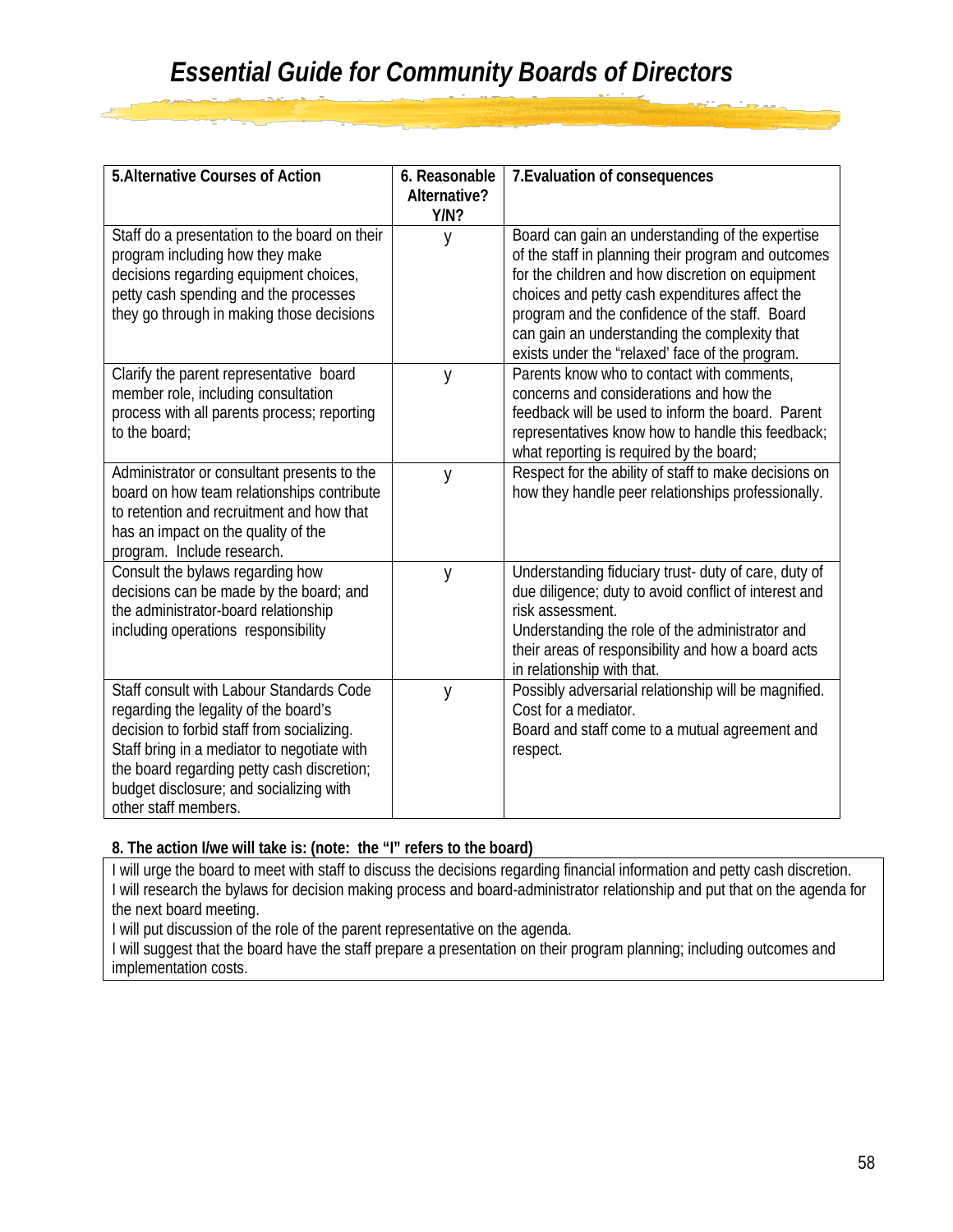## **Appendix C: Ethical Decision Making Worksheet**

1. The issue or practice that is causing the problem is:

| 2.Individuals/Groups | 3. Considerations | 4. Values |
|----------------------|-------------------|-----------|
|                      |                   |           |
|                      |                   |           |
|                      |                   |           |
|                      |                   |           |
|                      |                   |           |
|                      |                   |           |
|                      |                   |           |
|                      |                   |           |
|                      |                   |           |
|                      |                   |           |
|                      |                   |           |
|                      |                   |           |
|                      |                   |           |
|                      |                   |           |
|                      |                   |           |
|                      |                   |           |
|                      |                   |           |
|                      |                   |           |
|                      |                   |           |
|                      |                   |           |
|                      |                   |           |
|                      |                   |           |
|                      |                   |           |
|                      |                   |           |
|                      |                   |           |
|                      |                   |           |
|                      |                   |           |
|                      |                   |           |
|                      |                   |           |
|                      |                   |           |
|                      |                   |           |
|                      |                   |           |